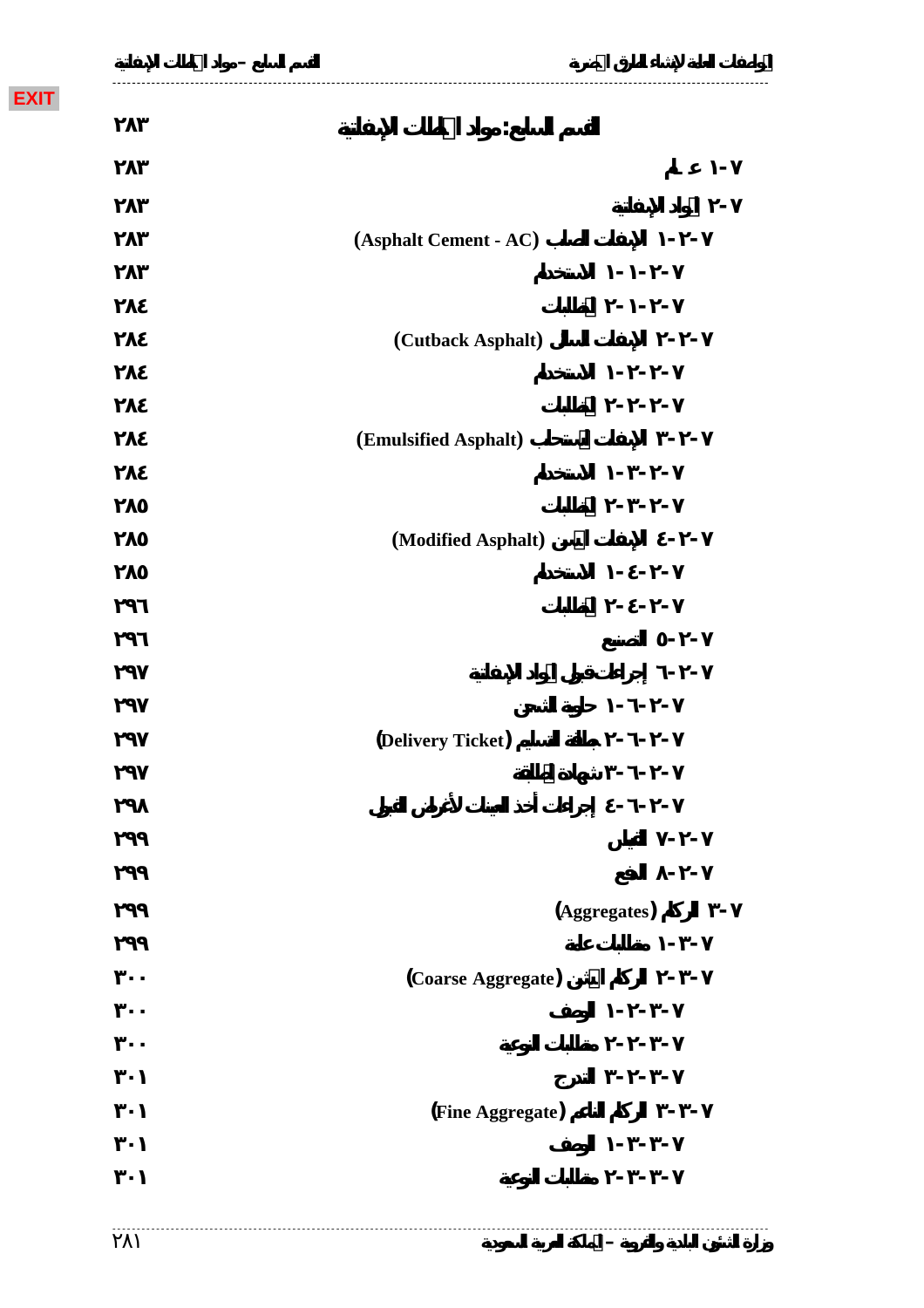| (Mineral Filler)        |  |
|-------------------------|--|
|                         |  |
|                         |  |
|                         |  |
|                         |  |
|                         |  |
|                         |  |
| (Aggregate Stockpiling) |  |
|                         |  |
|                         |  |
|                         |  |

**ـــــــــــــــــــــــــــــــــــــــــــــــــــــــــــــــــــــــــــــــــــــــــــــــــــــــــــــــــــــــــــــــــــــــ المواصفات العامة لإنشاء الطرق الحضرية القسم السابع – مواد الخلطات الإسفلتية**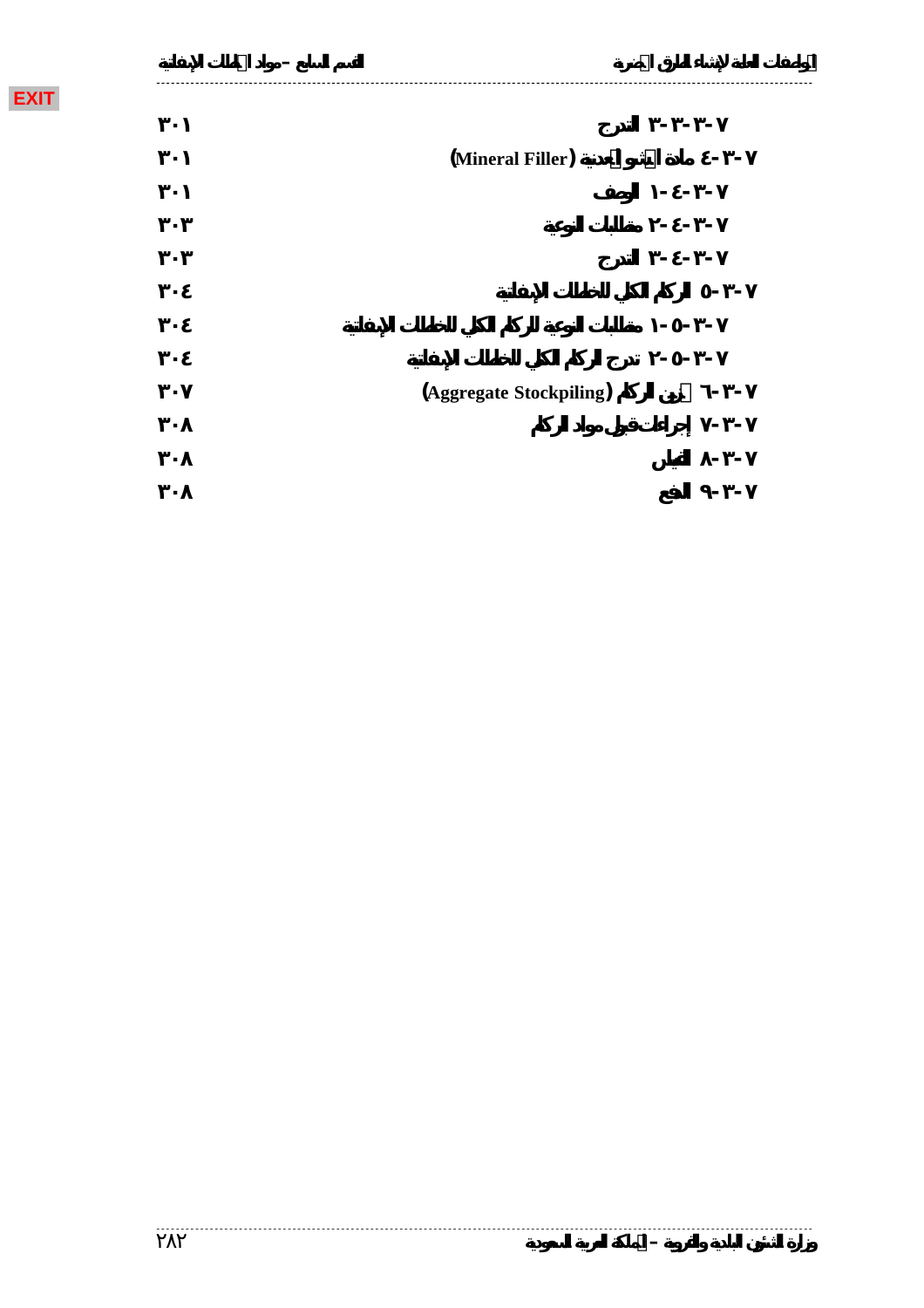القسم السابع مو اد الخلطات الإسفلتية

**:ǵƢºǟ Î-Ô**

<span id="page-2-0"></span>يتضمن هذا القسم مواصفات المواد الإسفلتية والركام الخشن والركسام النساعم والبسودرة ومحسنات الأداء الداخلة في تركيب تلك الخلطات الإسفلتية، كما يشمل إجراءات القبــول وطريقـــة القياس والدفع.

**:ƨȈƬǴǨLJȍơƽơȂŭơ Ï-Ô**

يجب أن تكون المواد الإسفلتية المستخدمة في تنفيذ الخلطات الإسفلتية منتجة من عملية تكرير البترول أو من تصنيع مشتقاته وتشمل الأنواع التالية:

- ٠. الإسفلت الصلب (Asphalt Cement-AC): ويتم إنتاج هذا النوع في مصافي البترول مباشـــرة أو ⁄في مصانع خاصة بخلط درجات مختملفة من الإسفلت أو بالأكسدة عن طريق النفخ بالهواء أو بالطريقتين معا.
- ٢. الإسفلت السائل (Cutback Asphalt): ويتم إنتاج هذا النوع بتخفيف الإسفلت الصلب بمـــواد مذيبة مثل النفثا أو الكيروسين أو الديز ل.
- ٣. الإسفلت المستحلب (Emulsified Asphalt): ويتم إنتاج هذا النوع باستحلاب الإسفلت الصلب بواسطة طواحين مخصصة لهذا الغرض وتعليقه بالماء باستعمال عوامل استحلاب ومشتتات حاصة.
- ٤. الإسفلت المحسن (Modified Asphalt): يتم إنتاج هذا النوع بمعالجة الإسفلت الصلب بمركبات خاصة في المصافي أثناء الإنتاج أو في مصانع متخصصة أو معامل إنتاج الخلطات الإسفلتية.

يجب أن تكون المواد الإسفلتية متجانسة في خصائصها، وأن تحقق المتطلبات المبينة في البنود التالية:

- (Asphalt Cement AC) **:ƤǴǐdzơ ƪǴǨLJȍơ Î-Ï-Ô**
	- **:ǵơƾƼƬLJȏơ Î-Î-Ï-Ô**

يستخدم الإسفلت الصلب في إنتاج خلطات الخرسانة الإسفلتية الحارة وفي بعض المعالجـــات السطحية للطرق.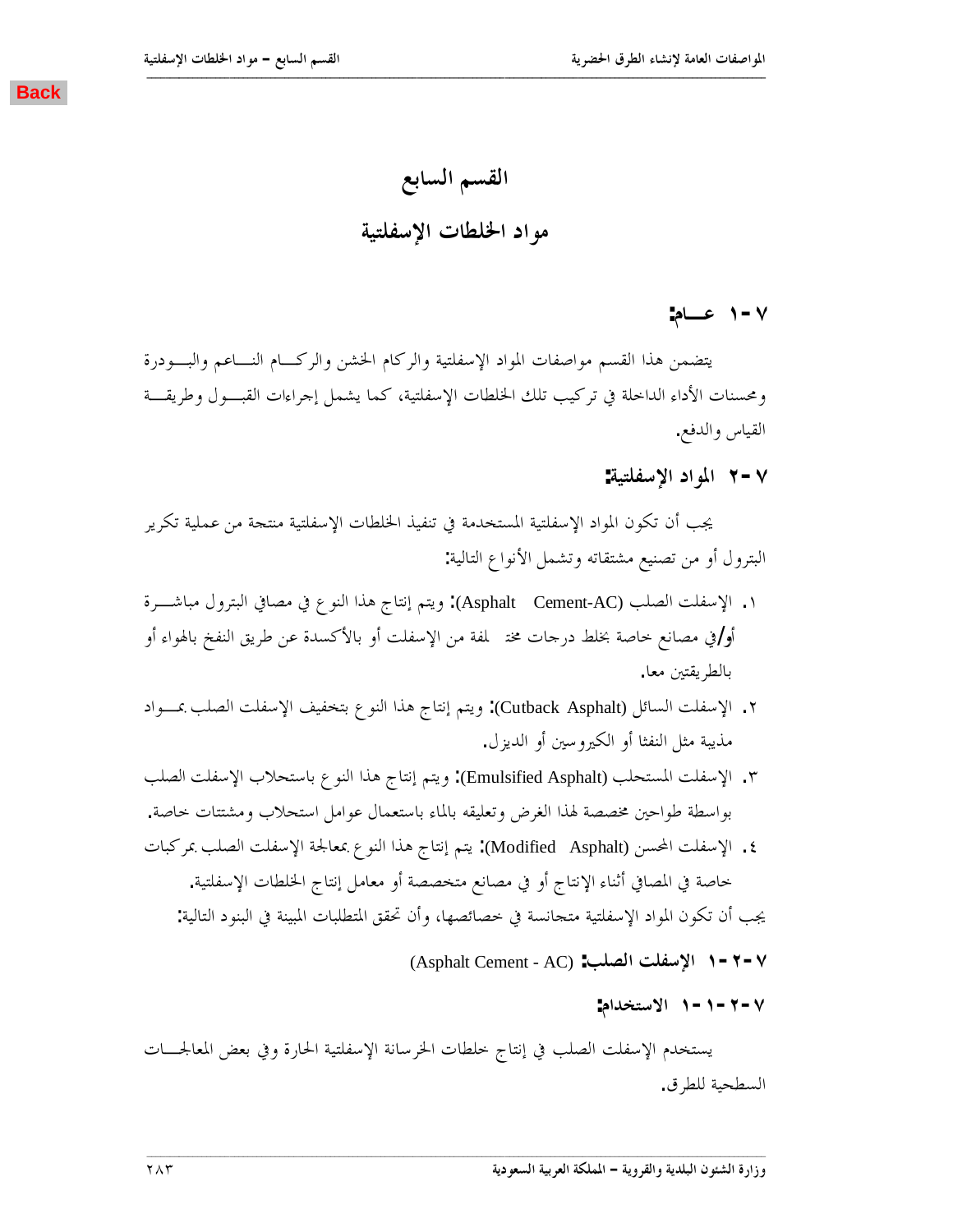#### **:ƩƢƦǴǘƬŭơ Ï-Î-Ï-Ô**

يجب ما لم تنص المواصفات الخاصة على حلاف ذلك، أن يحقق الإسفلت الصلب Asphalt) Cement) متطلبات المواصفة القياسية السعودية (م ق س ١٧٧٦) الخاصة بالتصنيف حســـب درجـــة اللزوجة، أو مواصفة آشتو القياسية رقم AASHTO M 20 الخاصة بتصنيف الإسفلت حسب درجـــة الغرز (Penetration Grade) وأن يكون من الصنف ٧٠/٦٠ أو ٤٠/٤٠، أو أي صنف آخر تسنص عليه المواصفات، ويبين الجدول رقم (٧-٢-١) متطلبات جميع أصناف الإسفلت الصلب حسب درجة الغرز.

<span id="page-3-0"></span>**ººººººººººººººººººººººººººººººººººººººººººººººººººººººººººººººººººººººººººººººººººººººººººººººººººººººººººººººººººººººººººººººººººººººº**

عندما تنص المواصفات الخاصة على استخدام رابط إسفلتي مصنف حسب مواصفات درجسة الأداء (Performance Grade) المنبثقة من برنامج أبحاث الطرق الاستراتيجي (شارب SHRP)، يجب تطبيق المواصفات الواردة في القسم الثاني عشر من هذه المواصفات العامة.

(Cutback Asphalt) **:DzƟƢLjdzơ ƪǴǨLJȍơ Ï-Ï-Ô**

**:ǵơƾƼƬLJȏơ Î-Ï-Ï-Ô**

يستخدم الإسفلت السائل أو الإسفلت المخفف كطبقة تأسيس (Prime Coat) تحت الطبقـــة الإسفلتية الأولى وكطبقة لصق (Tack Coat) بين الطبقات الإسفلتية، ويستخدم الإســـفلت الســــائل لإنتاج الخلطات الإسفلتية على البارد (Cold Mixes) وفي المعالجات الســــطحية المفـــردة والمتعـــددة (Surface Treatments) والغطاء الرملي (Sand Seal)، كما يستخدم كمثبت للتربة والرمال المتحركة والغبار (Dust Stabilizers).

**:ƩƢƦǴǘƬŭơ Ï-Ï-Ï-Ô**

AASHTO M 81 يجب أن يحقق الإسفلت السائل متطلبات مواصفات آشتو القياسية أرقـــام AASHTO M 81 وM 82، وأن يكون من النوع متوسط التطاير (Medium Curing - MC) أو سريع التطاير ( Rapid Curing\_RC) (حسبما تنص عليه المواصفات المعتمدة للـ معمل المراد استخدامها فيه، ويجــب أن يحقـــق المتطلبات المبينة في الجدولين رقم (٧-٢-٢أ) ورقم (٧-٢-٢-٧)، والجدولين رقم (٧-٢-٣أ) ورقـــم  $(\bigcup_{\mathsf{Y}-\mathsf{Y}-\mathsf{Y}}\mathsf{Y})$ 

(Emulsified Asphalt) **:ƤǴƸƬLjŭơ ƪǴǨLJȍơ Ð-Ï-Ô**

**:ǵơƾƼƬLJȏơ Î-Ð-Ï-Ô**

يستخدم الإسفلت المستحلب في الملاط الإسفلتي (Slurry Seal)، كما يستخدم كطبقة تأسيس (Prime Coat) تحت الطبقة الإسفلتية الأولى وكطبقة لصق (Tack Coat) بين الطبقات الإسفلتية.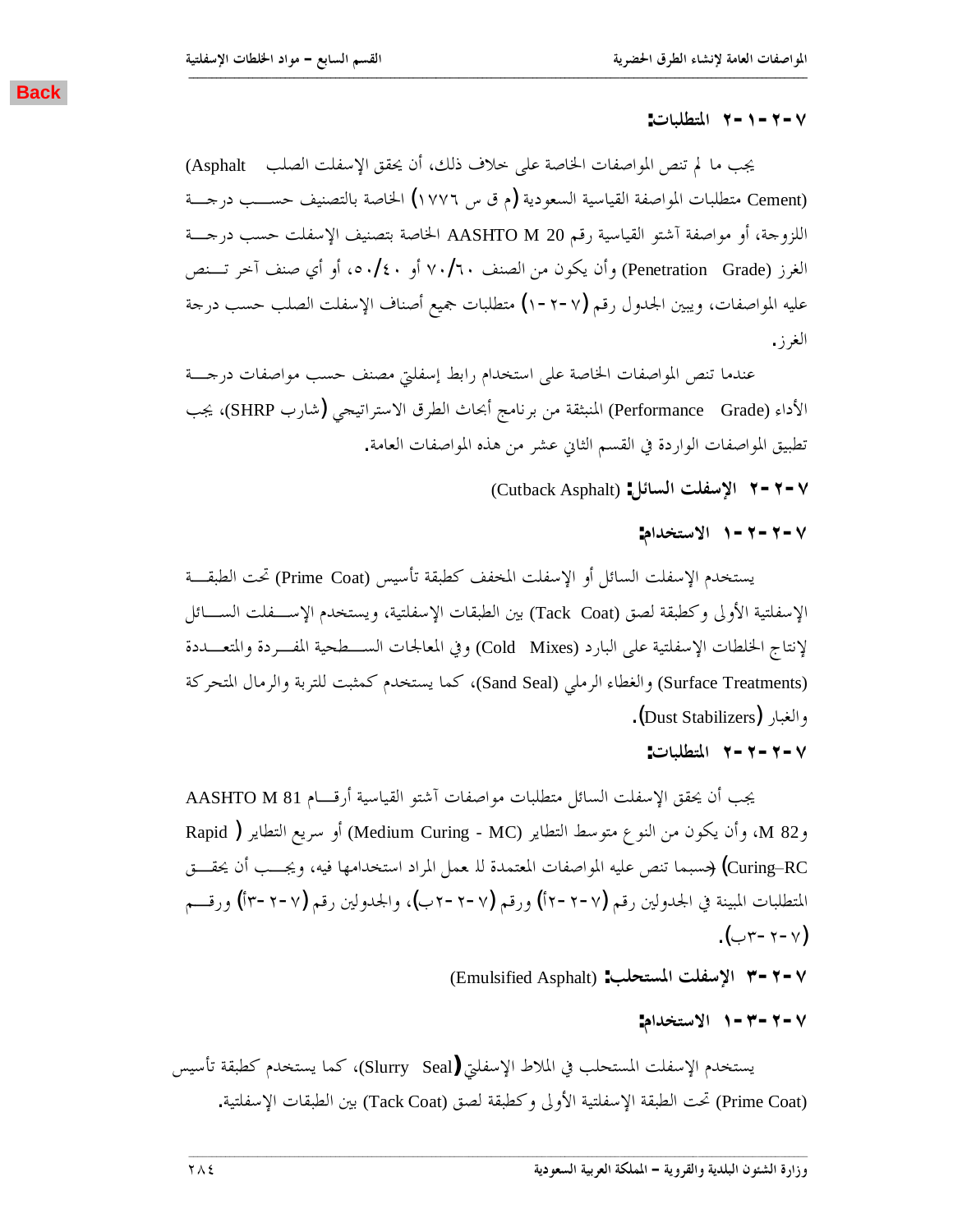<span id="page-4-0"></span>يستخدم الإسفلت المستحلب كذلك في إنتاج الخلطات الإسفلتية البـــاردة (Cold Mixes) وفي المعالجات السطحية المفردة والمتعددة (Surface Treatments) وفي العازل الرملي (Sand Seal) وفي الطبقة الضبابية العازلة (Fog Seal)، كما يستخدم الإسفلت المستحلب كمثبت للتربة وللرمال المتحركة والغبار .(Dust Stabilizers)

**ººººººººººººººººººººººººººººººººººººººººººººººººººººººººººººººººººººººººººººººººººººººººººººººººººººººººººººººººººººººººººººººººººººººº**

**:ƩƢƦǴǘƬŭơ Ï-Ð-Ï-Ô**

AASHTO M 140 جُب أن يحقق الإسفلت المستحلب سالب الشحنة متطلبات مواصفة آشتو 44 MASHTO للمستحلبات سالبة الشحنة المبينة في الجداول من رقم (√−۲− ٤) إلى رقم (√−۲− ٦) وأن يحقق الإسفلت المستحلب موحب الشحنة متطلبات مواصفة آشتو AASHTO M 208 للمستحلبات موحبة الشـــحنة المبينة في الجدول رقم (٧-٢-٧).

يوجد نوعان رئيسه يان من الإسفلت المستحلب: سالب الشحنة (Anionic) وموجب الشــــحنة Cationic)، وكل نوع مقسم إلى ثلاثة أصناف: سريع الشك (Rapid Setting - RS) ومتوسط الشك (Medium Setting- MS) وبطيء الشك (Slow Setting - SS)، وتقسم هذه الأصـــناف بــــدورها إلى بحموعة من الدرجات حسب لزوجة المستحلب وصلابة المادة الإسفلتية المكونة للمستحلب الإسفلتي.

يتم اختيار نوع الإسفلت المستحلب، من حيث الشحنة (سالب أو موحب ) والصنف والدرحة، بناءً على نوع وحالة مواد الركام أو التربة المراد معالجته L أو تثبيتها، فيستخدم الإسفلت المستحلب سالب الشحنة مع الركام القاعدي مثل الحجارة الكلسية، بينما يستخدم الإسفلت المستحلب موجب الشحنة مع الركام الحامضي مثل البازالت والكوارتز.

(Modified Asphalt) **:ǺLjƄơ ƪǴǨLJȍơ Ñ-Ï-Ô**

**:ǵơƾƼƬLJȏơ Î-Ñ-Ï-Ô**

يستخدم الإسفلت المحسن أو المعدل عندما لا يفي الإسفلت العادي أو الخلطـــات الإســـفلتية المنتجة باستخدام الإسفلت العادي بمتطلبات الأداء التي تفرضها الظروف المناحية أو الأحمال المرورية أو طبيعة المواد المستخدمة في الخلطات الإسفلتية، ويتم تحسين خواص الإسفلت العادي بخلطه بمـــواد ذات خصائص محددة مثل مضادات التقشر والمطاط والبلاستيك والبوليمرات أثناء الإنتـــاج أو في مصــــانع .<br>خاصة أو في معامل إنتاج الخلطات الإسفلتية.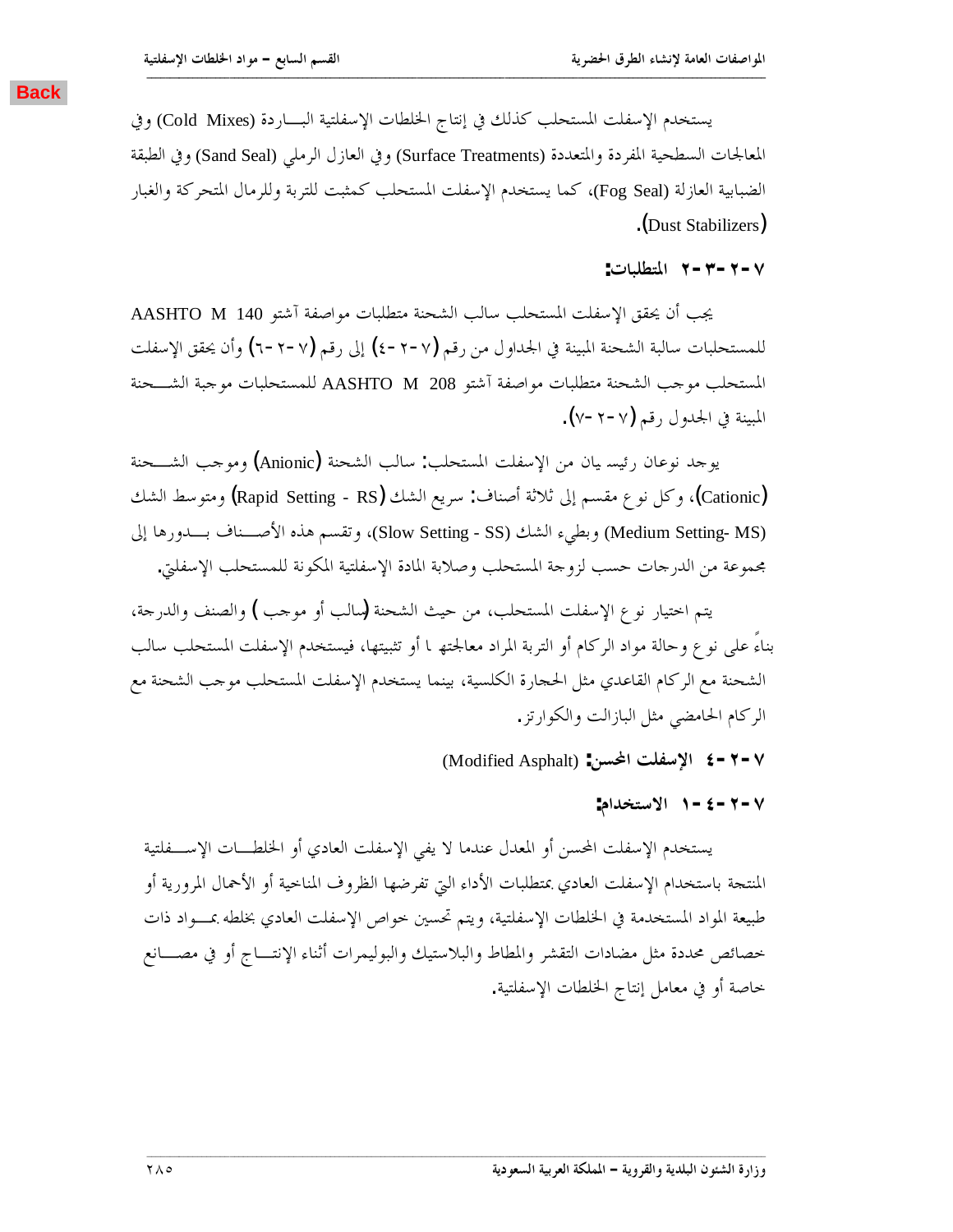| . . |  |
|-----|--|

|                          | $\mathbf{r} \cdot \cdot / \mathbf{r} \cdot \cdot$ |                              | 10.117.                      |                                | 1.110                    |                              | $v \cdot / \tau$ .    |                          | 0.1                      | اختبار                 |                                                                     |
|--------------------------|---------------------------------------------------|------------------------------|------------------------------|--------------------------------|--------------------------|------------------------------|-----------------------|--------------------------|--------------------------|------------------------|---------------------------------------------------------------------|
| حد                       | حد                                                | حد                           | حد                           | حد                             | حد                       | حد                           | حد أدنى               | حد                       | حد                       | <b>AASHTO</b>          | الاختبارات                                                          |
| أعلى                     | أدن                                               | أعلى                         | أدنى                         | أعلى                           | أدن                      | أعلمي                        |                       | أعلى                     | أدن                      |                        |                                                                     |
| $r \cdot \cdot$          | $\mathbf{y}$ .                                    | $\lambda \circ \cdot$        | $\gamma$ .                   | $\cdots$                       | $\Lambda$ 0              | $\vee$ .                     | ٦.                    | $\circ$ .                | ٤.                       | $T-49$                 | درجة الغرز عنسد ٢٥ درجسة                                            |
|                          |                                                   |                              |                              |                                |                          |                              |                       |                          |                          |                        | مئوية-١٠٠ غرام - ٥ ثوان                                             |
| $\overline{\phantom{0}}$ |                                                   | $\overline{\phantom{0}}$     | $\blacksquare$               |                                | ه ۲                      | ه ۲                          | ه ۲                   | ه ۲                      | ه ۲                      |                        | نسسبة الغسرز، الحسد الأدنى (٪)<br>(ملاحظة ١)                        |
| -                        | $\overline{\phantom{a}}$                          | $\overline{\phantom{0}}$     | $\qquad \qquad -$            |                                | $\qquad \qquad -$        | $\overline{\phantom{a}}$     | $Y \rightarrow \cdot$ | $\overline{\phantom{a}}$ | ۱۰۰۰                     | $T-202$                | اللزوجة عند.٢ درجة مئوية وحدة<br>لزوجة بويز (P) (ملاحظة ٢)          |
| -                        | $\qquad \qquad \blacksquare$                      | $\qquad \qquad \blacksquare$ | $\qquad \qquad \blacksquare$ | $\blacksquare$                 | $\vee$                   | $\overline{\phantom{0}}$     | $\mathbf{y}$ .        | $\overline{\phantom{0}}$ | ٢٤٠                      | $T-201$                | اللزوجة الحركيسة عنسد ١٣٥<br>درجة مئوية، سنتي ستوك (Cst)            |
| $\overline{\phantom{0}}$ | 1 V V                                             | $\qquad \qquad \blacksquare$ | ۲۱۸                          |                                | $\tau \tau \tau$         | $\overline{\phantom{a}}$     | $\tau\tau\tau$        | $\blacksquare$           | ۲۳۲                      | $T-48$                 | نقطة الاشتعال ، وعاء كليفلاند<br>المفتوح، درجة مئوية                |
| $\overline{\phantom{0}}$ |                                                   | $\overline{\phantom{0}}$     | $\cdots$                     |                                | $\lambda$ .              | $\overline{\phantom{0}}$     | $\lambda$ .           | $\overline{\phantom{0}}$ | $\langle \cdot \rangle$  | $T-51$                 | قابلية السحب ءند ٢٥ درجــة<br>مئوية، ٥سم/ الدقيقة، (سم)             |
| $\overline{\phantom{0}}$ | ۹۹                                                | $\overline{\phantom{0}}$     | ۹۹                           |                                | ۹۹                       | $\overline{\phantom{0}}$     | ۹۹                    | $\overline{\phantom{0}}$ | ۹۹                       | $T-44$                 | قابلية الذوبان ، المادة المذيبة<br>التواكلوروايثيلين ٪              |
|                          |                                                   |                              |                              |                                |                          |                              |                       |                          |                          |                        | اختبار الفرن للطبقة الرقيقة، ٣٫٢ ملم، ١٦٣ درجة مئوية،٥ ساعات        |
| $\setminus$ , o          | $\qquad \qquad \blacksquare$                      | $\wedge$ , $\vee$            | $\qquad \qquad \blacksquare$ | $\langle \cdot, \cdot \rangle$ | $\overline{\phantom{0}}$ | $\cdot$ , $\wedge$           | $\qquad \qquad -$     | $\cdot$ , $\wedge$       | $\blacksquare$           |                        | النقص عند التحميل ، ٪ مـــن<br>الاصل                                |
|                          | $\epsilon$ .                                      |                              | ٤٦                           |                                | $\circ$ .                |                              | ع ہ                   | $\blacksquare$           | ٥٨                       | $T-49$                 | الغرز، للبقايا ، ٪ من الاصل                                         |
| $\overline{\phantom{0}}$ | $\langle \cdot \rangle$                           | $\overline{\phantom{a}}$     | $\langle \cdot \rangle$      |                                | $\vee$                   | $\blacksquare$               | $\circ$ .             | $\overline{\phantom{0}}$ | $\overline{\phantom{a}}$ | $T-51$                 | قابلية السحب عند ٢٥ درجة<br>مئوية، ٥سم بالدقيقة (سم)                |
|                          | ۹۹                                                | $\overline{\phantom{0}}$     | ۹۹                           | $\overline{\phantom{a}}$       | ۹۹                       | $\qquad \qquad \blacksquare$ | ۹۹                    | $\blacksquare$           | ۹۹                       | $T-44$                 | قابلية الذوبان ، المادة المذيبة<br>التواكلوروايثيلين ٪              |
|                          |                                                   |                              |                              |                                |                          |                              |                       |                          |                          |                        | اختبار البقعة (Spot Test) (في الوقت والكيفة المحددة) (ملاحظة رقم ٣) |
| سلبي لجميع الدرجات       |                                                   |                              |                              |                                |                          |                              |                       |                          |                          | مع مذيب النفتا القياسي |                                                                     |
|                          | سلبي لحميع الدرجات                                |                              |                              |                                |                          |                              |                       |                          |                          | $T-102$                | مع مذيب النفتا-زيلين                                                |
|                          |                                                   |                              |                              |                                | سلبي لجميع الدرجات       |                              |                       |                          |                          |                        | مع مذيب هبتان-زيلين                                                 |

| الجدول رقم (٧-٢-١): متطلبات الإسفلت الصلب المصنف حسب درحات الغرز |  |  |
|------------------------------------------------------------------|--|--|
|                                                                  |  |  |

ملاحظة (١): نسبة الغرز = الغرز عند درحات ٤ مئوية، ٢٠٠ غرام، ٦٠ ثانية) × (١٠٠) / (الغرز عند ٢٥ درجة مئويــــة، ١٠٠ غران.

ملاحظة (٢): أضيف احتبار اللزوجة للمتطلبات، والحدود المبينة بناء على دراسة محلية.

ملاحظة (٣) : يستخدم اختبار البقعة (Spot Test) اختيارياً، وعندما يكون مطلوباً، فان المهندس يحدد نوع المادة المذيبة التي ينبغي استعمالها (نفتا قياسي، نفتا− زيلين، هبتان − زيلين) للتأكد من المطابقة مع المتطلبات، وفي حال استعمال المواد المذيبة من نوع زيلين، فانه يجب تحديد النسبة المئوية للزيلين الذي ينبغي استعماله.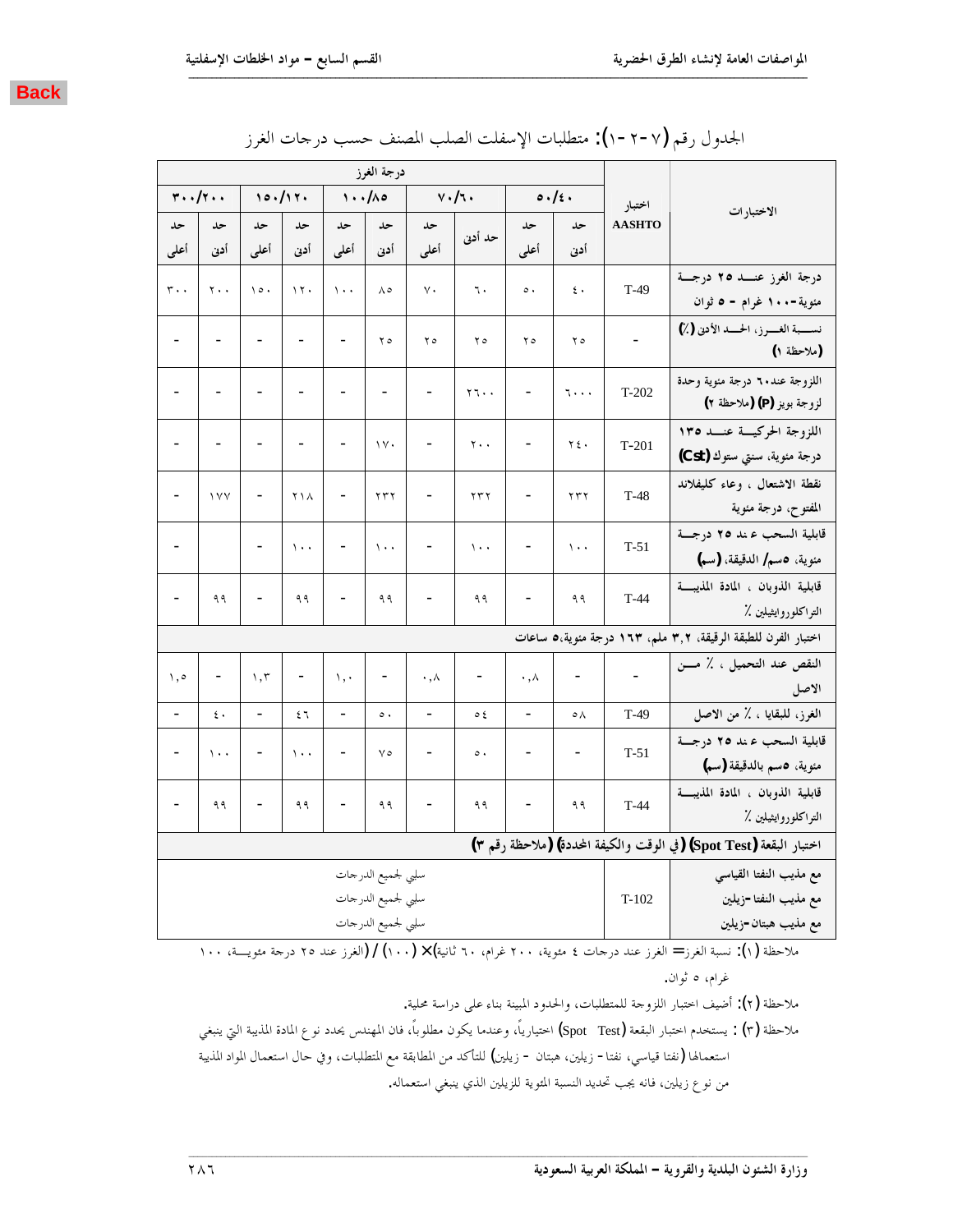| <b>MC-3000</b>                                                                                                                |                              | <b>MC-800</b>            |                          | <b>MC-250</b>            |                              | <b>MC-70</b>             |                              | <b>MC-30</b>      |                              |                          |                                         |
|-------------------------------------------------------------------------------------------------------------------------------|------------------------------|--------------------------|--------------------------|--------------------------|------------------------------|--------------------------|------------------------------|-------------------|------------------------------|--------------------------|-----------------------------------------|
| حد                                                                                                                            | حد                           | حد                       | حد                       | حد                       | حد                           | حد                       | حد                           | حد                | حد                           | اختبار                   | الاختبار ات                             |
| أعلى                                                                                                                          | أدن                          | أعلمي                    | أدن                      | أعلى                     | أدنى                         | أعلمي                    | أدن                          | أعلمي             | أدن                          | <b>AASHTO</b>            |                                         |
|                                                                                                                               |                              |                          |                          |                          |                              |                          |                              |                   |                              |                          | اللزوجة الحركية عـند ٦٠ درجة            |
| ۰۰۰ تا                                                                                                                        | $r \cdots$                   | 17.1                     | $\lambda \cdot \cdot$    | $\circ \cdot \cdot$      | $\mathbf{y} \circ \cdot$     | $\setminus$ { $\cdot$    | $\vee$ .                     | ٦.                | $\mathbf r$ .                | $T-201$                  | منوية-وحدة لزوجـــة  (Cst)              |
|                                                                                                                               |                              |                          |                          |                          |                              |                          |                              |                   |                              |                          | (الملاحظة ١)                            |
|                                                                                                                               |                              |                          |                          |                          |                              |                          |                              |                   |                              |                          | نقطة الاشتعال ( الوعاء المفتوح)،        |
|                                                                                                                               | ٦٦                           | $\overline{\phantom{a}}$ | ٦٦                       |                          | ٦٦                           | $\overline{\phantom{0}}$ | ٣٨                           | $\qquad \qquad -$ | ٣٨                           | $T-79$                   | درجات مئوية                             |
| $\cdot$ , $\tau$                                                                                                              | $\qquad \qquad \blacksquare$ | $\cdot$ , $\tau$         | $\overline{\phantom{a}}$ | $\cdot$ , $\tau$         | $\qquad \qquad \blacksquare$ | $\cdot$ , $\uparrow$     | $\overline{\phantom{a}}$     | $\cdot$ , $\tau$  | $\overline{\phantom{a}}$     | $T-55$                   | النسبة المنوية للماء                    |
| اختبار التقطير: نسبة التقطير المئوية بالحجم عند درجات الحرارة التالية، من ناتج التقطير الاجمالي عند درجة حرارة ٣٦٠ درجة مئوية |                              |                          |                          |                          |                              |                          |                              |                   |                              |                          |                                         |
| $\overline{\phantom{a}}$                                                                                                      | $\overline{\phantom{a}}$     | $\overline{\phantom{a}}$ | $\overline{\phantom{a}}$ | $\mathcal{N}$            | $\qquad \qquad \blacksquare$ | $\mathbf{y}$             | $\overline{\phantom{0}}$     | ه ۲               | $\qquad \qquad \blacksquare$ | $T-78$                   | الى ٢٢٥ درجة مئوية                      |
| ه ۱                                                                                                                           | صفر                          | ۳٥                       | صفر                      | ه ه                      | $\Delta$                     | ٦.                       | ٢٠                           | γ.                | $\epsilon$ .                 | $T-78$                   | • الى ٢٦٠ درجة مئوية                    |
| ٧٥                                                                                                                            | $\setminus \circ$            | Λ.                       | ه ٤                      | $\wedge$ Y               | ٦.                           | $\mathfrak{q}$ .         | ٥ ٦                          | ۹۳                | $\vee \circ$                 | $T-78$                   | • الى ٣١٥ درجة مئوية                    |
|                                                                                                                               |                              |                          |                          |                          |                              |                          |                              |                   |                              |                          | بقايا الستقطير الى ٣٦٠ درجسة            |
|                                                                                                                               | $\wedge\cdot$                |                          | $\vee$                   |                          | ٦٧                           |                          | ه ه                          |                   | $\circ$ .                    | $\overline{\phantom{0}}$ | منوية (الحجم المطلوب بالمئة من          |
|                                                                                                                               |                              |                          |                          |                          |                              |                          |                              |                   |                              |                          | العينة بالفرق)                          |
|                                                                                                                               |                              |                          |                          |                          |                              |                          |                              |                   |                              |                          | الاختبارات التي تجرى على بقايا التقطير: |
|                                                                                                                               |                              |                          |                          |                          |                              |                          |                              |                   |                              |                          | -اللزوجة المطلقة عنسد ٢٠                |
| 11.4                                                                                                                          | $r \cdot$                    | 17.7                     | $r \cdot$                | 17.7                     | $r \cdot \cdot$              | 11.                      | $r \cdot \cdot$              | 17.1              | $r \cdot \cdot$              | T-202                    | درجة مئوية - درجة اللزوجة               |
|                                                                                                                               |                              |                          |                          |                          |                              |                          |                              |                   |                              |                          | - قابلية السحب ٥ سم/دقيقة               |
| $\langle \cdot \rangle$                                                                                                       | $\overline{\phantom{a}}$     | $\lambda$ .              |                          | $\lambda$ .              |                              | $\langle \cdot \rangle$  | $\qquad \qquad \blacksquare$ | $\mathcal{N}$     |                              | $T-51$                   | (سم) (الملاحظة ٢)                       |
|                                                                                                                               |                              | $\overline{\phantom{a}}$ |                          | $\overline{\phantom{0}}$ |                              | $\overline{\phantom{0}}$ |                              | $\qquad \qquad -$ |                              |                          | - قابلية الذوبان في المادة المذيبة      |
|                                                                                                                               | ۹۹                           |                          | ۹۹                       |                          | ۹۹                           |                          | ۹۹                           |                   | ۹۹                           | $T-44$                   | التراكلوروايشيلين (٪)                   |
|                                                                                                                               |                              |                          |                          |                          |                              |                          |                              |                   |                              |                          | اختبار البقعة (Spot Test) (الملاحظة ٣)  |
|                                                                                                                               |                              |                          |                          | سالب لجميع الدرجات       |                              |                          |                              |                   |                              |                          | مع مذيب النفتا القياسي                  |
|                                                                                                                               |                              |                          |                          | سالب لجميع الدرجات       |                              |                          |                              |                   |                              | $T-102$                  | مع مذيب النفتا-زيلين                    |
|                                                                                                                               |                              |                          |                          | سالب لجميع الدرجات       |                              |                          |                              |                   |                              |                          | مع مذيب هبتان-زيلين                     |

|  |  | الجدول رقم (٧-٢-٢أ): متطلبات الإسفلت السائل متوسط التطاير (MC) |  |  |  |  |  |  |  |  |
|--|--|----------------------------------------------------------------|--|--|--|--|--|--|--|--|
|--|--|----------------------------------------------------------------|--|--|--|--|--|--|--|--|

**ººººººººººººººººººººººººººººººººººººººººººººººººººººººººººººººººººººººººººººººººººººººººººººººººººººººººººººººººººººººººººººººººººººººº**

الملاحظة (١): يمكن تحديد اللزوجات بطريقة سايبولت فيورول كبديل ، وذلك كالتالي:

- − MC-30 اللزوجة بطريقة فيورول عند ٢٥ درجة مئوية ٢٥٠ ١٥٠ ثانية.
- MC-70 اللزوجة بطريقة فيورول عند ٥٠ درجة مئوية :٦٠- ١٢٠ ثانية.
- − MC-250− اللزوجة بطريقة فيورول عند ٦٠ درجة مئوية : 1٢٥−٢٥٠ ثانية.
- − MC-800− اللزوجة بطريقة فيورول عند ٨٢,٢ درجة مئوية : ١٠٠−٢٠٠ ثانية.
- .ƨȈǻƢƯ ÓÍÍ-ÐÍÍ :ƨȇȂƠǷƨƳǁƽ ÕÏÏ ƾǼǟDZȁǁȂȈǧƨǬȇǂǘƥƨƳȁDŽǴdzơ -MC-3000 -
- الملاحظة (۲): إذا كانت قابلية السحب عند ٢٥ درجة مئوية : أقل من ١٠٠، فانه يجوز قبول المادة إذا كانت قابلية السحب عند ١٥,٥ درجة مئوية أقل من ١٠٠.
- الملاحظة (٣): استخدام احتبار البقعة (Spot Test) أمر احتياري، وعند استخدامه ، يبين المهندس ما إذا كانت المادة المذيبة من نـــو ع النفتا القياسي، نفتا−زيلين، او هيبتان − زيلين التي ستستخدم في تحديد المطابقة مع المتطلبات، وكذلك النسبة المئوية للزيلين في حالة استخدامه.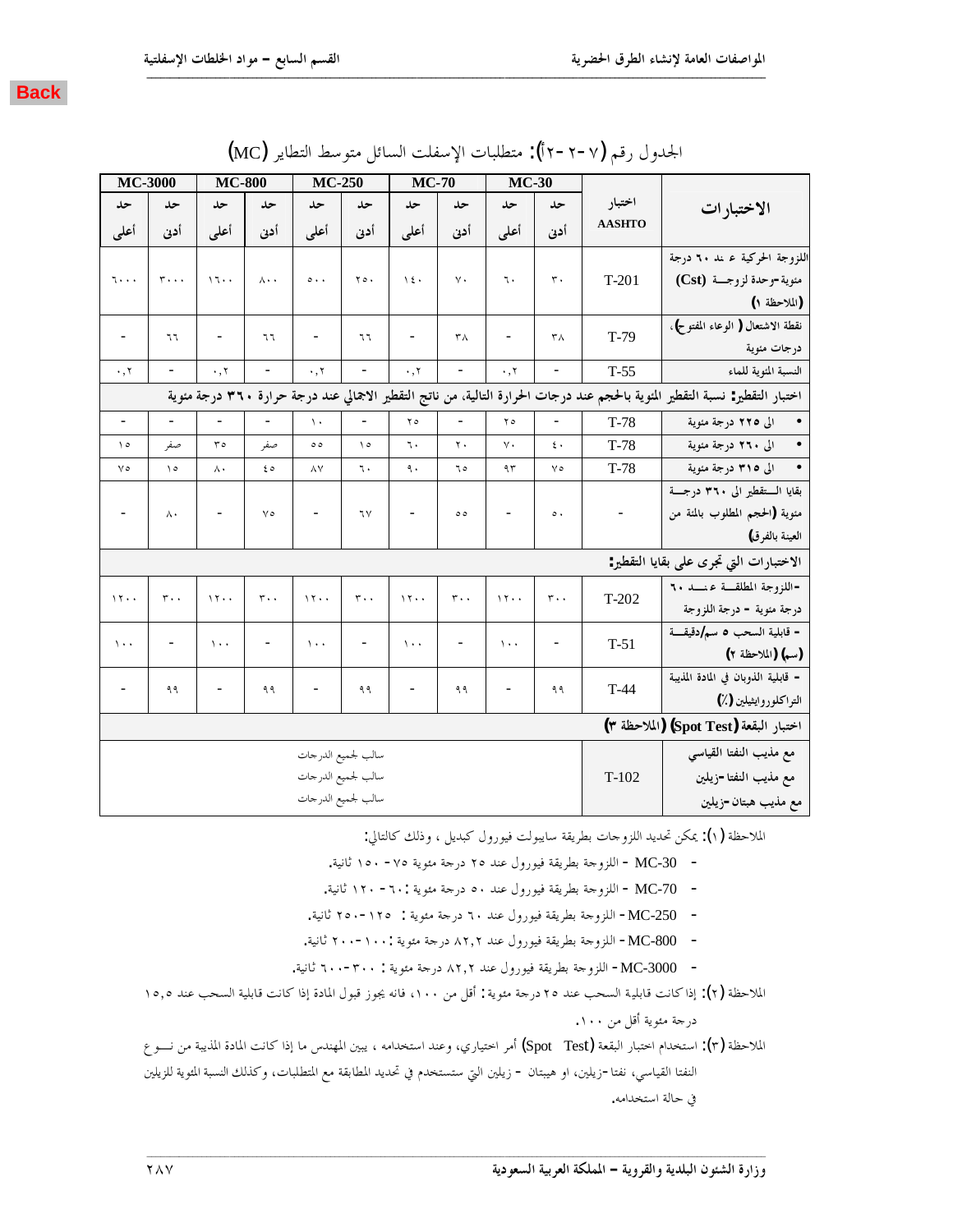|  |  |  |  |  |  |  | الجمدول رقم (٧-٢-٢ب): متطلبات الإسفلت السائل متوسط التطاير (MC) |
|--|--|--|--|--|--|--|-----------------------------------------------------------------|
|--|--|--|--|--|--|--|-----------------------------------------------------------------|

| $MC-5$                   |                       |                              | $MC-4$                |                          | $MC-3$                            |                          | $MC-2$                |                              | $MC-1$      |                          | $MC-0$           |                          |                                                                                                                                 |
|--------------------------|-----------------------|------------------------------|-----------------------|--------------------------|-----------------------------------|--------------------------|-----------------------|------------------------------|-------------|--------------------------|------------------|--------------------------|---------------------------------------------------------------------------------------------------------------------------------|
| حد                       | حد                    | حد                           | حد                    | حد                       | حد                                | حد                       | حد                    | حد                           | حد          | حد                       | حد               | اختبار                   | الاختبارات                                                                                                                      |
| أعلى                     | أدن                   | أعلى                         | أدنى                  | أعلى                     | أدن                               | أعلمي                    | أدن                   | أعلى                         | أدنى        | أعلى                     | أدن              | <b>AASHTO</b>            |                                                                                                                                 |
| $\overline{\phantom{0}}$ | $\lambda \circ \cdot$ | $\overline{\phantom{a}}$     | $\lambda \circ \cdot$ | $\overline{\phantom{a}}$ | $\lambda \circ \cdot$             | $\overline{\phantom{a}}$ | $\lambda \circ \cdot$ | $\overline{\phantom{a}}$     | $\lambda$ . | $\overline{\phantom{a}}$ | $\mathcal{N}$ .  | $T-79$                   | نقطة الوميض (لوعاء المفتـــو ح)،                                                                                                |
|                          |                       |                              |                       |                          |                                   |                          |                       |                              |             |                          |                  |                          | درجات مئوية                                                                                                                     |
|                          |                       |                              |                       |                          |                                   |                          |                       |                              |             | $\lambda \circ \cdot$    | $\vee$           |                          | اللزوجة بطريقة فيورول ء نند ٢٥                                                                                                  |
|                          |                       |                              |                       |                          |                                   |                          |                       |                              |             |                          |                  |                          | درجة مئوية، ثوان                                                                                                                |
|                          |                       |                              |                       |                          |                                   |                          |                       |                              | $\vee$      |                          |                  |                          | اللزوجة بطريقة فيورول ء ىد ٥٠                                                                                                   |
|                          |                       |                              |                       |                          |                                   |                          |                       | $\lambda \circ \cdot$        |             |                          |                  |                          | درجة مئوية، ثوان                                                                                                                |
|                          |                       |                              |                       |                          |                                   |                          |                       |                              |             |                          |                  | $T-72$                   | اللزوجة بطريقة فيورول عدند ٦٠                                                                                                   |
|                          |                       |                              |                       | $\circ \cdot \cdot$      | $Y \circ \cdot$                   | ٢٠.                      | $\lambda$ .           |                              |             |                          |                  |                          | درجة مئوية، ثوان                                                                                                                |
|                          |                       |                              |                       |                          |                                   |                          |                       |                              |             |                          |                  |                          | اللزوجة بطريقة فيسورول عرنسد                                                                                                    |
| ٦.٠                      | $r \cdot \cdot$       | $\mathbf{y} \circ \cdot$     | 170                   |                          |                                   |                          |                       |                              |             |                          |                  |                          | ۰٫۵ درجة مئوية، ثوان                                                                                                            |
|                          |                       |                              |                       |                          |                                   |                          |                       |                              |             |                          |                  |                          | اختبار التقطير: النسبة المئوية للتقطير بالحجم عند درجات الحرارة التالية، من ناتج التقطير الاجمالي عند درجة حرارة ٣٦٠ درجة مئوية |
| $\overline{\phantom{a}}$ | صفر                   |                              | صفر                   | $\circ$                  | صفر                               | $\mathcal{L}$            | صفر                   | $\mathbf{r}$ .               | صفر         | ه ۲                      | صفر              | $T-78$                   | الى ١٩٠ درجة مئوية                                                                                                              |
| ٢.                       | صفر                   | $\mathbf r$ .                | صفر                   | $\mathfrak{c}$ .         | $\circ$                           | $\circ$                  | $\Delta$              | ٦٥                           | ه ۲         | $V \cdot$                | $\mathfrak{c}$ . |                          | الى ٢٢٥ درجة مئوية                                                                                                              |
| $\vee$                   | $\mathbf{r}$ .        | $\wedge$                     | $\mathfrak{c}$ .      | ٨٥                       | $\circ$                           | ٨V                       | ٦.                    | ٩.                           | γ.          | ۹۳                       | $\vee$           |                          | الی ۳۱۵ درجة مئوية                                                                                                              |
|                          |                       |                              |                       |                          |                                   |                          |                       |                              |             |                          |                  |                          | بقايا الستقطير الى ٣٥٠ درجسة                                                                                                    |
| $\overline{\phantom{a}}$ | ۸۲                    | $\overline{\phantom{a}}$     | ۸٧                    | $\overline{\phantom{0}}$ | $Y\Upsilon$                       | $\overline{\phantom{a}}$ | ٦٧                    | $\overline{\phantom{a}}$     | ٦.          | $\overline{\phantom{0}}$ | $\circ$ .        |                          | مئوية، النسبة المئويسة للحجسم                                                                                                   |
|                          |                       |                              |                       |                          |                                   |                          |                       |                              |             |                          |                  |                          | حسب الفرق                                                                                                                       |
|                          |                       |                              |                       |                          |                                   |                          |                       |                              |             |                          |                  |                          | الاختبارات التي تجرى على بقايا التقطير:                                                                                         |
|                          |                       |                              |                       |                          |                                   |                          |                       |                              |             |                          |                  |                          | الغرز، عند ٢٥ درجسة مئويسة،                                                                                                     |
| $r \cdot \cdot$          | 17.                   | $r \cdot \cdot$              | 17.                   | $r \cdot$                | 17.                               | $r \cdot$                | $\lambda \tau$ .      | $r \cdot$                    | $\gamma$ .  | $r \cdot \cdot$          | 15.              | T49                      | ۱۰۰ غرام، ۵ ثوان                                                                                                                |
|                          |                       |                              |                       |                          |                                   |                          |                       |                              |             |                          |                  |                          | قابلية السحب، عند ٢٥ درجــة                                                                                                     |
| $\overline{\phantom{a}}$ | $\lambda$ .           | $\overline{\phantom{a}}$     | $\lambda$ .           | $\overline{\phantom{a}}$ | $\lambda$ .                       | $\overline{\phantom{a}}$ | $\Delta$ .            | $\qquad \qquad -$            | $\cdots$    | $\overline{a}$           | $\mathcal{N}$    | $T-51$                   | مئوية، (سنتيمترات) (ملاحظة ١)                                                                                                   |
|                          |                       |                              |                       |                          |                                   |                          |                       |                              |             |                          | ۹۹,              |                          | قابلية الذوبان في رابع كلوريسد                                                                                                  |
| $\overline{\phantom{a}}$ | 99,0                  | $\qquad \qquad \blacksquare$ | 99,0                  | $\overline{\phantom{a}}$ | ۹۹,٥                              | $\qquad \qquad -$        | 99,0                  | $\qquad \qquad \blacksquare$ | ۹۹,٥        |                          | $\circ$          | $T-44$                   | الكربون بالمائة                                                                                                                 |
|                          |                       |                              |                       |                          |                                   |                          |                       |                              |             |                          |                  |                          | الحرارة الواجب اعتمادها للرش،                                                                                                   |
| $\lambda \circ \cdot$    | $\cdot \circ$         | 150                          | ٩.                    | $\lambda \tau$ .         | $\wedge$ .                        | $\cdot \circ$            | ٥ ٦                   | $\Lambda$                    | $\circ$ .   | ٥ ٦                      | ه ۲              | $\overline{\phantom{a}}$ | درجات مئوية                                                                                                                     |
|                          |                       |                              |                       |                          | يجب أن تكون المواد حالية من الماء |                          |                       |                              |             |                          |                  |                          | المتطلبات العامة                                                                                                                |

ملاحظة (١): إذا زاد غرز البقايا على مثتين (٢٠٠) وكانت قابليتها للسحب عند ٢٥ درجة متوية أقل من مئة (١٠٠)، فان المواد تكون مقبولة إذا كانت قابليتها

للسحب عند ١٥,٦ درجة مئوية اكثر من مائة (١٠٠+).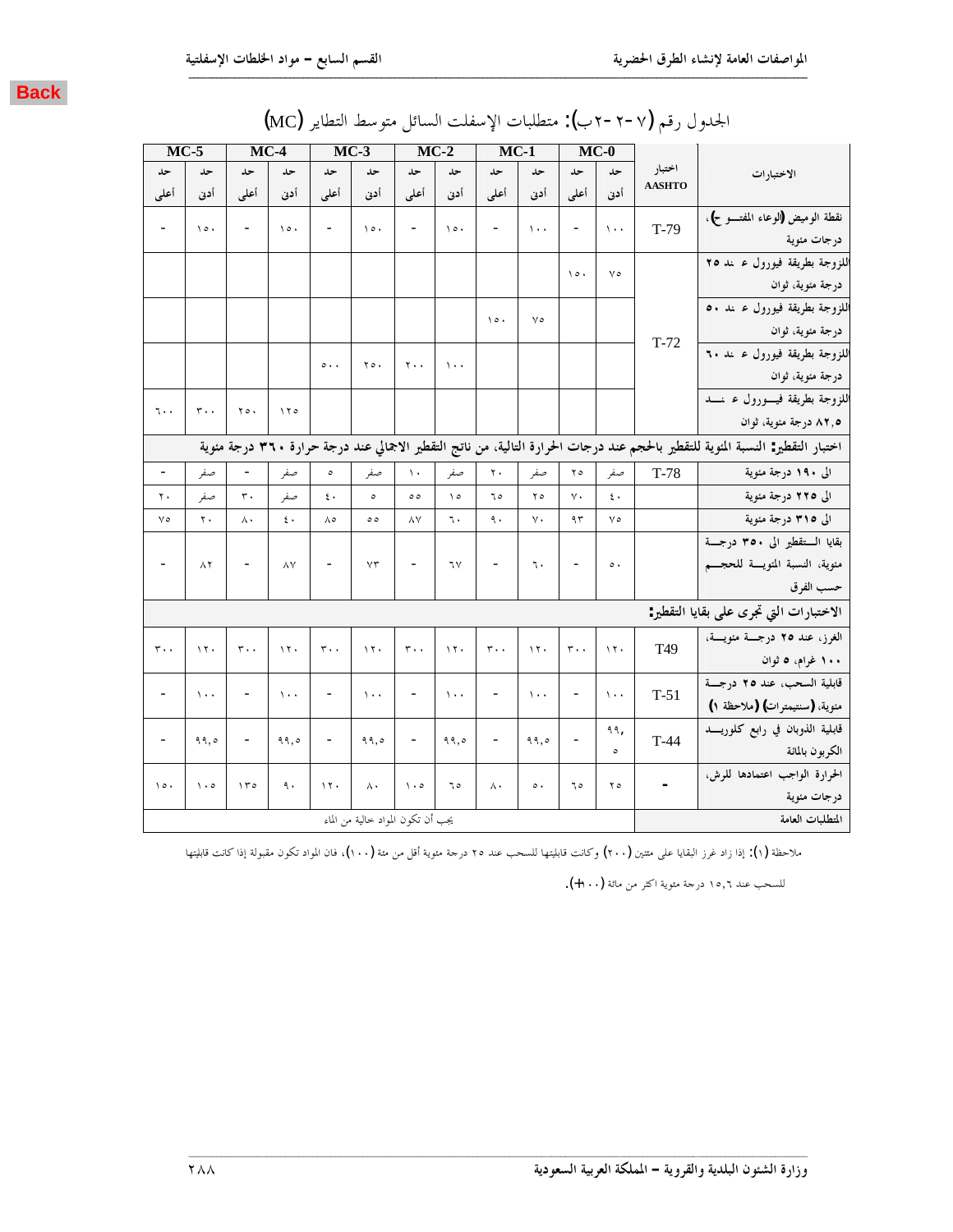| <b>RC-3000</b>           |                                                                                                                               |                          | <b>RC-800</b>            |                              | <b>RC-250</b>                 |                              | <b>RC-70</b>                 |               |                                                  |  |
|--------------------------|-------------------------------------------------------------------------------------------------------------------------------|--------------------------|--------------------------|------------------------------|-------------------------------|------------------------------|------------------------------|---------------|--------------------------------------------------|--|
|                          | حد                                                                                                                            | حد                       | حد                       | حد                           | حد                            | حد                           | حد                           | اختبار        | الاختبارات                                       |  |
| حد أعلى                  | أدن                                                                                                                           | أعلمي                    | أدنى                     | أعلمي                        | أدن                           | أعلمي                        | أدن                          | <b>AASHTO</b> |                                                  |  |
|                          |                                                                                                                               |                          |                          |                              |                               |                              |                              |               | اللزوجة الحركية عند ٦٠ درجة مئوية-               |  |
| ۰۰۰ آ                    | $r \cdots$                                                                                                                    | 17.7                     | $\wedge \cdot$           | $\circ \cdot \cdot$          | $\mathbf{y} \circ \mathbf{y}$ | 12.                          | $\vee$ .                     | $T-201$       | وحدة لزوجة (Cst) ســنتي ســتوك                   |  |
|                          |                                                                                                                               |                          |                          |                              |                               |                              |                              |               | (الملاحظة ١)                                     |  |
|                          |                                                                                                                               |                          |                          |                              |                               |                              |                              |               | نقطة الاشـــتعال (الوعـــاء المفتـــوح)،         |  |
| $\overline{\phantom{a}}$ | $\mathbf{y}$                                                                                                                  | -                        | $\mathbf{y}$             | $\qquad \qquad \blacksquare$ | ٢٧                            |                              |                              | $T-79$        | درجات مئوية                                      |  |
| $\cdot$ , $\tau$         | $\overline{\phantom{a}}$                                                                                                      | $\cdot$ , $\tau$         | $\overline{\phantom{a}}$ | $\cdot$ , $\tau$             | $\overline{\phantom{a}}$      | $\cdot$ , $\tau$             | $\qquad \qquad \blacksquare$ | $T-55$        | النسبة المئوية للماء                             |  |
|                          | اختبار التقطير: نسبة التقطير المئوية بالحجم عند درجات الحرارة التالية، من ناتج التقطير الاجمالي عند درجة حرارة ٣٦٠ درجة مئوية |                          |                          |                              |                               |                              |                              |               |                                                  |  |
| $\overline{\phantom{a}}$ | $\overline{a}$                                                                                                                | $\overline{\phantom{a}}$ | $\overline{\phantom{a}}$ |                              | $\overline{\phantom{a}}$      |                              | $\lambda$                    | $T-78$        | § الى ١٩٠ درجة مئوية                             |  |
|                          | $\overline{\phantom{0}}$                                                                                                      | $\overline{a}$           | $\Delta$                 | $\overline{\phantom{0}}$     | ه ۳                           |                              | $\circ$ .                    | $T-78$        | الی ۲۲۵ درجة مئوية<br>- S                        |  |
|                          | ه ۲                                                                                                                           | $\overline{a}$           | ه ٤                      | $\overline{\phantom{0}}$     | ٦.                            |                              | $\vee$ .                     | $T-78$        | § الى ٢٦٠ درجة مئوية                             |  |
|                          | ٧.                                                                                                                            | $\overline{\phantom{0}}$ | $\vee$                   | $\overline{\phantom{0}}$     | Λ,                            | $\blacksquare$               | ٨٥                           | $T-78$        | § الى ٣١٥ درجة مئوية                             |  |
|                          | ٨٥                                                                                                                            |                          | $\vee$                   |                              | ٥ ٦                           |                              | ه ه                          |               | بقايا التقطير الى ٣٦٠ درجــة مئويــة             |  |
|                          |                                                                                                                               |                          |                          |                              |                               |                              |                              |               | (الحجم المطلوب بالمئة من العينة بالفرق)          |  |
|                          |                                                                                                                               |                          |                          |                              |                               |                              |                              |               | الاختبارات التي تجرى على بقايا التقطير:          |  |
| $Y \xi \cdot \cdot$      | $\mathbf{L}$ .                                                                                                                | $Y\xi \cdot \cdot$       | 7.1                      | $Y \xi \cdot \cdot$          | ٦.,                           | $Y \xi \cdot \cdot$          | ٦.,                          | $T-202$       | -اللزوجة المطلقة على ٦٠ درجة منوية               |  |
|                          |                                                                                                                               |                          |                          |                              |                               |                              |                              |               | - درجة اللزوجة بويز (P)                          |  |
|                          | $\sqrt{1 + 1}$                                                                                                                |                          | $\mathcal{N}$            | -                            | $\lambda \cdot \cdot$         | $\qquad \qquad \blacksquare$ | $\lambda$ .                  | $T-51$        | - قابلية السحب ٥ سم/دقيقة (سم)                   |  |
|                          |                                                                                                                               |                          |                          |                              |                               |                              |                              |               | (الملاحظة ٢)                                     |  |
|                          |                                                                                                                               |                          |                          |                              |                               |                              |                              |               | اختبار البقعة (Spot Test) (انظر الملاحظة ٣) مع : |  |
|                          |                                                                                                                               |                          | سالب لجميع الدرجات       |                              |                               |                              |                              |               | النفتا القياسي                                   |  |
|                          |                                                                                                                               |                          | سالب لجميع الدرجات       |                              |                               |                              |                              | $T-102$       | المادة المذيبة نفتا - زيلين                      |  |
|                          |                                                                                                                               |                          | سالب لجميع الدرجات       |                              |                               |                              |                              |               | المادة المذيبة - هبتان -زيلين                    |  |
|                          |                                                                                                                               |                          |                          |                              |                               |                              |                              |               |                                                  |  |

## (RC) الجحدول رقم (٢-٢-٣أ): متطلبات الإسفلت السائل سريع التطاير (RC)

**ººººººººººººººººººººººººººººººººººººººººººººººººººººººººººººººººººººººººººººººººººººººººººººººººººººººººººººººººººººººººººººººººººººººº**

الملاحظة (١): يمكن تحديد اللزوجات بطريقة سايبولت فيورول كبديل ، وذلك كالتالي:

− RC-70 - اللزوجة بطريقة فيورول على ٥٠ درجة مئوية :٦٠- ١٢٠ ثانية.

− RC-250− اللزوجة بطريقة فيورول على ٦٠ درجة مئوية: ٢٥٠٥-٢٥٠ ثانية.

− RC-800− اللزوجة بطريقة فيورول على ٨٢٫٢ درجة مئوية : ٢٠٠٠-٢٠٠ ثانية.

- RC-3000− اللزوجة بطريقة فيورول على ٢,٢٪ درجة مئوية : ٣٠٠-٢٠٠ ثانية.

الملاحظة (٢): إذا زاد غرز البقايا على مئتين (٢٠٠) وكانت قابليتها للسحب على درجة ٢٥ مئوية أقل من مئة (١٠٠) ، فان المواد .<br>تكون مقبولة إذا كانت قابليتها للسحب عند ١٥,٦ درجة مئوية اكثر من مائة (١٠٠+).

الملاحظة (٣): استخدام الاختبار الموضعي (spot test) أمر إختياري، وعند استخدامه ، يبين المهندس ما إذا كانت المادة المذيبة من

 $\blacksquare$ 

نوع النفتا القياسي، نفتازيلين، او هيبتان – زيلين التي ستستخدم في تحديد المطابقة مع المتطلبات ، وكذلك النسبة المئوية ; يلين في حالة استخدامه.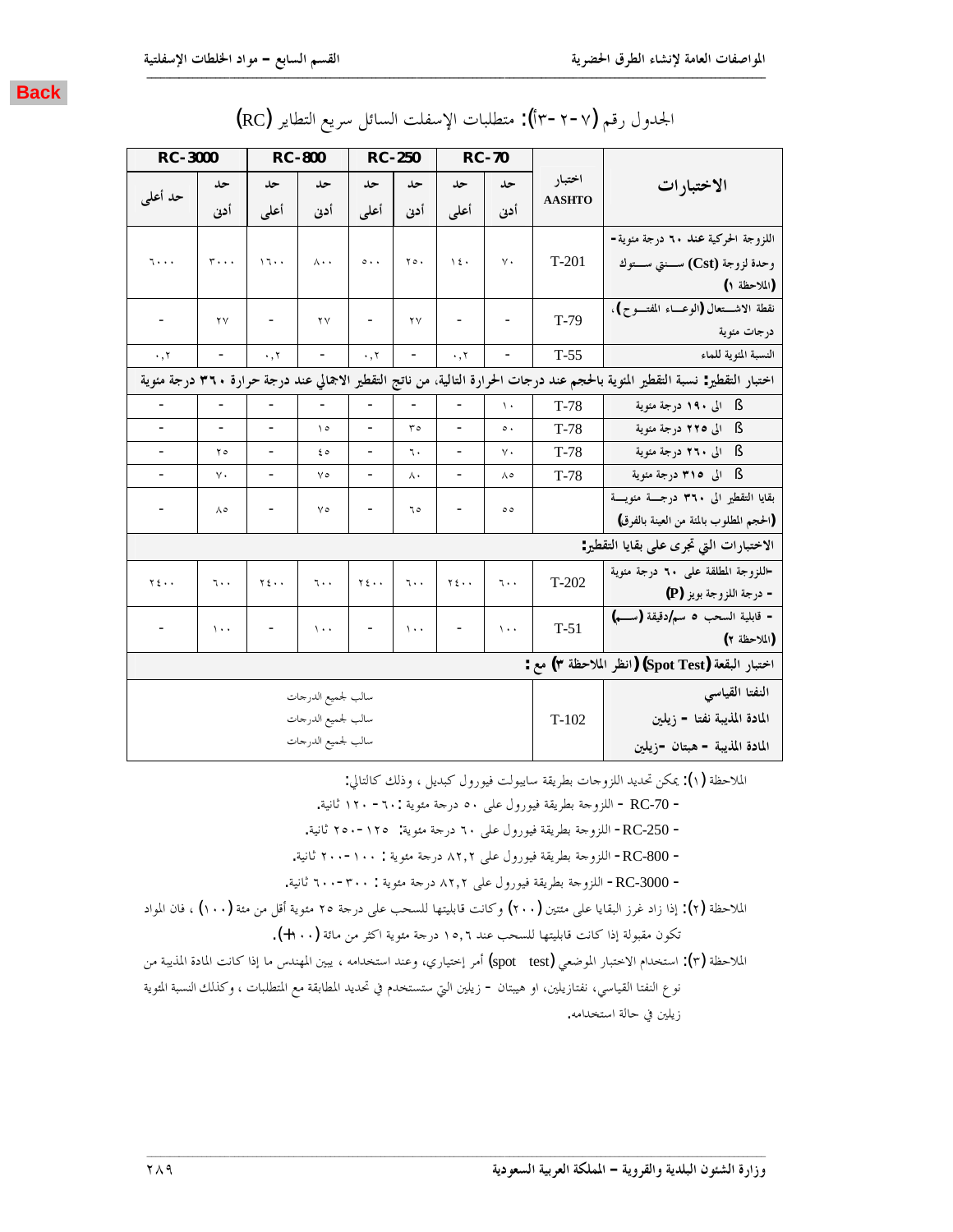|                                                                                                                               |                         |                          | $RC-0$                       |                          | $RC-1$                   |                  | $RC-2$                   |                                   | $RC-3$                       | $RC-4$           |                              |                 | $RC-5$                   |
|-------------------------------------------------------------------------------------------------------------------------------|-------------------------|--------------------------|------------------------------|--------------------------|--------------------------|------------------|--------------------------|-----------------------------------|------------------------------|------------------|------------------------------|-----------------|--------------------------|
| الاختبارات                                                                                                                    | اختبار<br><b>AASHTO</b> | حد                       | حد                           | حد                       | حد                       | حد               | حد                       | حد                                | حد                           | حد               | حد                           | حد              | حد                       |
|                                                                                                                               |                         | أدن                      | أعلى                         | أدن                      | أعلى                     | أدن              | أعلمي                    | أدن                               | أعلى                         | أدن              | أعلى                         | أدنى            | أعلى                     |
| نقطة الوميض (الوعاء المفتوح)،                                                                                                 | $T-79$                  | $\overline{\phantom{a}}$ | $\overline{a}$               | $\overline{\phantom{m}}$ | $\overline{\phantom{a}}$ | Λ.               | $\overline{\phantom{0}}$ | $\wedge\cdot$                     | $\overline{\phantom{a}}$     | $\wedge$ .       | $\overline{\phantom{a}}$     | Λ.              | $\overline{\phantom{0}}$ |
| درجة مئوية                                                                                                                    |                         |                          |                              |                          |                          |                  |                          |                                   |                              |                  |                              |                 |                          |
| اللزوجة بطريقة فيورول عند ٢٥                                                                                                  |                         | ٧٥                       | $\lambda \circ \cdot$        |                          |                          |                  |                          |                                   |                              |                  |                              |                 |                          |
| درجة مئوية، ثوان                                                                                                              |                         |                          |                              |                          |                          |                  |                          |                                   |                              |                  |                              |                 |                          |
| اللزوجة بطريقة فيورول عند ٥٠                                                                                                  |                         |                          |                              | ٧٥                       | $\lambda \circ \cdot$    |                  |                          |                                   |                              |                  |                              |                 |                          |
| درجة مئوية، ثوان                                                                                                              | $T-72$                  |                          |                              |                          |                          |                  |                          |                                   |                              |                  |                              |                 |                          |
| اللزوجة بطريقة فيورول عند ٦٠                                                                                                  |                         |                          |                              |                          |                          | $\lambda$ .      | $\mathbf{y}$ .           | $\mathbf{y} \circ \cdot$          | $\circ \cdot \cdot$          |                  |                              |                 |                          |
| درجة مئوية، ثوان                                                                                                              |                         |                          |                              |                          |                          |                  |                          |                                   |                              |                  |                              |                 |                          |
| اللزوجة بطريقة فيورول ء نسد                                                                                                   |                         |                          |                              |                          |                          |                  |                          |                                   |                              | ۱۲۰              | ٢٥.                          | $r \cdot \cdot$ | ٦٠,                      |
| ۸۲٫۵ درجة مئوية، ثوان                                                                                                         |                         |                          |                              |                          |                          |                  |                          |                                   |                              |                  |                              |                 |                          |
| اختبار التقطير: نسبة التقطير المئوية بالحجم عند درجات الحرارة التالية، من ناتج التقطير الاجمالي عند درجة حرارة ٣٦٠ درجة مئوية |                         |                          |                              |                          |                          |                  |                          |                                   |                              |                  |                              |                 |                          |
| الی ۱۹۰ درجة مئوية                                                                                                            |                         | $\setminus \circ$        | $\frac{1}{2}$                | $\mathcal{N}$            |                          |                  |                          |                                   |                              |                  |                              |                 |                          |
| الی ۲۲۵ درجة مئوية                                                                                                            | $T-78$                  | $\circ$                  | $\overline{a}$               | $\circ$ .                |                          | $\mathfrak{c}$ . | $\overline{a}$           | ه ۲                               | $\overline{\phantom{0}}$     | Λ                | $\overline{\phantom{a}}$     |                 |                          |
| الی ۳۱۵٫۶ درجة مئوية                                                                                                          |                         | ٧٥                       | $\qquad \qquad \blacksquare$ | $\vee$ .                 | $\overline{\phantom{a}}$ | ٦٥               | $\overline{\phantom{0}}$ | ه ه                               | $\overline{\phantom{a}}$     | $\mathfrak{c}$ . | $\overline{\phantom{a}}$     | ه ۲             | $\overline{\phantom{0}}$ |
| بقايا الستقطير الى ٣٥٠ درجسة                                                                                                  |                         |                          |                              |                          |                          |                  |                          |                                   |                              |                  |                              |                 |                          |
| مئوية ، النسبة المئوية للحجـــم                                                                                               | $\sim$                  | $\circ$ .                | $\qquad \qquad \blacksquare$ | ٦.                       | $\overline{\phantom{a}}$ | ٦٧               | $\overline{\phantom{0}}$ | $Y\mathcal{T}$                    | $\overline{\phantom{a}}$     | ٧٨               | $\overline{\phantom{a}}$     | $\wedge$ ٢      | $\overline{\phantom{0}}$ |
| بحسب الفرق                                                                                                                    |                         |                          |                              |                          |                          |                  |                          |                                   |                              |                  |                              |                 |                          |
| الاختبارات التي تجرى على بقايا التقطير:                                                                                       |                         |                          |                              |                          |                          |                  |                          |                                   |                              |                  |                              |                 |                          |
| الغرز، عند ٢٥ درجة مئويسة ،                                                                                                   | T49                     | ٨٠                       | $\wedge \wedge$              | Λ.                       | $\gamma \gamma$ .        | $\wedge$ .       | $\mathcal{N}$            | $\wedge$ .                        | $\lambda \tau$ .             | $\wedge$ .       | 17.                          | Λ,              | $\eta$                   |
| ۱۰۰ غرام، ۵ ثوان                                                                                                              |                         |                          |                              |                          |                          |                  |                          |                                   |                              |                  |                              |                 |                          |
| قابلية السحب، عند ٢٥ درجة                                                                                                     | $T-51$                  | $\mathcal{N}$            | $\overline{\phantom{a}}$     | $\Delta$ + +             | $\overline{\phantom{a}}$ | $\lambda$ .      | $\overline{\phantom{0}}$ | $\lambda$ .                       | $\overline{\phantom{a}}$     | $\lambda$ .      | $\overline{\phantom{a}}$     | $\lambda$ + +   | $\overline{\phantom{a}}$ |
| منوية (١)، سم (ملاحظة ١)                                                                                                      |                         |                          |                              |                          |                          |                  |                          |                                   |                              |                  |                              |                 |                          |
| قابلية الذوبان في رابع كلوريسد                                                                                                | $T-44$                  | 99,0                     | $\qquad \qquad -$            | 99,0                     | $\overline{\phantom{a}}$ | 99,0             | $\overline{\phantom{0}}$ | ۹۹,٥                              | $\qquad \qquad \blacksquare$ | ۹۹,٥             | $\qquad \qquad \blacksquare$ | ۹۹,٥            | $\overline{\phantom{a}}$ |
| الكربون بالمتة                                                                                                                |                         |                          |                              |                          |                          |                  |                          |                                   |                              |                  |                              |                 |                          |
| الحرارة الواجب اعتمادها للرش،                                                                                                 | $\overline{a}$          | ه ۲                      | $\circ$ .                    | $\circ$ .                | ۸۰                       | ٦٥               | ۹٥                       | ۸۰                                | $\cdot \circ$                | ۹٥               | $\mathcal{N}$ .              | $\cdot \circ$   | 100                      |
| درجات مئوية                                                                                                                   |                         |                          |                              |                          |                          |                  |                          |                                   |                              |                  |                              |                 |                          |
| المتطلبات العامة                                                                                                              |                         |                          |                              |                          |                          |                  |                          | يجب أن تكون المواد خالية من الماء |                              |                  |                              |                 |                          |

# (RC) الجدول رقم (٢-٢-٣ب): متطلبات الإسفلت السائل سريع التطاير (RC)

**ººººººººººººººººººººººººººººººººººººººººººººººººººººººººººººººººººººººººººººººººººººººººººººººººººººººººººººººººººººººººººººººººººººººº**

الملاحظة (١): إذا زاد غرز البقايا على متتين (٢٠٠) وكانت قابليتها للسحب عند ٢٥درجة مثوية أقل¢ن م1ة (١٠٠) ، فإن المواد تكون مقبولة إذا كانت

قابليتها للسحب عند ١٥,٦ درجة مئوية اكثر من مائة (١٠٠+).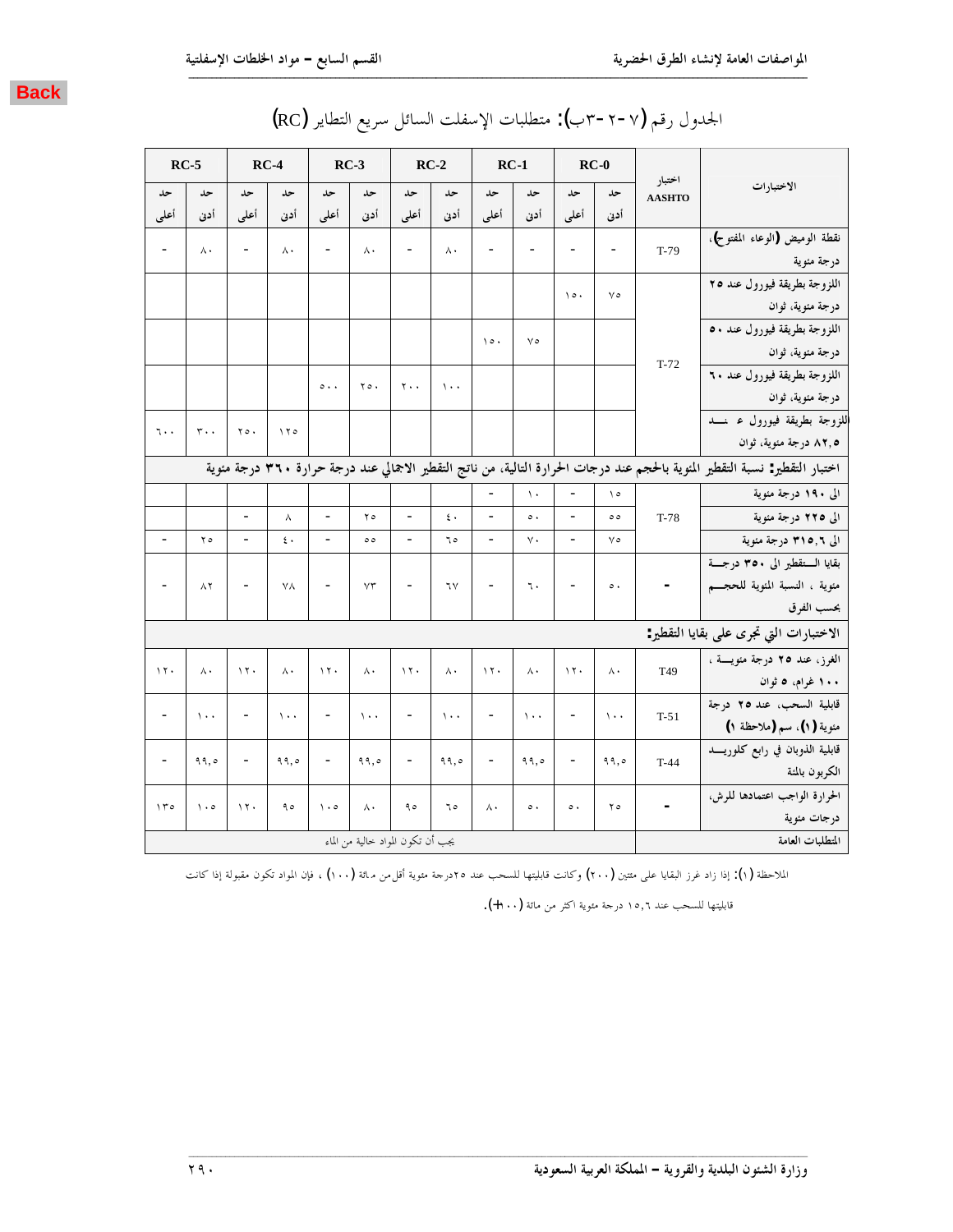

|                                |                       | سريع الشك           |                           |                                                   |
|--------------------------------|-----------------------|---------------------|---------------------------|---------------------------------------------------|
|                                | $RS-2$                | <b>RS-1</b>         |                           | الاختبار                                          |
| حد أعلى                        | حد أدنى               | حد أعلى             | حد أدنى                   |                                                   |
|                                | $\ddot{\phantom{1}}$  | $\sqrt{1 + 1}$      | $\mathbf{v}$ .            | اللزوجة، سايبولت فيورول عند ٢٥ درجة مئوية، ثانية  |
| $\mathbf{\mathfrak{c}}$ .<br>. | $\vee$                |                     |                           | اللزوجة ، سايبولت فيورول عند ٥٠ درجة مئوية، ثانية |
| $\lambda$                      | ۰                     | ١                   | -                         | اختبار ثبات التخزين، ٢٤ساعة، ٪                    |
|                                | ٦.                    |                     | ٦.                        | قابليسة تفكسك المسستحلب ٣٥ ملسم , CaCl2           |
|                                |                       |                     |                           | (ملاحظة ١)/ (ملاحظة ١)                            |
| $\cdot$ , \ $\cdot$            | $\ddot{\phantom{1}}$  | $\cdot$ , \ $\cdot$ | $\ddot{\phantom{1}}$      | اختبار المنخل ٪                                   |
|                                | ٦٣                    |                     | ه ه                       | البقايا بالتقطير ٪                                |
|                                |                       |                     |                           | الاختبارات التي تجرى على بقايا التقطير:           |
| $\mathbf{r}$ .                 | $\sqrt{1 + 1}$        | $\mathbf{y}$ .      | $\langle \cdot \rangle$ . | الغرز عند ٢٥ درجة مئوية، ١٠٠ غم، ٥ ثواني          |
|                                | ٤.                    | ۰                   | $\epsilon$ .              | - قابلية السحب ٢٥ درجة مئوية ٥سم/ دقيقة (سم)      |
|                                | 9y,0                  |                     | 9Y,0                      | – قابلية الذوبان في مادة التراكلوروايثيلين        |
|                                | معالجة السطح، العازل  |                     | معالجة السطح، العازل      |                                                   |
|                                | الركامي الخشن، الطبقة |                     | الرملي، الطبقة اللاصقة،   | الاستخدامات النموذجية (ملاحظة ٢)                  |
|                                | اللاصقة               | الطبقة الواقية      |                           |                                                   |

## الجدول (×-۲−٤): متطلبات الإسفلت المستحلب سريع الشك (RS) سالب الشحنة

**ººººººººººººººººººººººººººººººººººººººººººººººººººººººººººººººººººººººººººººººººººººººººººººººººººººººººººººººººººººººººººººººººººººººº**

ملاحظة (١) اختبار تفكك (انفصال) المستحلب يجب أن يجرى خلال ٣٠ يوما من تاريخ الشحن.

ملاحظة (٢) هذه الاستخدامات النموذجية، هي فقط للاسترشاد في اختيار واستعمال المستحلب لإنشاء الرصفات

وصيانتها.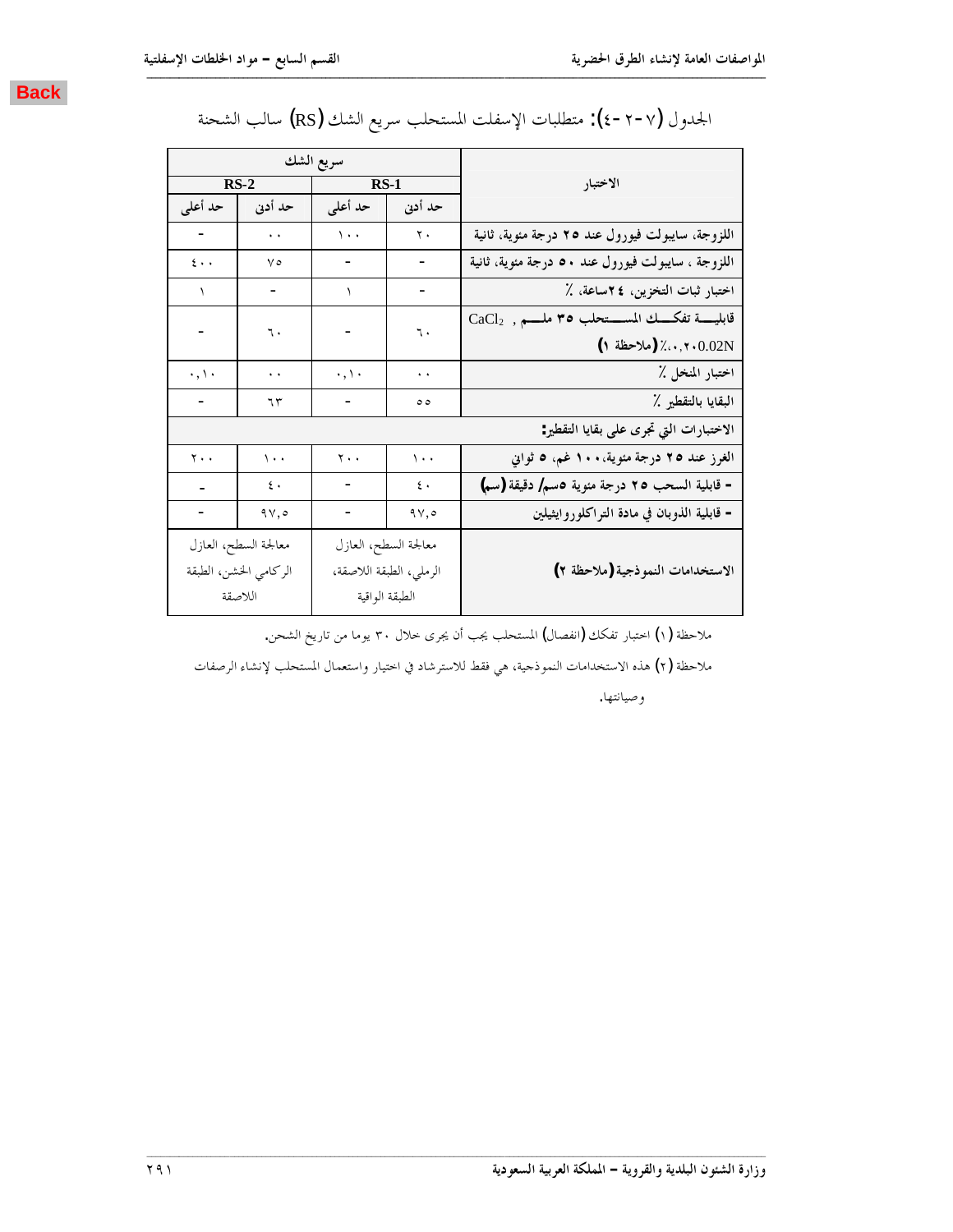|--|

|                          |                       |                          | متوسط الشك              |                          |                         |                             |                       |                              |
|--------------------------|-----------------------|--------------------------|-------------------------|--------------------------|-------------------------|-----------------------------|-----------------------|------------------------------|
| <b>HFMS-1</b>            |                       |                          | $MS-2h$                 |                          | $MS-2$                  | $MS-1$                      |                       | الاختبار                     |
| حد أدنى   حد أعلى        |                       |                          | حد أدنى محد أعلى        |                          | حد أدنى للمحد أعلى      | حد أدنى أحد أعلى            |                       |                              |
|                          |                       |                          |                         |                          |                         |                             |                       | اللزوجة، سايبولت فيورول عند  |
| $\sqrt{1 + 1}$           | $\mathbf{r}$ .        |                          |                         |                          | $\Delta$ .              | $\sqrt{1 + 1}$              | $\mathbf{r}$ .        | ٢٥ درجة مئوية، ثانية         |
| $\lambda$                |                       | $\lambda$                |                         | $\mathcal{L}$            |                         | $\sqrt{2}$                  |                       | اختبار ثبات التخزين، ٢٤ساعة  |
|                          |                       |                          |                         |                          |                         |                             |                       | $\frac{1}{2}$                |
|                          | جيد                   |                          | جيد                     |                          | جيد                     |                             | جيد                   | الطلاء : حصمة جافة           |
|                          | مقبول                 |                          | مقبول                   |                          | مقبول                   | مقبول                       |                       | الطلاء : بعد الرش            |
| مقبول                    |                       |                          | مقبول                   |                          | مقبول                   |                             | مقبول                 | الطلاء : حصمة رطبة           |
|                          | مقبول                 |                          | مقبول                   |                          | مقبول                   | مقبول                       |                       | الطلاء : بعد الرش            |
| $\overline{\phantom{a}}$ | $\overline{a}$        | $\overline{\phantom{0}}$ | $\frac{1}{2}$           | $\overline{\phantom{a}}$ | $\frac{1}{2}$           | $\overline{a}$              | $\overline{a}$        | اختبار الخلط مع الأسمنت ٪    |
| $\cdot$ , \ $\cdot$      | $\ddot{\phantom{1}}$  | $\cdot$ , \ $\cdot$      | $\ddot{\phantom{a}}$    | $\cdot$ , \ $\cdot$      | $\ddot{\phantom{1}}$ .  | $\cdot$ , $\setminus \cdot$ | $\ddot{\phantom{1}}$  | اختبار المنخل ٪              |
|                          | ه ه                   |                          | ٦٥                      |                          | ٦٥                      |                             | $\circ$               | البقايا بالتقطير ٪           |
| ٢.,                      | $\cdots$              |                          | $\epsilon$ .            | ٢٠٠                      | $\langle \cdot \rangle$ | ٢٠,                         | $\cdots$              | -الغرز ٢٥ درجة مئوية،١٠٠     |
|                          |                       | ٩.                       |                         |                          |                         |                             |                       | غم ، ٥ ثواڼې                 |
| $\epsilon$ .             |                       | ٤٠                       | $\qquad \qquad -$       | ٤.                       |                         | ٤.                          |                       | - قابلية السحب ٢٥ درجة       |
|                          |                       |                          |                         |                          |                         |                             |                       | مئوية ٥سم/ دقيقة (سم)        |
|                          | 9V,0                  |                          | 94,0                    |                          | 9Y,0                    |                             | 9Y,0                  | - قابلية الذوبان في مادة     |
|                          |                       |                          |                         |                          |                         |                             |                       | التراكلوروايثيلين            |
|                          | 17.4                  |                          | $\mathbb{L}$            |                          |                         |                             |                       | -اختبار الطفو ٢٠ درجة مئوية، |
|                          |                       |                          |                         |                          |                         |                             |                       | ثانية                        |
|                          |                       |                          | الخلط على البارد، الخلط |                          | الخلط على البارد، الخلط |                             |                       |                              |
| الخلط على البارد،        |                       |                          | على الساحن، العازل      | على الطريق، العازل       |                         |                             | الخلط على البارد،     |                              |
|                          | الخلط على الطريق،     |                          | الركامي الخشن، معالجة   |                          | الركامي الخشن (مفرد     |                             | الخلط على الطريق،     | الاستخدامات النموذجية        |
|                          | العازل الرملي، معالجة |                          | الشقوق، الخلط على       |                          | ومتعدد) العازل الرملي،  |                             | العازل الرملي، معالجة | (ملاحظة ١)                   |
|                          | الشقوق، طبقة اللصق    |                          | الطريق، طبقة اللصق      |                          | معالجة الشقوق، طبقة     | الشقوق، طبقة اللصق          |                       |                              |
|                          |                       |                          |                         |                          | اللصق                   |                             |                       |                              |

## الجدول (v−۲−0): متطلبات الإسفلت المستحلب متوسط الشك (MS) سالب الشحنة

**ººººººººººººººººººººººººººººººººººººººººººººººººººººººººººººººººººººººººººººººººººººººººººººººººººººººººººººººººººººººººººººººººººººººº**

ملاحظة (١) هذه الاستخدامات النموذجية، هي فقط للاسترشاد في احتيار واستعمال المستحلب لإنشاء الرصفات وصيانتها.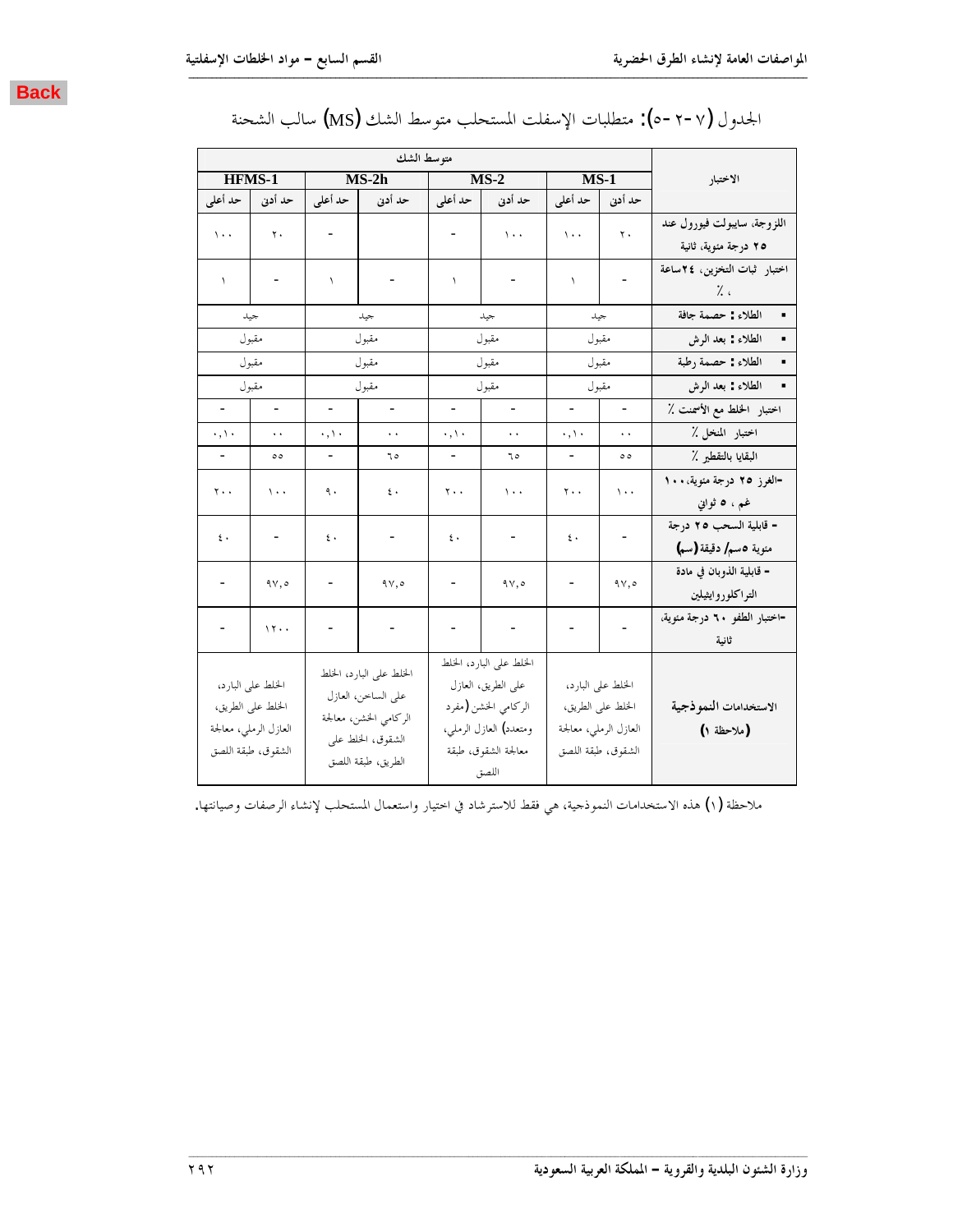

|                                                    |                                 |            | متوسط الشك               |                     |                          |                       |  |
|----------------------------------------------------|---------------------------------|------------|--------------------------|---------------------|--------------------------|-----------------------|--|
| الاختبار                                           |                                 | HFMS-2     |                          | HFMS-2h             |                          | HFMS-2s               |  |
|                                                    | حد أدنى المحد أعلى              |            |                          | حد أدنى   حد أعلى   |                          | حد أدنى   حد أعلى     |  |
| اللزوجة، سايبولت فيورول عنـــد ٢٥                  | $\sqrt{1+\frac{1}{2}}$          |            | $\bar{\mathcal{N}}$ .    |                     | $\circ$ .                |                       |  |
| درجة مئوية ، ثانية                                 |                                 |            |                          |                     |                          |                       |  |
| اللزوجة، سايبولت فيورول عنـــد ٥٠                  |                                 |            |                          |                     |                          |                       |  |
| درجة مئوية، ثانية                                  |                                 |            |                          |                     |                          |                       |  |
| اختبار ثبات التخزين، ٢٤ساعة، ٪                     |                                 | $\sqrt{2}$ |                          | $\mathcal{L}$       |                          | $\mathcal{L}$         |  |
| قابلية الطلاء ومقاومة الماء                        |                                 |            |                          |                     |                          |                       |  |
| - الطلاء: حصمة جافة                                | جيد                             |            | جيد                      |                     |                          | جيد                   |  |
| - الطلاء: بعد الرش                                 | مقبول                           |            | مقبول                    |                     | مقبول                    |                       |  |
| الطلاء: حصمة رطبة<br>$\overline{a}$                | مقبول                           |            | مقبول                    |                     | مقبول                    |                       |  |
| الطلاء: بعد الرش                                   | مقبول                           |            | مقبول                    |                     | مقبول                    |                       |  |
| اختبار المنخل ٪                                    | $\cdot$ , \ $\cdot$             |            | $\cdot$ , $\cdot$        | $\cdot$ , \ $\cdot$ | t.                       | $\cdot$ , $\cdot$     |  |
| البقايا بالتقطير ٪                                 | 70                              |            | 70                       |                     | 70                       | $\sim$                |  |
| - الاختراق، ٢٥ درجة مئوية ، ١٠٠                    | $\sqrt{1 + 4}$                  | ۲۰۰        | $\epsilon$ .             | ٩.                  | $-$   $\gamma \ldots$    |                       |  |
| غم، ٥ ثوابي                                        |                                 |            |                          |                     |                          |                       |  |
| - قابلية السحب ، ٢٥ درجة مئويسة ،                  | $\mathfrak{c}$ .                |            | $\epsilon$ .             | ٤.                  | $\vert \cdot \vert$      | $\xi$ .               |  |
| 0سم/ دقيقة                                         |                                 |            |                          |                     |                          |                       |  |
| - قابليــــــــة الــــــــــذوبان في مــــــــادة | ۹۷,٥                            |            | 9Y,0                     |                     | $-$   9 $\nabla, \circ$  |                       |  |
| التراكلوروايثيلين                                  |                                 |            |                          |                     |                          |                       |  |
| - اختبار الطفو ٦٠ درجة مئوية، ثانية                | 17.                             |            | 11.4                     |                     | $ \vert \cdot \rangle$   |                       |  |
|                                                    |                                 |            | الخلط على البارد، الخلط  |                     |                          | الخلط على البارد تدرج |  |
|                                                    | الخلط على البارد ، الخلط علـــى |            | على الحار، العازل الحصوي |                     | كثيف، الخلط على          |                       |  |
| الاستخدامات النموذجية (ملاحظة ١)                   | الطريق، العازل الحصوي الخشن،    |            | الخشن، معالجة الشقوق،    |                     | الطريق، الخلطات المخزنة، |                       |  |
|                                                    | معالجة الشقوق، طبقة اللصق       |            | طبقة اللصق               |                     |                          | معالجة الشقوق، خلطات  |  |
|                                                    |                                 |            |                          |                     |                          | الترقيع               |  |

|  |  |  |  | الجدول (٧-٢-٥) (تابع): متطلبات الإسفلت المستحلب متوسط الشك (MS) سالب الشحنة |  |  |  |
|--|--|--|--|-----------------------------------------------------------------------------|--|--|--|
|--|--|--|--|-----------------------------------------------------------------------------|--|--|--|

ملاحظة (١) هذه الاستخدامات النموذجية، هي فقط للاسترشاد في اختيار واستعمال المستحلب لإنشاء طبقات الرصف وصيانتها.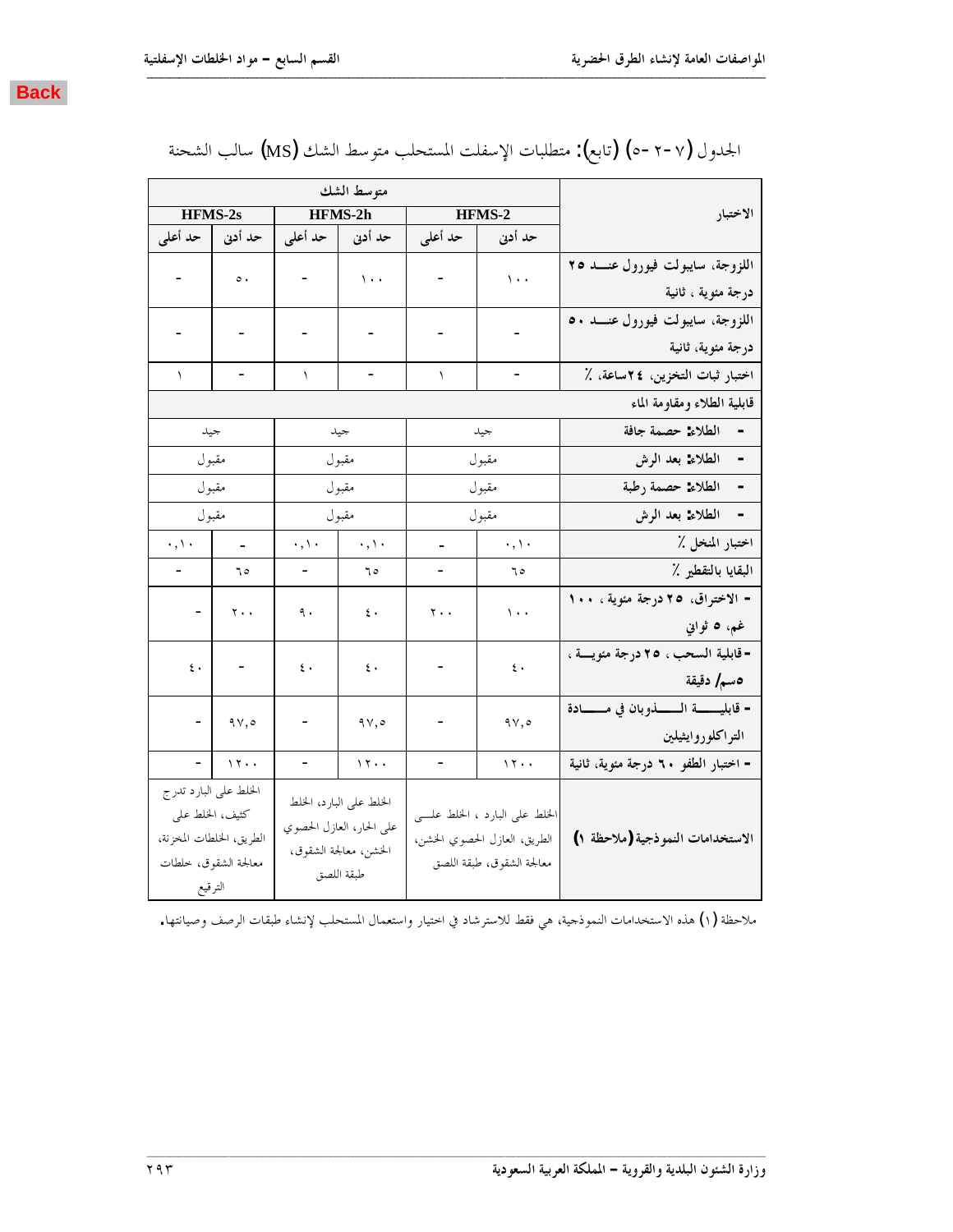

|                                                    |                      | بطىء الشك (ملاحظة ١)                                                                                |                      |                     |  |  |  |  |  |  |
|----------------------------------------------------|----------------------|-----------------------------------------------------------------------------------------------------|----------------------|---------------------|--|--|--|--|--|--|
| الاختبار                                           |                      | $\overline{\phantom{1}}$ SS-1                                                                       | $SS-1h$              |                     |  |  |  |  |  |  |
|                                                    | حد أدنى              | حد أعلى                                                                                             | حد أدنى              | حد أعلى             |  |  |  |  |  |  |
| اللزوجة، سايبولت فيورول عند ٢٥ درجة مئوية، ثانية   | $\mathbf{y}$ .       | $\bar{\mathcal{N}}$ .                                                                               | $\mathbf r$ .        | $\sqrt{1 + 1}$      |  |  |  |  |  |  |
| اختبار ثبات التخزين، ٢٤ساعة، ٪                     | -                    | ١                                                                                                   | -                    | $\lambda$           |  |  |  |  |  |  |
| اختبار لخلط مع الأسمنت ٪                           | ۲,٠                  |                                                                                                     |                      |                     |  |  |  |  |  |  |
| اختبار لمنخل ٪                                     | $\ddot{\phantom{1}}$ | $\cdot$ , \ $\cdot$                                                                                 | $\ddot{\phantom{1}}$ | $\cdot$ , \ $\cdot$ |  |  |  |  |  |  |
| البقايا بالتقطير ٪                                 | $\circ \vee$         |                                                                                                     | $\circ \vee$         |                     |  |  |  |  |  |  |
| الاختبارات التي تجرى على البقايا من اختبار التقطير |                      |                                                                                                     |                      |                     |  |  |  |  |  |  |
| - الاختراق، ٢٥ درجة مئوية،١٠٠ غم، ٥ ثواني          | $\sqrt{1 + 4}$       | $\mathbf{r}$ .                                                                                      | $\mathbf{\hat{z}}$ . | ٩.                  |  |  |  |  |  |  |
| - قابلية السحب، ٢٥ درجة مئوية ٥سم/ دقيقة           |                      | $\mathbf{\xi}$ .                                                                                    |                      | $\epsilon$ .        |  |  |  |  |  |  |
| – قابلية الذوبان في مادة التراكلوروايثيلين         | 9Y,0                 |                                                                                                     | $9\vee, \circ$       |                     |  |  |  |  |  |  |
| - اختبار الطفو ٦٠ درجة مئوية، ثانية                |                      |                                                                                                     |                      |                     |  |  |  |  |  |  |
| الاستخدامات النموذجية (ملاحظة ٢)                   |                      | الخلط على البارد، الخلط على الطريق، الملاط الإسفلتي،<br>طبقة اللصق، مثبتات الغبار، الطبقة الضبابية. |                      |                     |  |  |  |  |  |  |

| الجدول (٧-٢-٦): متطلبات الإسفلت المستحلب بطيء الشك (SS) سالب الشحنة |  |  |  |  |  |  |  |  |  |  |  |
|---------------------------------------------------------------------|--|--|--|--|--|--|--|--|--|--|--|
|---------------------------------------------------------------------|--|--|--|--|--|--|--|--|--|--|--|

ملاحظة (١) متطلبات الإسفلت المستحلب فائق الشك (CQS-1H) هي نفس متطلبات الإسفلت المستحلب بطيء الشك

نفير أن اختبارات الخلط مع الأسمنت وثبات التخزين غير مطلوبين. ﴿

ملاحظة (٢) هذه الاستخدامات النموذجية، هي فقط للاسترشاد في احتيار واستعمال المستحلب لإنشاء الرصفات وصيانتها.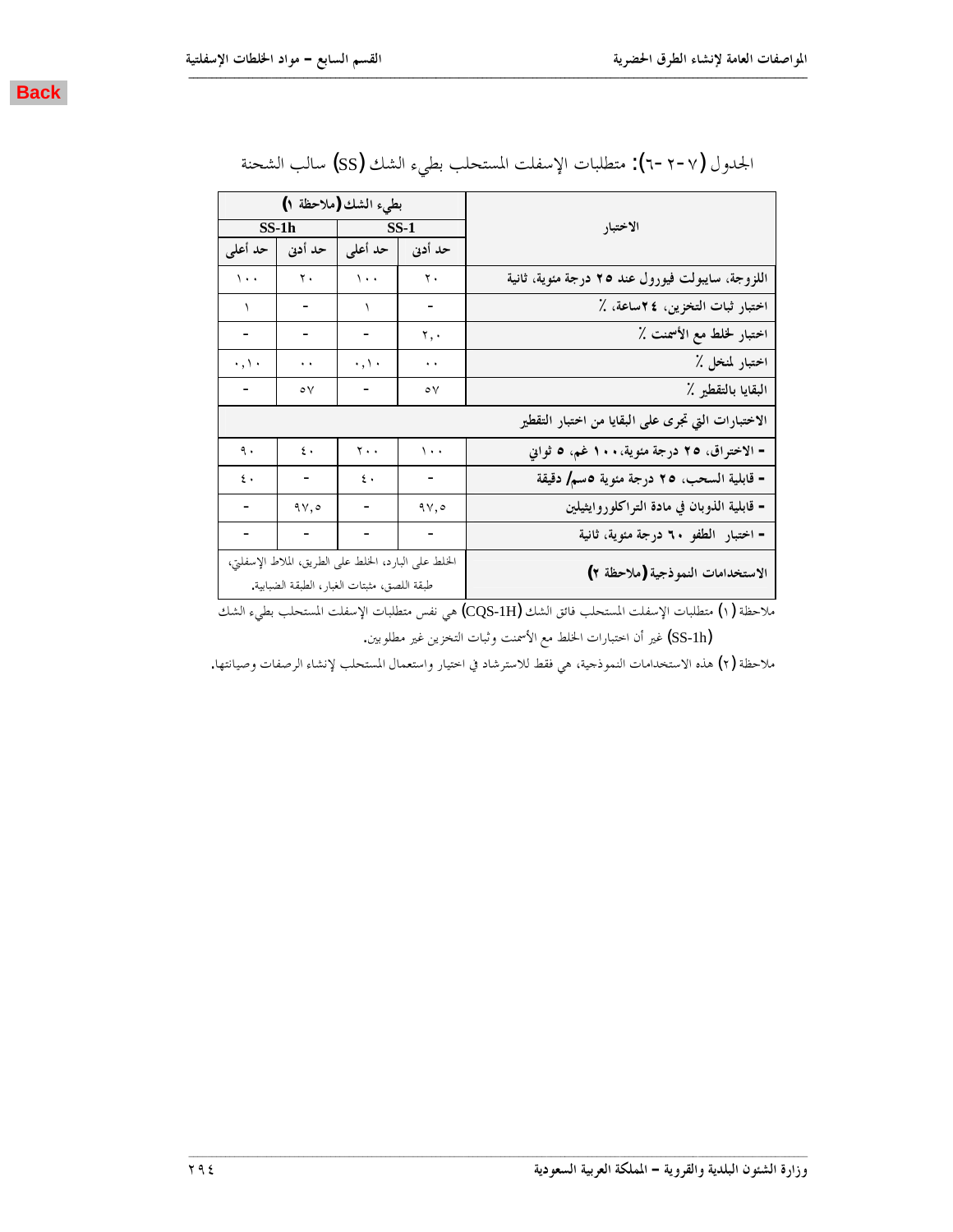|                          | بطىء الشك (SS) (ملاحظة ١)                   |                          |                                                                     |                               | متوسط الشك (MS)              |                          |                                                                     |                              | سريع الشك (RS)                                                      |                          |                          |                                                    |
|--------------------------|---------------------------------------------|--------------------------|---------------------------------------------------------------------|-------------------------------|------------------------------|--------------------------|---------------------------------------------------------------------|------------------------------|---------------------------------------------------------------------|--------------------------|--------------------------|----------------------------------------------------|
|                          | $\overline{\text{CSS-1h}}$                  |                          | $CSS-1$                                                             |                               | CMS-2h                       |                          | $CMS-2$                                                             |                              | <b>CRS-2</b>                                                        | CRS-1                    |                          |                                                    |
| حد                       |                                             | حد                       | حد                                                                  | حد                            | حد                           | حد                       | حد                                                                  | حد                           | حد                                                                  | حد                       | حد                       | الاختبار                                           |
| أعلى                     | حد أدنى                                     | أعلى                     | أدن                                                                 | أعلى                          | أدنى                         | أعلى                     | أدن                                                                 | أعلى                         | أدن                                                                 | أعلى                     | أدنى                     |                                                    |
| $\langle \cdot \rangle$  | $\mathbf{r}$ .                              | $\lambda$ .              | $\mathbf r$ .                                                       | $\overline{\phantom{a}}$      | $\overline{\phantom{a}}$     |                          | $\overline{a}$                                                      | $\overline{\phantom{m}}$     |                                                                     | $\overline{\phantom{a}}$ |                          | اللزوجة، سايبولت فيورول عند ٢٥                     |
|                          |                                             |                          |                                                                     |                               |                              |                          |                                                                     |                              |                                                                     |                          |                          | درجة مئوية، ثانية                                  |
| -                        |                                             |                          |                                                                     | $\epsilon \circ \cdot$        | $\circ$ .                    | $\epsilon \circ \cdot$   | $\circ$ .                                                           | $\epsilon \cdot \cdot$       | $\cdots$                                                            | $\lambda$ .              | ٢.                       | اللزوجة، سايبولت فيورول عند ٥٠                     |
|                          |                                             |                          |                                                                     |                               |                              |                          |                                                                     |                              |                                                                     |                          |                          | درجة مئوية، ثانية                                  |
| $\backslash$             |                                             | $\lambda$                | $\overline{\phantom{0}}$                                            | $\backslash$                  | $\qquad \qquad \blacksquare$ | $\lambda$                | $\overline{\phantom{0}}$                                            | $\backslash$                 | $\qquad \qquad -$                                                   | $\lambda$                | $\overline{\phantom{a}}$ | اختبار ثبات التخزين، ٢٤ساعة، ٪                     |
|                          |                                             |                          |                                                                     |                               |                              |                          |                                                                     |                              |                                                                     |                          |                          | قابلية تفكك المستحلب ٣٥ مللتــــــــر              |
|                          |                                             |                          |                                                                     |                               |                              |                          |                                                                     |                              | $\mathfrak{c}$ .                                                    |                          | $\mathfrak{c}$ .         | ۰٫۸٪ سلفوسســــــنيت ديوكتيـــــــل                |
|                          |                                             |                          |                                                                     |                               |                              |                          |                                                                     |                              |                                                                     |                          |                          | الصوديوم، ٪ (ملاحظة ٢)                             |
|                          |                                             |                          |                                                                     |                               |                              |                          |                                                                     |                              | ناجح                                                                | ناجح                     |                          | اختبار التصنيف                                     |
|                          |                                             |                          |                                                                     |                               |                              |                          |                                                                     |                              |                                                                     |                          |                          | قابلية الطلاء ومقاومة الماء:                       |
|                          |                                             |                          |                                                                     |                               | جيد                          |                          | جيد                                                                 | $\overline{a}$               |                                                                     |                          |                          | الطلاء : حصمة جافة                                 |
| $\overline{\phantom{a}}$ | $\overline{\phantom{a}}$                    | $\overline{\phantom{a}}$ | $\blacksquare$                                                      |                               | مقبول                        |                          | مقبول                                                               | $\overline{\phantom{m}}$     | $\overline{\phantom{a}}$                                            | $\overline{\phantom{a}}$ | $\overline{\phantom{a}}$ | الطلاء : بعد الرش                                  |
|                          |                                             |                          |                                                                     |                               | مقبول                        |                          | مقبول                                                               | -                            |                                                                     |                          |                          | الطلاء : حصمة رطبة                                 |
| $\overline{\phantom{a}}$ | $\overline{\phantom{a}}$                    | $\overline{\phantom{a}}$ | $\overline{a}$                                                      |                               | مقبول                        |                          | مقبول                                                               | $\qquad \qquad \blacksquare$ | $\overline{\phantom{0}}$                                            | $\overline{\phantom{m}}$ | $\overline{\phantom{0}}$ | الطلاء : بعد الرش                                  |
| موجب                     |                                             | موجب                     |                                                                     | موجب                          |                              |                          | موجب                                                                |                              | موجب                                                                | موجب                     |                          | اختبار الشحنة                                      |
| $\cdot$ , $\backslash$ . | $\overline{\phantom{a}}$                    | $\cdot$ , \ $\cdot$      | $\qquad \qquad -$                                                   | $\cdot$ , $\setminus$ $\cdot$ | $\ddot{\phantom{1}}$         | $\cdot$ , \ $\cdot$      | $\ddot{\phantom{a}}$                                                | $\cdot$ , \ $\cdot$          | ٠,                                                                  | $\cdot$ , \ $\cdot$      | $\ddot{\phantom{1}}$     | اختبار المنخل ٪                                    |
| ۲,۰                      | $\overline{\phantom{0}}$                    | ۲,۰                      |                                                                     |                               |                              |                          |                                                                     | $\overline{\phantom{0}}$     | $\overline{\phantom{0}}$                                            |                          | $\overline{\phantom{0}}$ | اختبار خلطة الأسمنت، ٪                             |
|                          |                                             |                          |                                                                     | ۱۲                            |                              | $\gamma$                 |                                                                     | ٣                            |                                                                     | ٣                        |                          | ناتج التقطير من الزيت، بالحجم مسن                  |
|                          |                                             |                          |                                                                     |                               |                              |                          |                                                                     |                              |                                                                     |                          |                          | الستحلب، ٪                                         |
| $\overline{\phantom{a}}$ | $\circ \vee$                                | $\overline{\phantom{a}}$ | $\circ \vee$                                                        | $\overline{\phantom{a}}$      | ٦٥                           | $\overline{\phantom{a}}$ | ٥ ٦                                                                 | $\overline{\phantom{m}}$     | ٦٥                                                                  | $\overline{\phantom{a}}$ | ٦.                       | البقايا بالتقطير ، ٪                               |
|                          |                                             |                          |                                                                     |                               |                              |                          |                                                                     |                              |                                                                     |                          |                          | الاختبارات التي تجرى على البقايا من اختبار التقطير |
| ٩.                       | $\epsilon$ .                                | ٢٥.                      | $\lambda$ .                                                         | ٩.                            | $\epsilon$ .                 | $Y \circ \cdot$          | $\lambda$ .                                                         | $Y \circ \cdot$              | $\lambda$ .                                                         | $Y \circ \cdot$          | $\chi$                   | - الاختراق ٢٥ درجة مئوية ،١٠٠                      |
|                          |                                             |                          |                                                                     |                               |                              |                          |                                                                     |                              |                                                                     |                          |                          | غم، ٥ ثواني                                        |
| $\mathfrak{c}$ .         |                                             | $\mathfrak{c}$ .         | $\qquad \qquad \blacksquare$                                        | $\mathbf{\mathsf{t}}$ .       | $\qquad \qquad -$            | $\epsilon$ .             | $\overline{\phantom{0}}$                                            | $\mathfrak{c}$ .             | $\mathfrak{c}$ .                                                    | $\overline{\phantom{a}}$ | $\mathfrak{c}$ .         | - قابلية السحب ٢٥ درجة مئويسة                      |
|                          |                                             |                          |                                                                     |                               |                              |                          |                                                                     |                              |                                                                     |                          |                          | ەسم/ دقيقة (سم)                                    |
|                          | 94,0                                        |                          | $\mathop{}\!\mathsf{q}\mathop{}\!\mathsf{v}, \mathop{}\!\mathsf{o}$ |                               | ۹۷,٥                         |                          | $\mathop{}\!\mathsf{q}\mathop{}\!\mathsf{v}, \mathop{}\!\mathsf{o}$ |                              | $\mathop{}\!\mathsf{q}\mathop{}\!\mathsf{v}, \mathop{}\!\mathsf{o}$ |                          | ۹۷,٥                     | - قابليــــــــــــة الـــــــــــــــــادة        |
|                          |                                             |                          |                                                                     |                               |                              |                          |                                                                     |                              |                                                                     |                          |                          | التراكلوروايثيلين                                  |
|                          |                                             |                          |                                                                     |                               | الخلط على البارد،            |                          |                                                                     |                              |                                                                     |                          |                          |                                                    |
|                          |                                             |                          |                                                                     |                               | الخلط على الحار،             |                          | الخلط على البارد،                                                   |                              |                                                                     |                          |                          |                                                    |
|                          | الخلط على البارد، الخلط على الطريق، الملاط  |                          |                                                                     |                               | الخلط على الطريق،            |                          | العازل الحصوي                                                       |                              | معالجة السطح،                                                       | معالجة السطح،            |                          |                                                    |
|                          | الإسفلتي، طبقة اللصق، مثبتات الغبار، الطبقة |                          |                                                                     |                               | العازل الحصوي                |                          | والعازل الرملي،                                                     |                              | العازل الحصوي                                                       | العازل الرملي،           |                          | الاستخدامات النموذجية                              |
|                          | الضبابية                                    |                          |                                                                     |                               | الخشن (مفرد                  |                          | الخلط على الطريق،                                                   |                              | الخشن (طبقة                                                         | الطبقة الللاصقة،         |                          | (ملاحظة ٣)                                         |
|                          |                                             |                          |                                                                     |                               | ومتعدد)، معالجة              |                          | معالجة الشقوق،                                                      |                              | مفردة ومتعددة)                                                      | الطبقة الواقية           |                          |                                                    |
|                          |                                             |                          |                                                                     |                               | الشقوق، طبقة                 |                          | طبقة اللصق                                                          |                              |                                                                     |                          |                          |                                                    |
|                          |                                             |                          |                                                                     |                               | اللصق                        |                          |                                                                     |                              |                                                                     |                          |                          |                                                    |

| الجدول (٧−٢−٧): متطلبات الإسفلت المستحلب موحب الشحنة |  |
|------------------------------------------------------|--|
|------------------------------------------------------|--|

ملاحظة (١) : متطلبات الإسفلت المستحلب فائق الشك (CQS-IH) هي نفس متطلبات الإسفلت المستحلب بطيء الشك (CSS-1h) غير أن اختبار الخلط مع الأسمنت غير مطلوب.

 $\blacksquare$ 

ملاحظة (٢): اختبار تفكك (انفصال) المستحلب يجب أن يجرى خلال ٣٠ يوما من تاريخ الشحن.

ملاحظة (٣): هذه الاستخدامات النموذجية، هي فقط للاسترشاد في اختيار واستعمال المستحلب لإنشاء طبقات الرصف وصيانتها.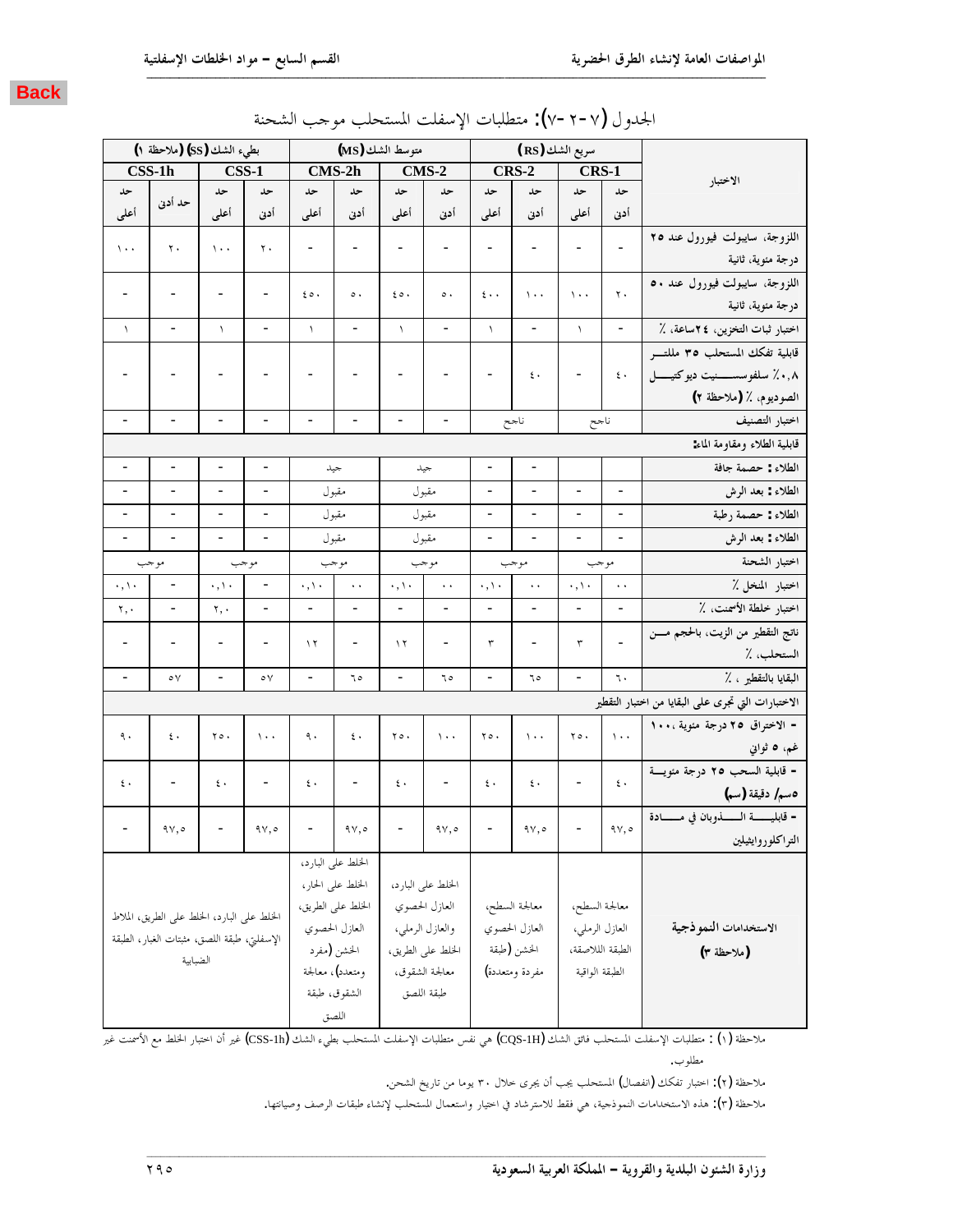#### **:ƩƢƦǴǘƬŭơ Ï-Ñ-Ï-Ô**

عندما تنص المواصفات الخاصة على استخدام الإسفلت المحسن، يجب استخدام المحسنات المحربة فقط والتي ثبتت فعالتها في تحسين الخواص الم قصودة تحت ظروف تشغيل مماثلة دون التأثير السلبي على الأداء العام، ويجب أن تتوفر الخواص الأساسية التالية في المواد المحسنة:

<span id="page-15-0"></span>**ººººººººººººººººººººººººººººººººººººººººººººººººººººººººººººººººººººººººººººººººººººººººººººººººººººººººººººººººººººººººººººººººººººººº**

- ١. سهولة الخلط مع المادة المضافة.
	- .ǖǴŬơǺǷǃǂǐǫ .Ï
	- .ƨȇƽƢǐƬǫȏơȃȁƾŪơ .Ð
- ٤. التوافق مع الإسفلت الأصلي (Compatibility).
	- ه. ثبات الخواص تحت ظروف الإنتاج والتنفيذ.

عند استخدام المحسنات لتعديل بعض خواص الإسفلت الصلب، يتم التحقـــق مـــن مطابقـــة الخواص المعدلة للهدف باستعمال دليل التقويم المخبري لنظام الإسفلت المحسن آشتو (AASHTO PP-5) ودليل التصنيف أو التحقق من درجة أداء الإسفلت الصلب آشتو (AASHTO PP-6)، ويجب عنـــد التعامل مع المحسنات إتباع تعليمات الجهة المصنعة في جميع مراحل استخدامها من حيث الخلسط مسع الإسفلت، ودرجات حرارة الخلط، وزمن الخلط، ونوع الركام الملائم، وغير ذلك.

يجب، في جميع الح الات، التحقق من أن "المحسنات" لن تؤثر سلبيا على الخصائص الأخـــرى للرابط الإسفلتي بإحراء الاختبارات النوعية القياسية المحددة لخواص الإسفلت الأصلى مثل اختبـــارات التقادم، فقدان الوزن، درجة الوميض، اختبار البقعة، وقابلية السحب واللزوجة وغيرها.

عند استخدام مضادات التقشر السائلة أو الصلبة يتم تقويم فعالية تلك المواد بـ احتبار المخلوط الإسفلتي بإحدى الطرق التالية:

- ۱. اختبار التغليف والتقشر حسب طريقة اختبار آشتو القياسية رقم AASHTO T-182 للمخلوط السائب.
	- .ƨȈƬǴǨLJȍơƨǻƢLJǂƼǴdz (Marshall Stability Loss) DZƢNjǁƢǷƩƢƦƯǹơƾǬǧ ǁƢƦƬƻơ .Ï

**:ǞȈǼǐƬdzơ Ò-Ï-Ô**

يجب تصنيع جميع المواد الإسقلتما في ذلك المحسنات في مصانع م $\;$  رخصة محلياً أو في بلــــدالها الأصليقتصنيع تلك المواد ون يُكون لدى تلك المصانع برامج لضبط الجودة والتحكم بالنوعية معتمدة من الجهات المعنية في بلد المنشأ، يجب أن يرفق مع المنتج شهادة منشأ وحدول بالخصائص الفنية وطريقة الاستخدام وطرق الاختبار .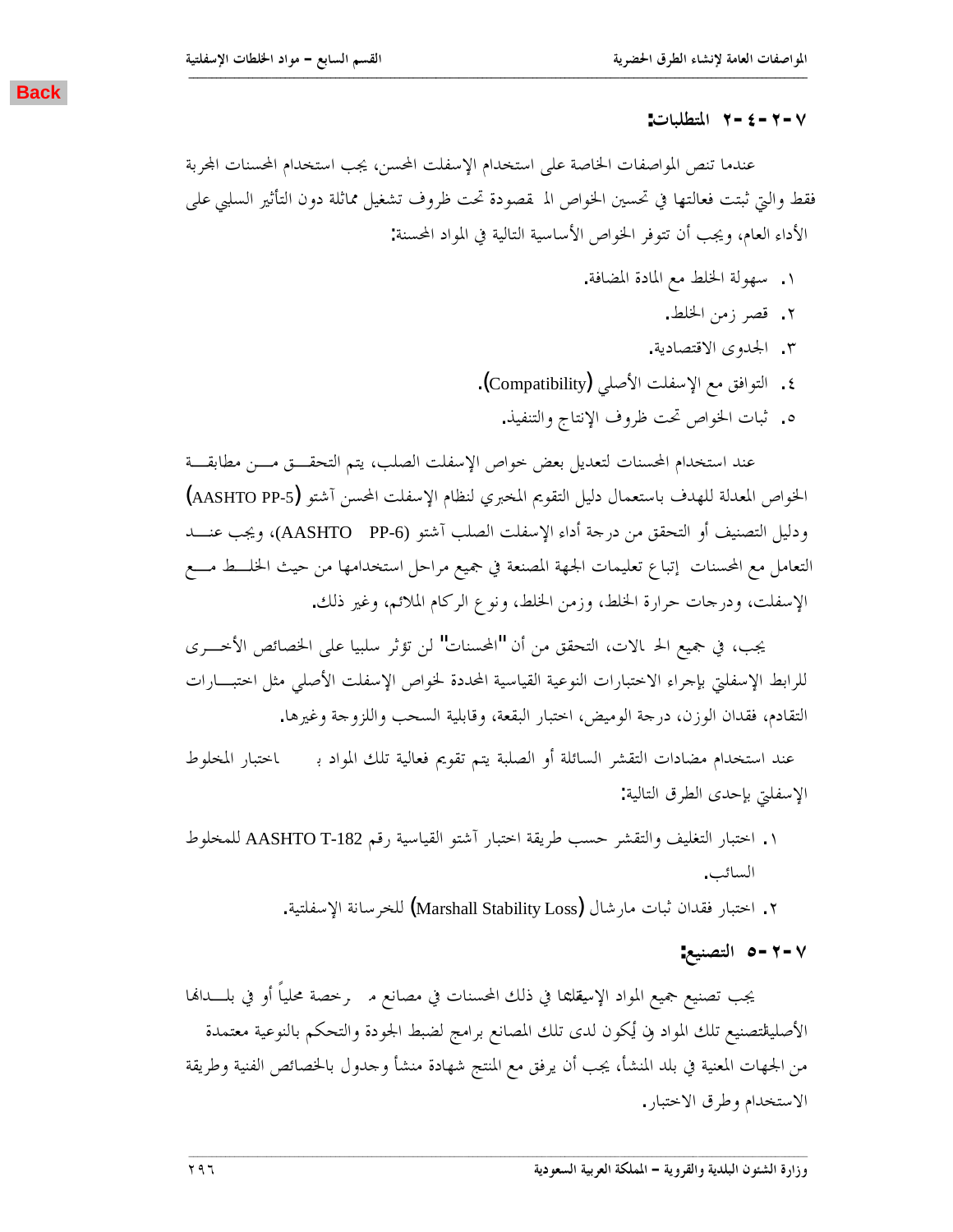<span id="page-16-0"></span>يجب عدم تسخين الم واد الإسفلتية أثناء عملية التحضير لتنفيذ الأعمال أو أثناء مرحلة التنفيـــذ بطريقة تسبب تلفاً للمواد الإسفلتية الأساسية أو تؤدي الى تكوّن الحبيبـــات المكربنـــة Carbonized) .(Particles

**ººººººººººººººººººººººººººººººººººººººººººººººººººººººººººººººººººººººººººººººººººººººººººººººººººººººººººººººººººººººººººººººººººººººº**

**:ƨȈƬǴǨLJȍơƽơȂŭơDZȂƦǫƩơƔơǂƳƛ Ó-Ï-Ô**

يتم قبول المواد الإسفلتية بناءً على "شهادة المصنع" وعلى المهندس المشرف التحقق من ذلـــك بإجراء الاختبارات اللازمة مع مراعاة البنود الفرعية التالية:

**:ǺƸnjdzơƨȇȁƢƷ Î-Ó-Ï-Ô**

قبل إجراء عملية التحميل، يجب على الجهة المصنعة فحص حاوية الشحن للتحقق من نظافتها وإزالة بقايا مواد الشحنات السابقة التي ربما تلوث المادة المراد تحميلها أو تؤثر على خصائصها.

### **(**Delivery Ticket**) :ǶȈǴLjƬdzơƨǫƢǘƥ Ï-Ó-Ï-Ô**

على الجهة المصنعة تقديم بطاقة تسليم من نسختين مع كل شحنة، بحيث تتضمن البيانات التالية:

§ المرسل اليهم. § رقم المشروع. § الصنف. § الحجم الصافي. § الوزن الصافي. .(ƩƾƳȁǹƛ)ȃǂƻȏơƨǼLjƄơƽơȂŭơȁǂnjǬƬǴdz ƽƢǔŭơDzǷƢǠdzơǁơƾǬǷȁǝȂǻ § § رقم تعريف (الشاحنة أو الصهريج ، الخ). § الجحهة المقصودة (الموقع). § التاريخ. § درجة حرارة التحميل (Loading Temperature). § الوزن النوعي عند درجة حرارة ١٥,٦ درجة مئوية.

#### **:ƨǬƥƢǘŭơƧƽƢȀNj Ð-Ó-Ï-Ô**

يجب على الجحهة المصنعة تسليم شهادة مطابقة (Certificate of Compliance) موقعة حسب الأصول تتضمن بيانات بنوعية وكمية المواد وحالة الحاوية بالنسبة لكل شحنة من الشحنات، كما يجب تقديم نتائج الاختبارات إما مع الشحنة أو خلال أسبو ع واحد من تاريخ الشحن.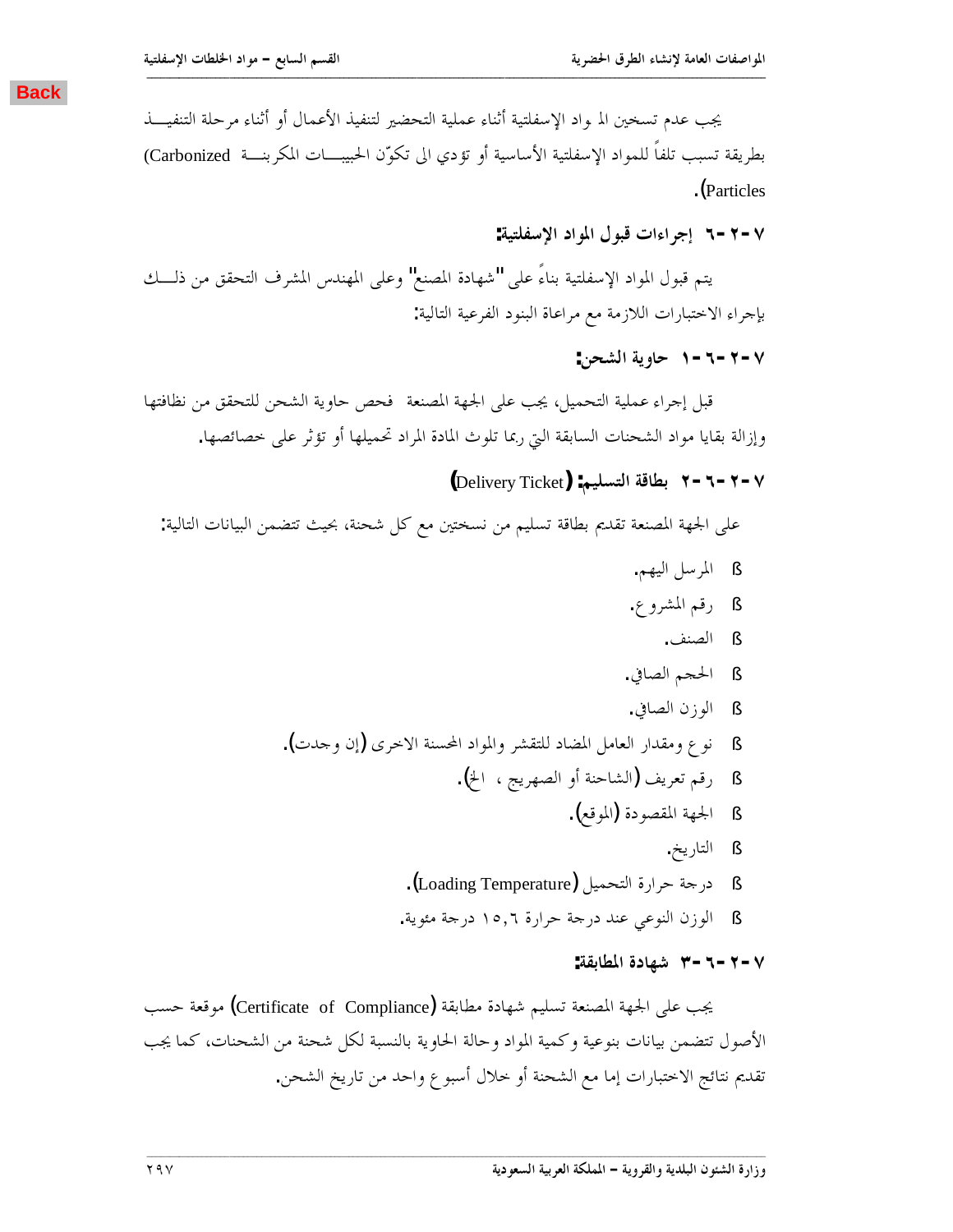<span id="page-17-0"></span>ويجوز، بموافقة المهندس، إستعمال المواد الإسفلتيقبل أحذ العينات منها و احتبارها عند تقديم شهادة مطابقة بواسطة الجهة المصنعة تفيد بأن المادة الإسفلتيةطابقة لكافة المتطلبـــات المحـــددة ، وأن حاوية الشحن كانت نظيفة وحالية من أية بقايا ملوثة ، كما يجب أن تشير شهادة المطابقـــة إلى رقـــم الوحدة الإنتاجية وأن تحدد أرقام الاختبارات البت تمثل تلك الوحدة الإنتاجية، وإذا أثبتت الاختبارات أن المواد غير مطابقة يجب رفض العمل أو قبوله بسعر مخفض إذا كانت النتائج مقبولة فنياً، حسب القسم السابع عشر من هذه المواصفات العامة.

**ººººººººººººººººººººººººººººººººººººººººººººººººººººººººººººººººººººººººººººººººººººººººººººººººººººººººººººººººººººººººººººººººººººººº**

يجب عدم استعمال المواد الإسفلتية التي تقدم بدون شهادة مطابقة.

**:DZȂƦǬdzơǑơǂǣȋƩƢǼȈǠdzơǀƻƗƩơƔơǂƳƛ Ñ-Ó-Ï-Ô**

يجلِّف يحصل المقاول على عينات لإحراء اختبار القبول للمواد الإسفلتية طبقاً لمواصفة اختبـــار :ȆǴȇƢǸǯƨȈǼǠŭơDZȂƦǬdzơƨǘǬǻƾǼǟǮdzƿȁ AASHTO T-40 ȂƬNjƕ

- ٠. المواد الإسفلتية التي توضع على الطريق مباشرة: يجب أخذ العينات من كل حاوية شحن وقت التفريغ في وحدات التوزيع أو وسائل النقل الأخرى المستعملة في المشرو ع.
- ٢. المواد الإسفلة التي تفرغ أولاً في صهاريج التخزين بموقع المشروع : يجب أخذ العينات مــــن الخط طلول بين صهريج التخزين ووحدة التوزيع أو الخلاطة بعد كل شحنة يتم تســـليـ ـمها، كما يجب أخذ العينات بعد فترة كافية من الدوران لضمان أن العينات ممثلة للمواد الموحودة في صهريج التخزين.
- ƲƟƢƬǼƥǙƢǨƬƷȏơȁƨƴƬǼŭơƽơȂŭơDzǰdzƩơǁƢƦƬƻơ ƔơǂƳƛ ƨȈƬǴǨLJȍơ ƽơȂǸǴdz ƨǠǼǐŭơƨȀŪơȄǴǟƤŸ.Ð الاختبارات للرجوع إليها، وعلى المقاول أن يقوم، تحت اشراف المهندس، بأخذ عينات من كل شحنة من المواد الإسفلتية المسلمة إلى خلاطة الخرسانة الإسفلتية، أو إلى مشروع إنتاج المسواد المعالجة بالإسفلت، أو إلى مشروع آخر يحتاج إلى إدخال مواد إسفلتية في منتجاته، ويجب ترقيم العينات بالتسلسل وتعريفها حسب المشروع، نوع ودرحة الماد قق الإسفلتية، تـــاريخ التســــليم والاستخدام، كما يجب اختبار جميع العينات لمعرفة مدى مطابقتها للمواصفات العامة والخاصة. \$يجب رفض جميع الأعمال التي تشتمل على مواد إسفلتيةغير مطابقة للمواصفات ،كما يجـــب إزالة المواد الإسفلتيةلمرفوضة من العمل فوراً ، بما في ذلك جميع أجزاء العمل التي اســـتخدمت فيها المواد الإسفلتية المرفوضة على حساب المقاول، وعلى المقاول أن يستبدل الأعمال المرفوضة بأخرىطابقة للمواصفات على نفقته الخاصة ، وللوزارة وحدها الحق في قبول الأعمال بعـــد تطبيق عامل دفع مناسب حسب القسم السابع عشر من هذه المواصفات، إذا ثبت أن تلــك الأعمال مقبولة فنباً.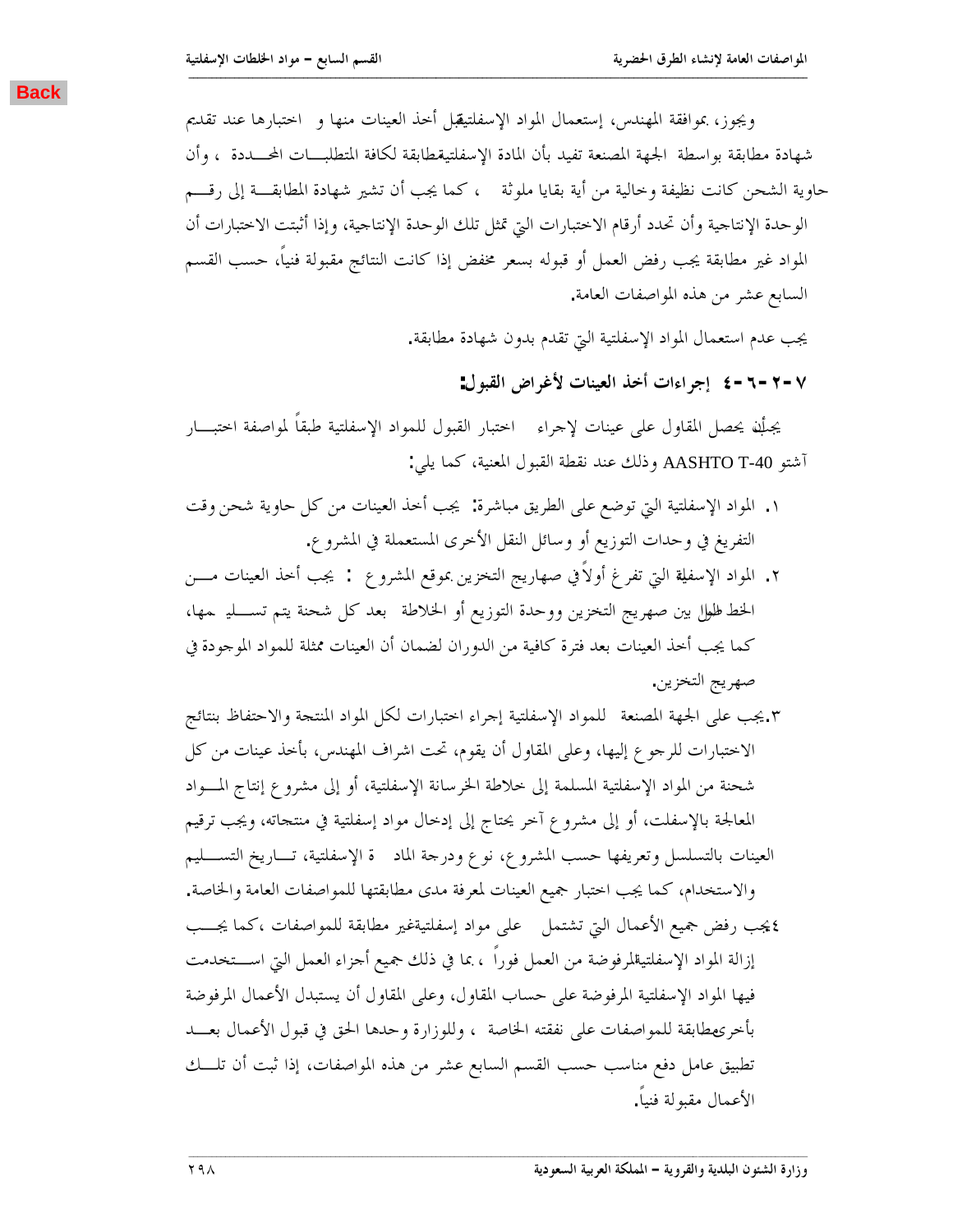**:DžƢȈǬdzơ Ô-Ï-Ô**

يجب اعتبار المواد الإسفلتية بما في ذلك المحسنات من البنود المشمولة في سعر الأعمال الإسفلتية. وعندما تحدد المواصفات الحاصة أو ً يبين في حدول الكميات خلاف ذلك، يتم قياس المواد الإســـفلتية باللتر أو الكيلوغرام.

<span id="page-18-0"></span>**ººººººººººººººººººººººººººººººººººººººººººººººººººººººººººººººººººººººººººººººººººººººººººººººººººººººººººººººººººººººººººººººººººººººº**

### **:Ǟǧƾdzơ Õ-Ï-Ô**

يتم الدفع على أساس سعر الوحدة عن كل بند كما هو محدد في حدول الكميات ، ويجب أن تكون هذه الأسعار والدفعات شاملة وأن تعتبر تعويضاً تاماً عن تأمين المعـــدات والأيــــدي العاملـــة والأدوات وجميع البنود الأحرى اللازمة لتأمين المواد الإسفلتية.

**(**Aggregates**) :ǵƢǯǂdzơ Ð-Ô**

الركام هو خليط من مواد حبي بية ذات أحجام وأشكال مختلفة ناتجة من التفتيت الميكـــانيكي للصخور الطبيعية أو الصناعية، ويشكل الركام الهيكل الإنشائي للخلطات الإسفلتية ويكــوّن حـــوالي خمسة وتسعين (٩٥) بالمائة من وزنها وخمسة وثمانين (٨٥)لمائة من حجمها، ولذا لك فان تأثيره على أداء تلك الخلطات كبير حداً، ويحدد نوع الركام وشكل حبيباته ودرجة نظافتـــه وخشـــونة ملمســـه وتركيبه الكيميائي قوة وديمومة التصاقه بالإسفلت الصلب وبالتالي متانة الخلطات الإسفلتية، ويُقســـم الركام إلى ثلاثة أقسام: ركام خشن، ركام ناعم ومادة حشو.

### **:ƨǷƢǟƩƢƦǴǘƬǷ Î-Ð-Ô**

يجب أن يحقق الركام المتطلبات العامة التالية:

١. يجب أن يتألف الركامهن حبيبات متينة ، قوية التحمل،خالية من المواد المتحللة والمواد العضوية والمواد الضارة الأخرى ، ويجب ألا تتحاوز نسبة المواد الخفيفة التي تقل كثافتها النوعية عن واحد وخمسة وتسعين بالمائة (١,٩٥) غرام للسنتيمتر المكعب وواحد (١,٠) بالمائة من الوزن الكلسي للركام (في الركام الطبيعي).

٢. عندما تنص المواصفات على ركام مكسر ولضمان الحصول على نسب التكسير المطلوبة يجب، قبل عملية التكسير، فصل الأتربة والمواد الحصوية التي يقل مقاسها عن الم قاس الأعلى للركـــام المراد إنتاجه بالنخل،ويجب التخلص من تلك المواد أو تخزينها بشكل منفصل وبعيداً عن المواد المكسوفع وضع علامات مميزة توضح حالتها ً ، ولا يجوز خلط الركام غير المكسر مع الركـــام المكسر.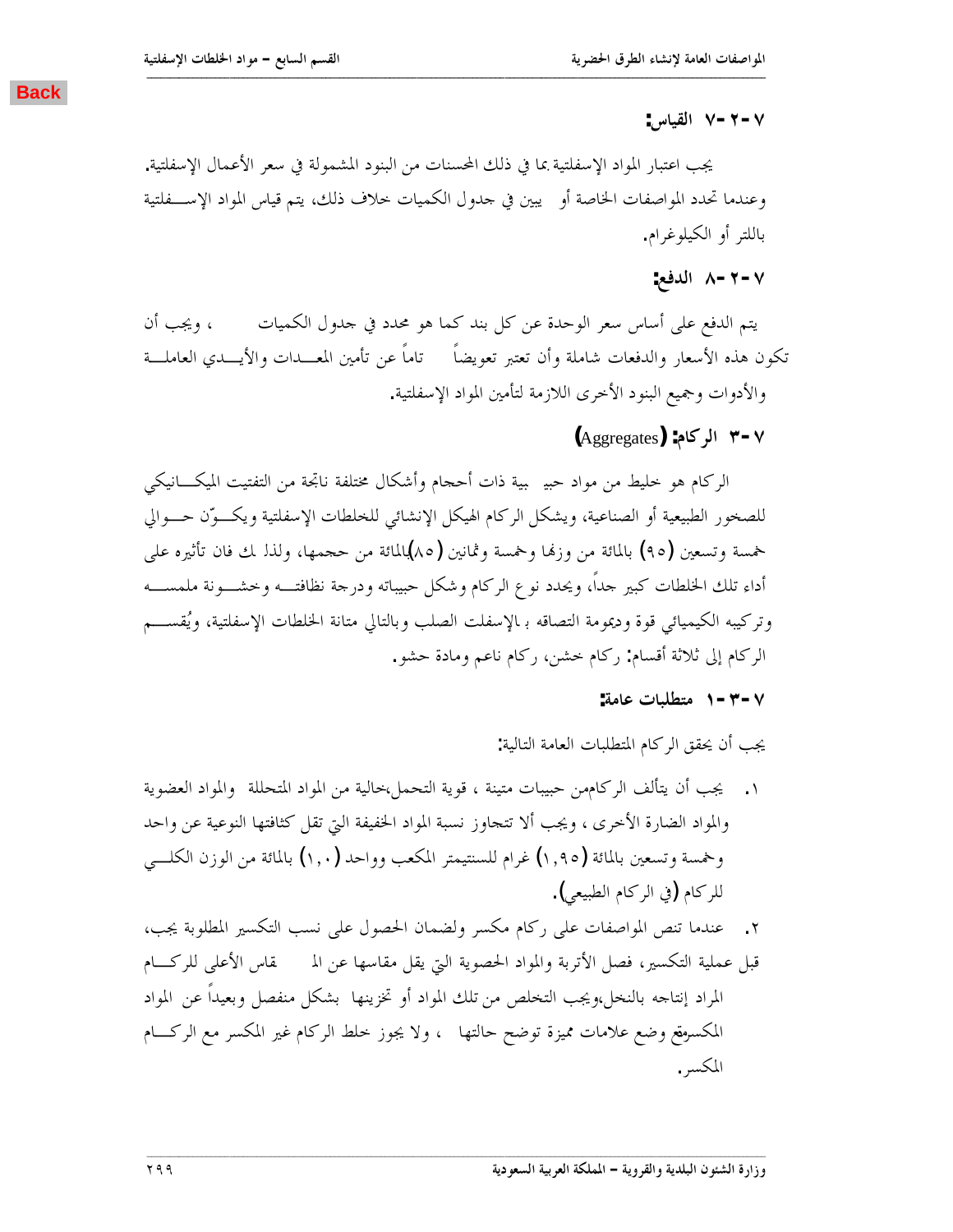<span id="page-19-0"></span>ميجب إنتاج الركام في معامل تكسير تحقق متطلبات الحفاظ على البيئة الوارد ة في الفصل (δ−ξ) من هذه المواصفات العامة والمتطلبات البيئية الصادرة عن الجهات صاحبة العلاقة.

**ººººººººººººººººººººººººººººººººººººººººººººººººººººººººººººººººººººººººººººººººººººººººººººººººººººººººººººººººººººººººººººººººººººººº**

- ٤. يجب أن تكون معامل التكسير مناسبة لأنواع المواد المراد تكسيرها، ويجب أن تكون تلك المعامل قادرة على إنتاج حبيبات مكعبة أو شبه مكعبة الشكل حالية من المواد الرقيقة والم مسستطيلة وأن تكون قادرة على إنتاج كميات مناسبة من الرمل المكسر ومواد الحشو.
- ه. يجب فصل الركام عند تخزينه أو تكويمه إلى أحجام جزئية ويفضل أن يكون المقـــاس الأعلـــي للركام في كل جزء ضعف المقاس الأعلى للركام في الجزء الذي يليه، على ألا يقل المقاس الأعلى في أي حال عن خمسة مبليمترات.
- ٦. يجب، عندما تثبت الفحوصات المخبرية الحاحة إلى ذلك، غسل الركام قبل استخدامه لإزالة أي مواد طينية أو أي مواد أخرى ضارة ملتصقة أو مختلطة بحبيباته مثل الغبار، قد تمنـــع التصــــاق الإسفلت بهذه الحبيبات أو تتسبب بانتفاخ الخلطات وفسادها.
- ƨºǬƦǗƩƢǘǴƻĿ (Polishing) DzǬǐǴdzDzƥƢǬdzơǵƢǯǂdzơǵơƾƼƬLJơǵƾǟǮdzƿ ǺǰǷƗƢǸǴǯƤŸ .Ô السطح الإسفلتية، وذلك لتوفير سطح طريق مقاوم للانزلاق حسب المواصفة ASTM D 3319.
- ٨. يجب عدم استخدام الركام الكربوني الذي يحتوي على أقل من خمسة وعشرين (٢٥) بالمائة من وزنه مواد غير قابلة للتحلل عند احتباره طبقاً للمواصفة رقــــم ASTM D 3042 في الخرســــانة .(Asphalt Concrete) الإسفلتية
- ٩. يجب أن يكون الركام جافاً إذا كان الخلط على الطريق (Mix on Road) باستخدام الإسفلت السائل (Cutback Asphalt)، بينما يجب ترطيب الركام بالماء عنـــد اســـتخدام المســتحلب الإسفليّ (Emulsified Asphalt).

**(**Coarse Aggregate**) :ǺnjŬơǵƢǯǂdzơ Ï-Ð-Ô**

### **:ǦǏȂdzơ Î-Ï-Ð-Ô**

الركام الخشن هو المواد الحجرية التي يساوي أو يزيد مقاسها عن ٤,٧٥ ميلليمتر ( منخل رقم ٤)، ويجب ما لم تسمح المواصفات بخلاف ذلك، أن يكون الركام الخشن ناتجاً عن تكسير الصخور أو الرواسب الصخرية أو الجلاميد أو الحصباء أو الركام الطبيعي أو حبث الحديد أو غيرها من المواد الخاملة أو خليط منها بالطريقة الموضحة في البند (٧-٣-١).

**:ƨȈǟȂǼdzơƩƢƦǴǘƬǷ Ï-Ï-Ð-Ô**

يجب أن يحقق الركام الخشن متطلبات مواصفة آشتو رقم (AASHTO M 283) ما لم تتعارض مع الحدود المبينة في الجدول رقم (٧-٣-١) أو تنص وثائق العقد على حلاف ذلك.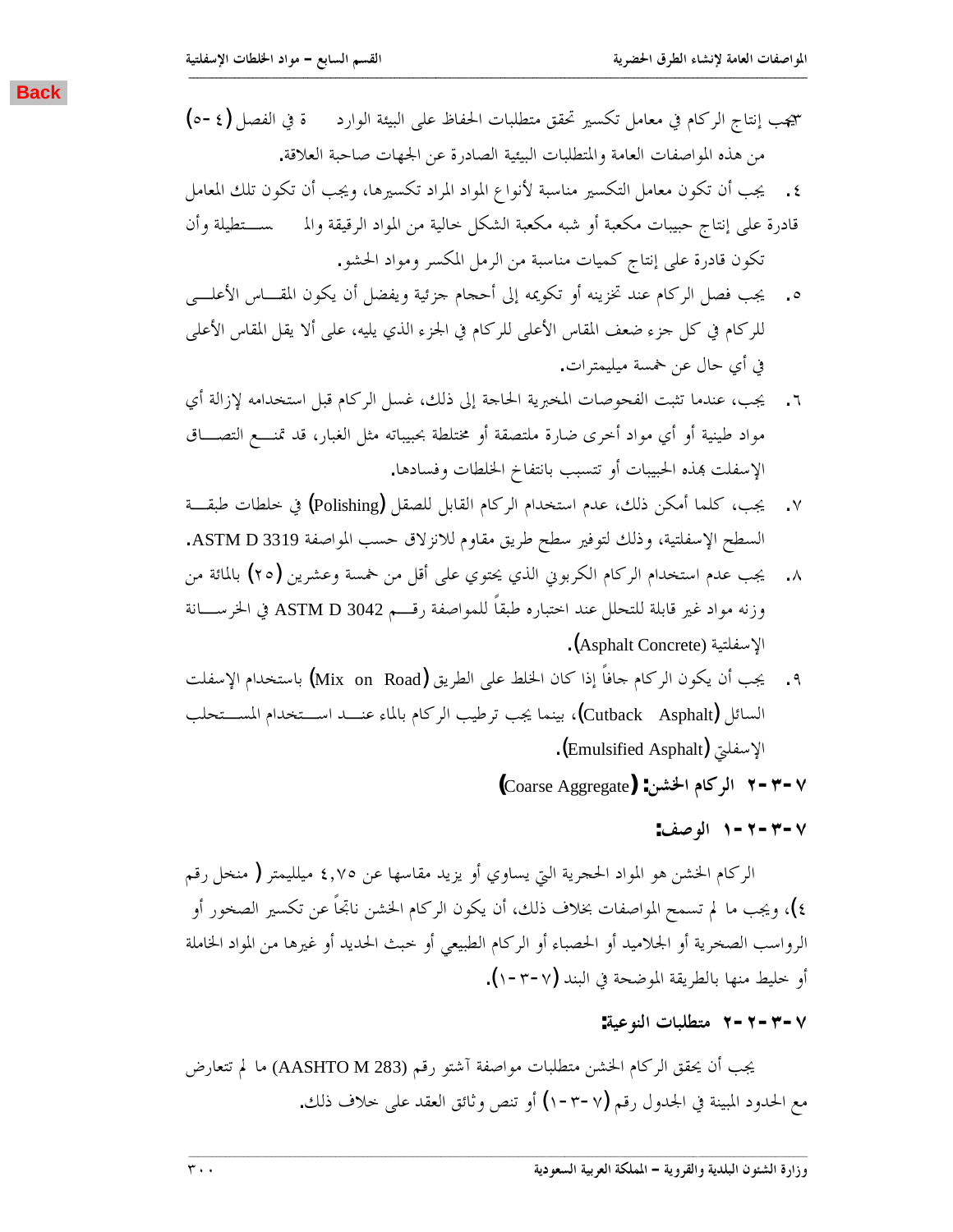يجب، ما لم يتعارض ذلك مع التدرج الكلي للخلطة الإسفلتية المعينة، أن يحقق الركام الخشن، عندما يفحص منفرداً، أحد التدرجات الموضحة في مواصفة آشتو رقم (AASHTO M 43) التي تتوافق مع المقاس الاسمي الأعلى المحدد للخلطات الإسفلتية المختلفة.

<span id="page-20-0"></span>**ººººººººººººººººººººººººººººººººººººººººººººººººººººººººººººººººººººººººººººººººººººººººººººººººººººººººººººººººººººººººººººººººººººººº**

**(**Fine Aggregate**) :ǶǟƢǼdzơǵƢǯǂdzơ Ð-Ð-Ô**

**:ǦǏȂdzơ Î-Ð-Ð-Ô**

الركام الناعم هو المواد الحجرية التي يقل مقاسها عن ٤,٧٥ ميليمتر (منخل رقم ٤)، يجب ما لم تسمح المواصفات بخلاف ذلك، ألا تقل نسبة الركام الناعم الناتج عن تكسير الصخور أو الرواسب الصخرية أو الجلاميد أو الحصباء أو خبث الحديد أو حليط منها عن خمسة وسبعين (٧٥) بالمائة، ويجب أن يتم التكسير بالطريقة الموضحة في البند (٧-٣-١).

### **:ƨȈǟȂǼdzơƩƢƦǴǘƬǷ Ï-Ð-Ð-Ô**

يجب أن يحقق الركام الناعم متطلبات مواصفة آشتو القياسية رقم AASHTO M 29 مــــا لم تتعارض مع الحدود المبينة في الجدول رقم (√−٣-١) أو تنص وثائق العقد على حلاف ذلك.

**:ƱǁƾƬdzơ Ð-Ð-Ð-Ô**

يجب، ما لم يتعارض ذلك مع التدرج الكلي للخلطة الإسفلتية المعينة، أن يحقق الركام الناعم، عندما يفحص منفردلًا تدرجاً منتظماً يطابق أحد التدرجات الواردة في مواصفة آشتو القياســـية رقــــم .(AASHTO M 29 )

(Mineral Filler) **:ƨȈǻƾǠŭơȂnjūơƧƽƢǷ Ñ-Ð-Ô**

**:ǦǏȂdzơ Î-Ñ-Ð-Ô**

مادة الحشو المعدنية تعني ذلك الجزء من الركام الناعم الذي يقل مقاسه عن ٦٠٠ ميكـرون منخل رقم ٣٠)على ألا تقل نسبة المار من المنخل مقاس خمسة وسبعين (٧٥) ميكرون (منخل رقـــم) .ƨƟƢŭƢƥ (ÔÍ)śǠƦLJǺǟ (ÏÍÍ

وعندما تنص المواصفات الخاصة أو تحتم ظروف العمل، كنقص نسبة المار من منخـــل رقــــم (٢٠٠) أو عدم ملائمة مادة الحشو الطبيعية، استعمال مواد حشو معدنية، يجب أن تكون هذه المواد من مسحوق أو غبار الصخور، مسحوق أو غبار خبث الحديد أو الخامات المعدنية أو الأسمنت البورتلاندي أو الجحير المطفأ أو أي مسحوق معدني مناسب يحقق متطلبات النوعية.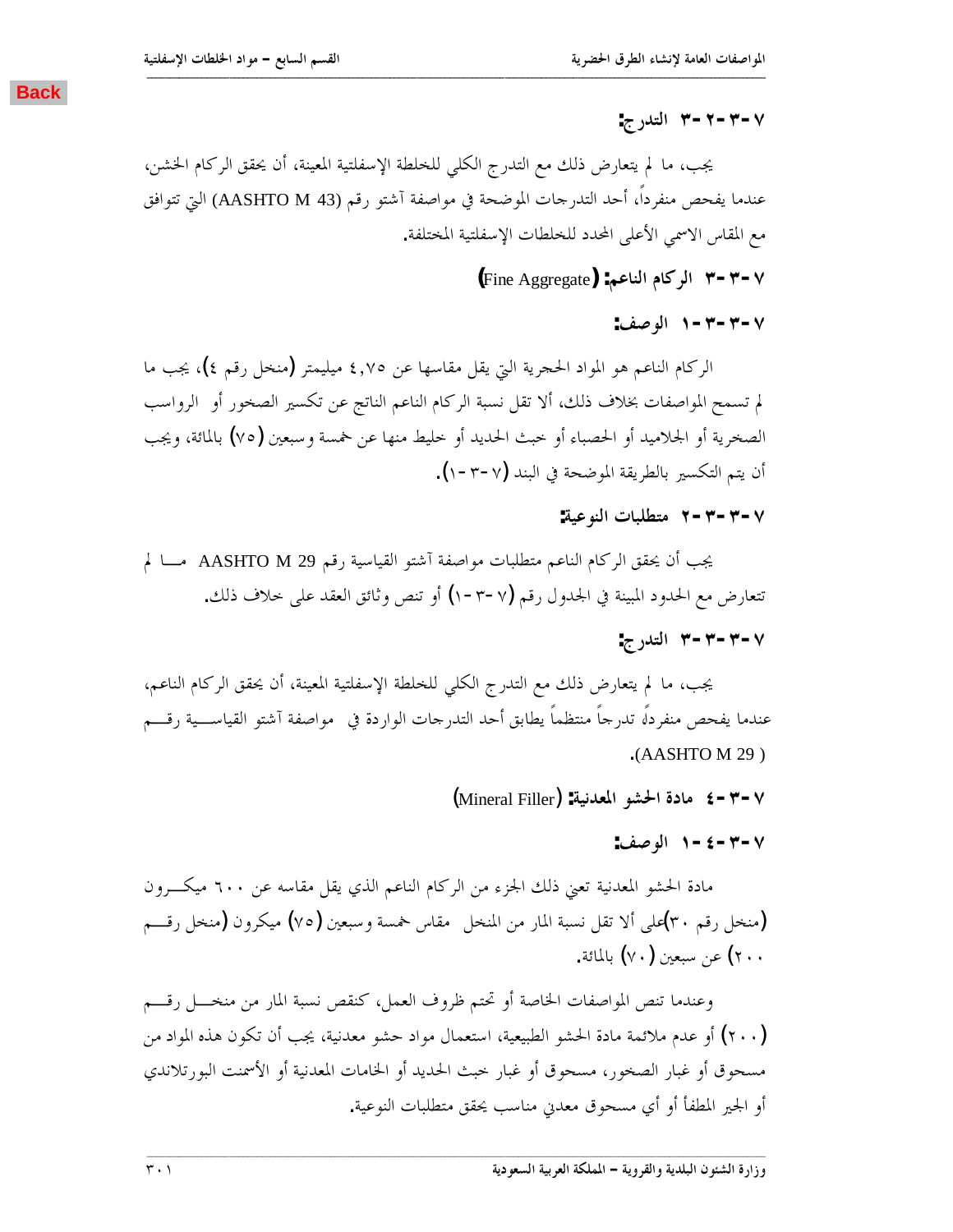

| الاختبار                                                                | رقم                      |                     |                                        |                          |                              |                          | صنف الركام               |                          |                          |                |                   |
|-------------------------------------------------------------------------|--------------------------|---------------------|----------------------------------------|--------------------------|------------------------------|--------------------------|--------------------------|--------------------------|--------------------------|----------------|-------------------|
|                                                                         | الاختبار                 | $\lambda$           | ۲                                      | ٣                        | ٤                            | ٥                        | ٦                        | ٧                        | ٨                        | ٩              | $\mathbf{\hat{}}$ |
| اختبارلوس أنجلوس للتآكسل (مقاومسة                                       | <b>AASHTO</b>            | $\mathfrak{c}$ .    | $\mathfrak{c}$ .                       | $\epsilon$ .             | $\epsilon$ .                 | $\epsilon$ .             |                          | ۳٥                       | ٣.                       | ٣.             | ٣.                |
| البري)، حد أقصى، ٪                                                      | $T-96$                   |                     |                                        |                          |                              |                          |                          |                          |                          |                |                   |
| المكافئ الرملي للحبيبات المارة من المنخل<br>رقم ٤ (٧٥,٤ملم)، حد أدنى، ٪ | <b>AASHTO</b><br>$T-176$ | ه ٤                 | ه ٤                                    | ه ٤                      | $\overline{\phantom{0}}$     | ٤.                       | ه ٤                      | ه ٤                      |                          | -              | ٦.                |
| الكثافة (كغم/م")، حد أدبى (ركام خبـــث                                  | <b>AASHTO</b>            |                     |                                        |                          |                              |                          |                          |                          |                          |                |                   |
| الحديد الحشن)                                                           | $T-19$                   | 117.                | $\big\backslash\cdot\mathcal{E}\big\}$ | ٩٦.                      |                              |                          |                          |                          |                          |                |                   |
| لحبيبات الرقيقة والمستطيلة لله ركام المتبقى                             |                          |                     |                                        |                          |                              |                          |                          |                          |                          |                |                   |
| على المنخل ٤,٥ملم ، حــد أقصـــي، ٪                                     | <b>ASTM</b>              | $\mathcal{N}$       | $\mathcal{N}$                          | $\lambda$                |                              | $\overline{\phantom{0}}$ |                          |                          |                          |                | $\circ$           |
| (نسبة البعـــد الأقصــــى إلى البعـــد الأدنى                           | D4791                    |                     |                                        |                          |                              |                          |                          |                          |                          |                |                   |
| للحبيبات ٥ : ١)                                                         |                          |                     |                                        |                          |                              |                          |                          |                          |                          |                |                   |
| مؤشر اللدونة للركام المار مسن المنخسل                                   | <b>AASHTO</b><br>$T-90$  | ٤                   | ٤                                      | ٤                        | $\overline{a}$               |                          |                          |                          |                          |                | NP                |
| رقم٤٠ (٢٥٥ ٠,٤٢٥)، حد أقصى                                              |                          |                     |                                        |                          |                              |                          |                          |                          |                          |                |                   |
| الأصالة بمحلول كبريتات الصوديوم                                         | <b>AASHTO</b>            | $\mathcal{N}$       | $\mathcal{N}$                          | $\mathcal{N}$            |                              |                          |                          |                          |                          |                | ه ۱               |
| الأصالة بمحلول كبريتات المغنيسيوم، (حد<br>أقصى)، ٪                      | $T-104$                  | $\lambda$           | $\gamma$                               | $\lambda$                | $\overline{\phantom{a}}$     | $\mathcal{N}$            | $\lambda$                | $\Delta$                 | $\lambda$                | $\mathcal{N}$  | ٢.                |
| نسبة التكسير للحبيبات المحسوزة علسى                                     |                          |                     |                                        |                          |                              |                          |                          |                          |                          |                |                   |
| المنخــــــــل رقــــــــم ٨ (٢,٣٦ ملـــــــم)،                         | <b>ASTM</b>              | ٩.                  | ٦٥                                     | $\mathbf{y}$             | $\vee$                       | $\vee$                   |                          |                          | ٩.                       | $\vee$         | ٩.                |
| (وجهين) حد أدنى                                                         | D5821                    |                     |                                        |                          |                              |                          |                          |                          |                          |                |                   |
| نسبة المواد الملتصقة (الكتسل الصلصسالية                                 | <b>AASHTO</b>            |                     |                                        |                          |                              |                          |                          |                          |                          |                |                   |
| والمتفتتة)، حد أقصى، ٪                                                  | $T-112$                  | $\cdot$ , $\cdot$ 0 | .70                                    | .70                      | $\qquad \qquad \blacksquare$ | $\overline{\phantom{0}}$ | $\overline{a}$           |                          | $\overline{a}$           | -              |                   |
| التغليــــف والتقشـــــر ( Coating and                                  | <b>AASHTO</b>            | ۹٥                  | ۹٥                                     | ۹٥                       | $\overline{a}$               | $\overline{a}$           | $\overline{\phantom{0}}$ | $\overline{\phantom{a}}$ |                          | ه ۹            |                   |
| (stripping)                                                             | $T-182$                  |                     |                                        |                          |                              |                          |                          |                          |                          |                |                   |
| مقاومة الصقل أو البري (Polishing)، حد                                   | <b>ASTM</b>              |                     |                                        |                          |                              | $\overline{a}$           | -                        |                          |                          | $r \circ$      | ٤.                |
| أدنى، ٪                                                                 | D3319                    |                     |                                        |                          |                              |                          |                          |                          |                          |                |                   |
| نسبة الامتصاص، حد أعلى، ٪                                               | <b>AASHTO</b><br>$T-85$  | $\overline{a}$      | $\overline{\phantom{m}}$               | $\overline{\phantom{a}}$ | $\frac{1}{2}$                | $\overline{a}$           | $\overline{\phantom{0}}$ | $\overline{\phantom{a}}$ | $\overline{\phantom{m}}$ | $\overline{a}$ | ۲                 |
| الحبيبات ذات الزوايا، حد أدنى، ٪                                        | <b>AASHTO</b><br>$T-33$  |                     | $\overline{\phantom{a}}$               | $\overline{a}$           | $\overline{a}$               | $\overline{a}$           | $\overline{a}$           |                          |                          |                | ه ٤               |
| الديمومة (Durability)، حد أدبي، ٪                                       | <b>AASHTO</b><br>$T-210$ |                     |                                        |                          |                              |                          |                          |                          |                          | ه ۳            | $\epsilon$ .      |

# الجدول رقم (٧–٣-١): متطلبات النوعية للركام حسب استخداماته

**ººººººººººººººººººººººººººººººººººººººººººººººººººººººººººººººººººººººººººººººººººººººººººººººººººººººººººººººººººººººººººººººººººººººº**

### دليل استخدامات أصناف الركام

| الاستخدام                                                      | الصنف | الاستخدام                                                            | الصنف |
|----------------------------------------------------------------|-------|----------------------------------------------------------------------|-------|
| ركام خلطات طبقة الأساس المعالج بالمستحلب الإسفلتي- رملي التدرج |       | الركام الكلي لخلطات الخرسانة الإسفلتية (السطح والأساس) التدرج (أ)    |       |
| ركام الملاط الإسفلتي                                           | ٧     | الركام الكلي لخلطات الخرسانة الإسفلتية (السطح والأساس) التدرج (ب)    |       |
| ركام المعالجات الإسفلتية السطحية                               | Λ     | الركام الكلي لخلطات الخرسانة الإسفلتية (السطح والأساس) التدرج (ج)    |       |
| ركام خرسانة اسفلتية لطبقة الاحتكاك                             | ٩     | .<br>ركام خلطات طبقة الأساس المعالج بالمستحلب الإسفلتي- مفتوح التدرج |       |
| ركام خلطات معجون الحجارة الإسفلتية (SMA)                       | ١.    | ركام حلطات طبقة الأساس المعالج بالمستحلب الإسفلتي− كثيف التدرج       |       |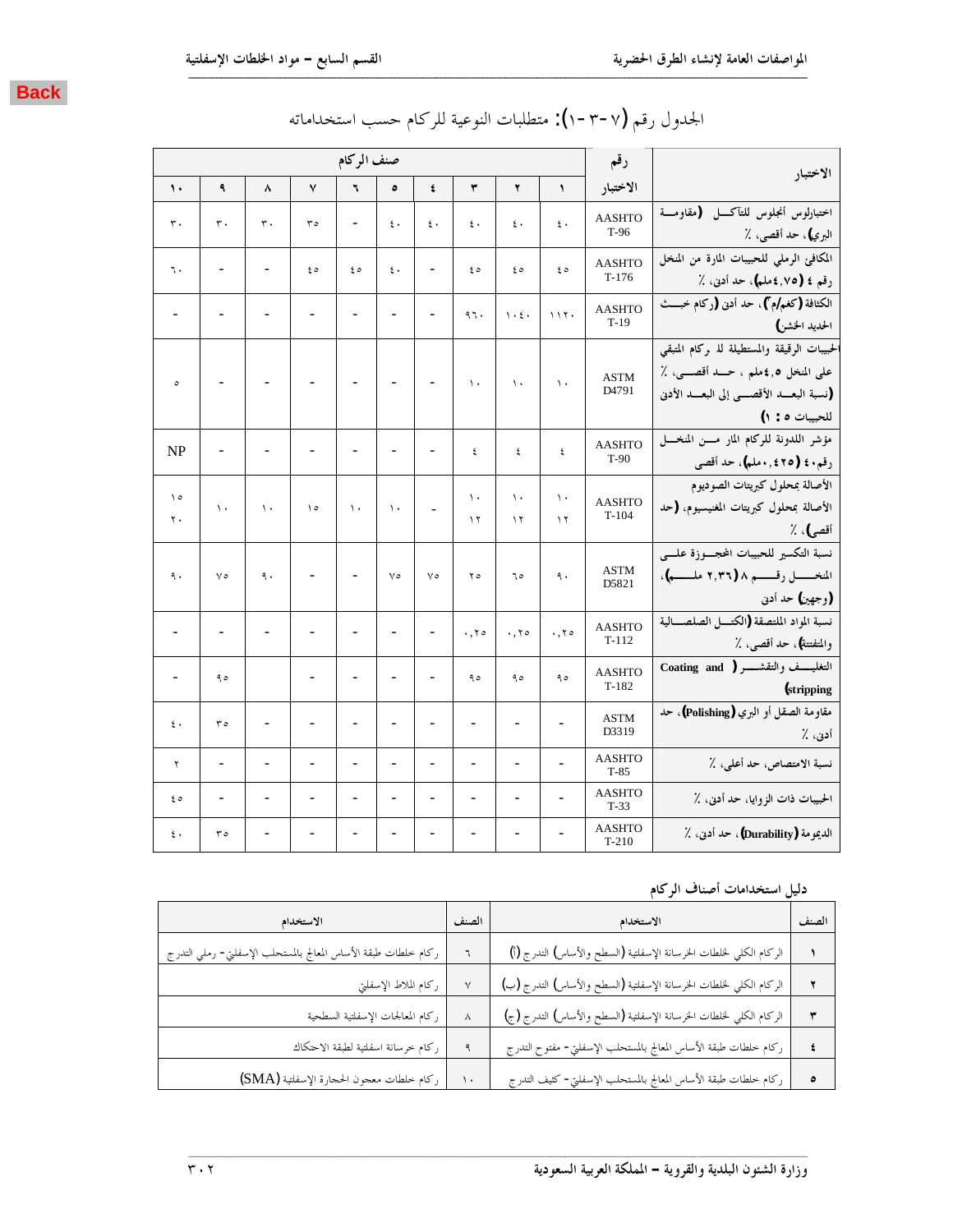<span id="page-22-0"></span>وعندما تنص المواصفات الخاصة أو تحتم ظروف العمل، كنقص نسبة المار من منخـــل رقـــم (٢٠٠) أو عدم ملائمة مادة الحشو الطبيعية، استعمال مواد حشو معدنية، يجب أن تكون هذه المواد من مسحوق أو غبار الصخور، مسحوق أو غبار حبث الحديد أو الخامات المعدنية أو الأسمنت البورتلاندي أو الجير المطفأ أو أي مسحوق معدني مناسب يحقق متطلبات النوعية.

**ººººººººººººººººººººººººººººººººººººººººººººººººººººººººººººººººººººººººººººººººººººººººººººººººººººººººººººººººººººººººººººººººººººººº**

**:ƨȈǟȂǼdzơƩƢƦǴǘƬǷ Ï-Ñ-Ð-Ô**

يجب أن تحقق مادة الحشو المعدنيـــة جميـــع متطلبــــات مواصــــفة آشـــتو القياســــية رقــــم وألا يزيد مؤشر اللدونة لمادة الحشو، باستثناء الجير والأسمنت التي لا ينطبق عليها) لم ينطبق عليها (AASHTO M 17 الفحص، علمي أربعة (٤) بالمائة.

يجب تخزين مادة الحشو في مخزن حاص ملحق بالخلاطة وأن تضاف إلى غرفة الحلط مباشـــرة باستعمال نظام نقل دقيق (سير أو لولب پلسمح بالتحكم بكميتها وزناً أو حجماً ، ويجب أن تكـــون مواد الحشو، عند استعمالها جافة، حالية من الكتل، سائبة وحرة التدفق.

وإذا كانت مواد الحشو المعدنية من الأسمنت البورتلاندي أو الأسمنت المائي أو الجير المطفأ، فيجـــب أن حْقق المتطلبات الواردة في الجدول رقم (٧-٣-٢).

الجحدول رقم (٢-٣-٢): متطلبات مادة الحشو المعدنية

| متطلبات المواصفة  | مادة الحشو                             |
|-------------------|----------------------------------------|
| <b>AASHTOM 85</b> | الأسمنت البورتلاندي نوع (١) أو نوع (٢) |
| AASHTO M 240      | الأسمنت البورتلاندي المخلوط نوع 1P     |
| ASTM C 207        | الجير الحجري نوع N أو نوع S            |

**:ƱǁƾƬdzơ Ð-Ñ-Ð-Ô**

يجب أن تحقق مادة الحشو، عندما تفحص منفردة، تدرجاً منتظماً يطابق التــــدرج الــــوارد مواصفة آشتو القياسية رقم (AASHTO M 17)، المبينة في الجدول رقم (٣-٣-٣).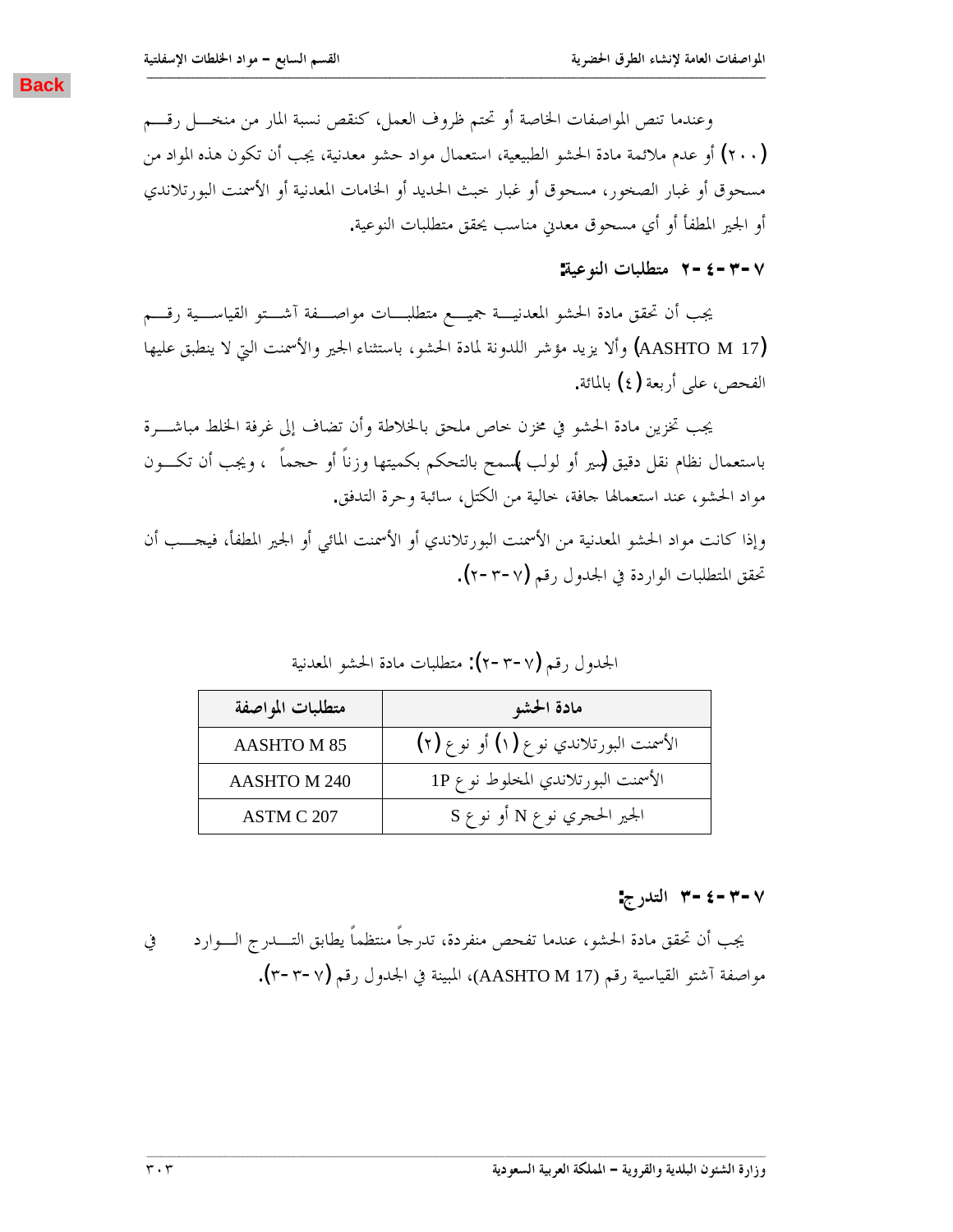<span id="page-23-0"></span>

| النسبة المئوية للمار                 | مقاس المنخل         |
|--------------------------------------|---------------------|
| $\lambda$ .                          | ۰٫٦۰۰ ملم (رقم ۳۰)  |
| $1 \cdot \cdot - 90$                 | ۰٫۳۰۰ ملم (رقم ۵۰)  |
| $\setminus \cdot \cdot - \vee \cdot$ | ۰٫۰۷٥ ملم (رقم ۲۰۰) |

الجدول رقم (٣-٣-٣): متطلبات تدرج مادة الحشو المعدنية

**:ƨȈƬǴǨLJȍơƩƢǘǴƼǴdzȆǴǰdzơǵƢǯǂdzơ Ò-Ð-Ô**

**:ƨȈƬǴǨLJȍơƩƢǘǴƼǴdzȆǴǰdzơǵƢǯǂǴdzƨȈǟȂǼdzơƩƢƦǴǘƬǷ Î-Ò-Ð-Ô**

يجب أن يحقق الركام الكلي جميع متطلبات النوعية المطلوبة لمركباته الفردية، وتشمل متطلبات الركام الكليهية التكسير، مقاومة البري، المكافئ الرملي، الأصالة، مؤشــر اللدونـــة، ا لحبيبـــات المستطيلة والرقيقة، التغليف والتقشر، مقاومة الصقل، نسبة المواد الملتصقة، الخ، كما هو مبين في الجدول .( $\vee$ – $\vee$ وقيم ( $\vee$ – $\vee$ )

**:ƨȈƬǴǨLJȍơƩƢǘǴƼǴdzȆǴǰdzơǵƢǯǂdzơƱǁƾƫ Ï-Ò-Ð-Ô**

يجب تحديد نسب الخلط اللازمة لتركيب التدرج المطلوب لإنتاج خلطة إسفلتية معينة بناءً على المتوسط الحسابي لنتائج احتبار التدرج لعدد كافي من العينات الممثلة المأخوذة من المقاسات المختلفة أو الأقماع الباردة (Cold Bins)، بما في ذلك الركام الناعم ومادة الحشو .

عند استعمال خلاطات إسفلت مزودة بوسائل داخلية لفصل الركام وتخزينه (أقماع ســـاخنة Hot Bins)، يجب أخذ عدد كافي من العينات من كل مخزن لتحديد النسب الفعلية للخلط.

يجب تكرار أحذ العينات كلما حدث تغيير في مصادر المواد أو طرق ا لإنتاج أو تدرج الخلطة الإسفلتية، ويجب أن تؤخذ العينات حسب طريقة اختبار آشتو القياسية رقم (AASHTO T-2)، كما يجب ألا يقل عدد العينات المأخوذة من كل جزء حجميأو مخزن لتحديد نسب الخلط عـــن عشـــر \_ ة (١٠) عينات.

تبين الجداول من رقم (٤-٣-٧) إلى رقم (٩-٣-٩) تدرجات الركام المستخدمة في الخلطات الإسفلتية المختلفة، ويفضل استعمال اكبر مقاس ممكن للركام المخلوط على ألا يتجاوز المقاس الأعلى للركام نصف سماكة طبقة الرصف باستثناء المعالجات السطحية.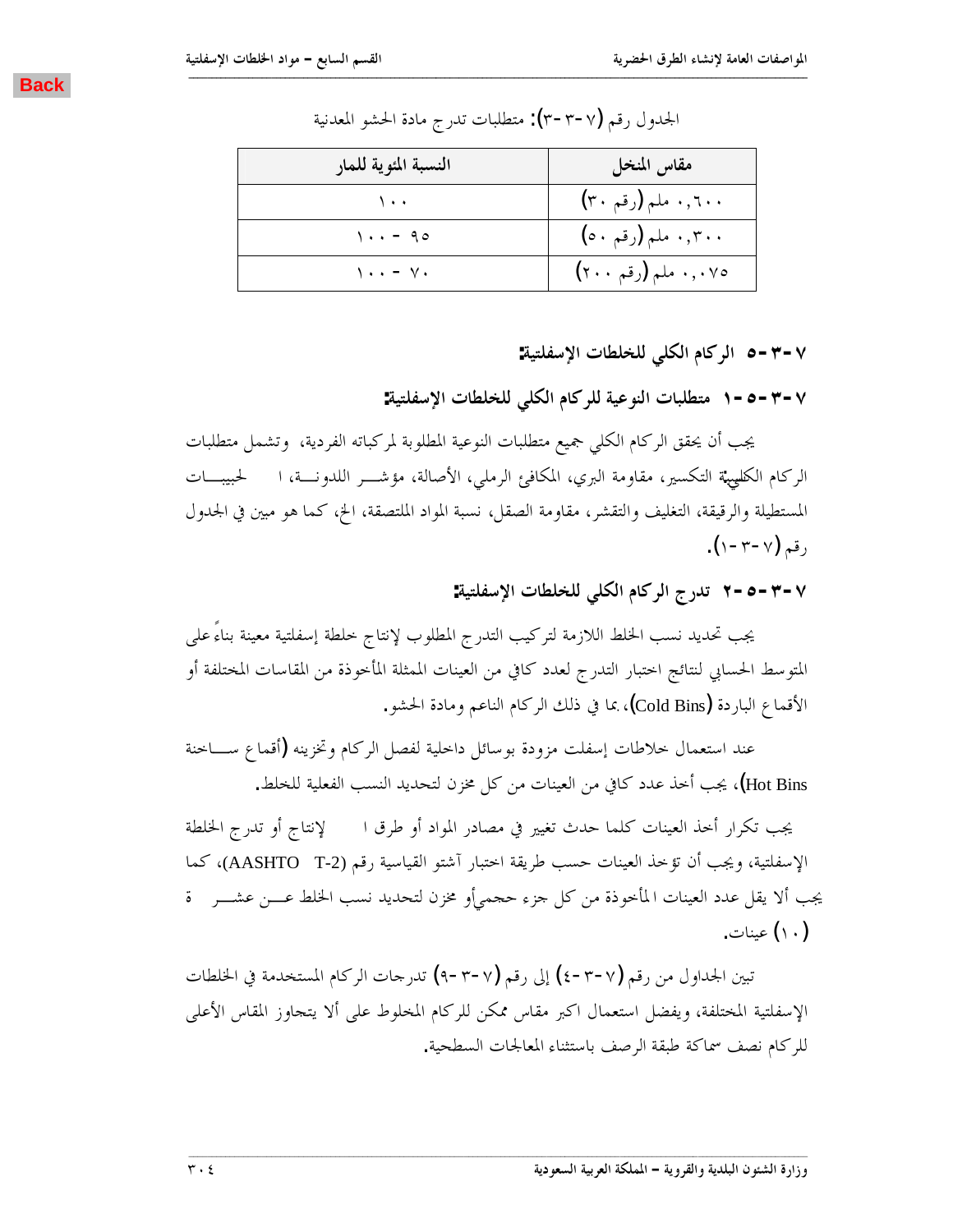

|                     |                                 | نسبة المار المئوية             |                                   |                                        |                                                             |                                   |
|---------------------|---------------------------------|--------------------------------|-----------------------------------|----------------------------------------|-------------------------------------------------------------|-----------------------------------|
| مقاس المنخل         | طبقة أساس من الخرسانة الإسفلتية |                                |                                   | طبقة سطح من الخرسانة الإسفلتية         |                                                             |                                   |
|                     | التدرج                          | التدر ج                        | التدرج                            | التدرج                                 | التدرج                                                      | التدرج                            |
|                     | $\left( \mathcal{L} \right)$    | (ب)                            | (උ)                               | $\binom{5}{1}$                         | (ب)                                                         | $\epsilon$                        |
| ۴۷٫۵ ملم (۱٫۵ بوصة) | $\mathcal{N}$ .                 |                                |                                   |                                        |                                                             |                                   |
| ۲۵ ملم (۱ بوصة)     | $9 \cdot -y \circ$              | $\langle \cdot \rangle$        | $\cdots$                          | $\sim$                                 |                                                             |                                   |
| ۱۹ ملم (٤/٣ بوصة)   | $\wedge \cdot - \wedge \circ$   | $9 \cdot -y \circ$             | $\setminus \cdot \cdot - 9 \cdot$ | $\mathcal{N}$ .                        | $\backslash\cdot\cdot$                                      | ۰.                                |
| ۰٫۵ ملم (۲/۱ بوصة)  | $V \cdot - 00$                  | $\Lambda$ . - 70               | $97 - Y$                          | $9 \cdot -y \circ$                     | ۱۰۰-۹۰                                                      | $\backslash$ .                    |
| ۹٫۵ ملم (۸/۳ بوصة)  | $7. - 50$                       | $70 - 00$                      | $YY - 0Y$                         | $Y9 - 72$                              | $\lambda$ ۳-V $\lambda$                                     | $\setminus \cdot \cdot - 9 \cdot$ |
| ٠٧٥ ه ملم (رقم ٤)   | $27 - T$                        | $7. - 70$                      | $\circ \wedge - \epsilon \tau$    | $\circ \tau - \epsilon \ \backslash$   | $\mathbf{u} \cdot \mathbf{v} = \mathbf{v} \cdot \mathbf{v}$ | $7 \wedge -05$                    |
| ۲ ملم (رقم ۱۰)      | $\tau\tau$ - $\lambda$          | $r \circ -\gamma$ .            | $25 - 7$                          | $\mathbf{y} - \mathbf{y} - \mathbf{y}$ | $25 - 13$                                                   | $27 - 57$                         |
| ٢٥، ١. ملم (رقم ٤٠) | $\Lambda - \circ$               | $\mathsf{y} \cdot -\mathsf{y}$ | $\gamma$ / $-\gamma$              | $\mathbf{Y} \bullet - \mathbf{Y}$      | $70 - 12$                                                   | $\gamma$ 0 – $\gamma$ 2           |
| ۰٬۱۸۰ ملم (رقم ۸۰)  | $\gamma - \tau$                 | $\gamma$ $\circ$ - $\circ$     | $\sim$ $-$                        | $\gamma - \circ$                       | ۸ - ۲ ۱                                                     | $\wedge$ $\sim$ $\wedge$          |
| ۰٫۰۷٥ ملم (رقم ۲۰۰) | $9 - 7$                         | $\vee$ – $\curlyvee$           | $\vee$ – $\uparrow$               | $\wedge$ – $\curlyvee$                 | $V - \tau$                                                  | $Y - \tau$                        |

الجدول رقم (٤-٣-٤): متطلبات التدرج لركام الخرسانة الإسفلتية الساحنة

الجدول رقم (٥-٣-٥): متطلبات التدرج لركام طبقة الأساس المعالج بالمستحلب الإسفلتي

|                     | نسبة المار المئوية   |                                   |                                       |  |  |
|---------------------|----------------------|-----------------------------------|---------------------------------------|--|--|
| مقاس المنخل         | التدرج (۱)           | التدرج (۲)                        | التدرج (۳)                            |  |  |
|                     | أساس مفتوح التدرج    | أساس كثيف التدرج                  | أساس رملي التدرج                      |  |  |
|                     | (Open-graded Base)   | (Dense-graded Base)               | (Sand-graded Base)                    |  |  |
| ۴۷٫۵ ملم (۱٫۵ بوصة) | $\Delta$ .           | $\lambda$ .                       |                                       |  |  |
| ٢٥ ملم (١ بوصة)     | $1 \cdot \cdot - 90$ | $\setminus \cdot \cdot - 9 \cdot$ |                                       |  |  |
| ١٢,٥ ملم (٢/١ بوصة) | $7. - 70$            | $\lambda$ . $-\tau$ .             | $\sqrt{1 + 4}$                        |  |  |
| ٤,٧٥ ملم (رقم ٤)    | صفر - ۱۰             | $7. - 70$                         | $\langle \cdot \cdot - \vee \circ$    |  |  |
| ٢,٣٦ ملم (رقم ٨)    | صفر - ه              | $20 - 10$                         | $\sim$                                |  |  |
| ۰٫۳۰۰ ملم (رقم ٥٠)  | $\equiv$             | $1 - T$                           | $\mathbf{r} \cdot - \mathbf{1} \circ$ |  |  |
| ۰٫۰۷٥ ملم (رقم ۲۰۰) | صفر-۲                | $V - 1$                           | $\gamma$ $\gamma$ - $\circ$           |  |  |
|                     |                      |                                   |                                       |  |  |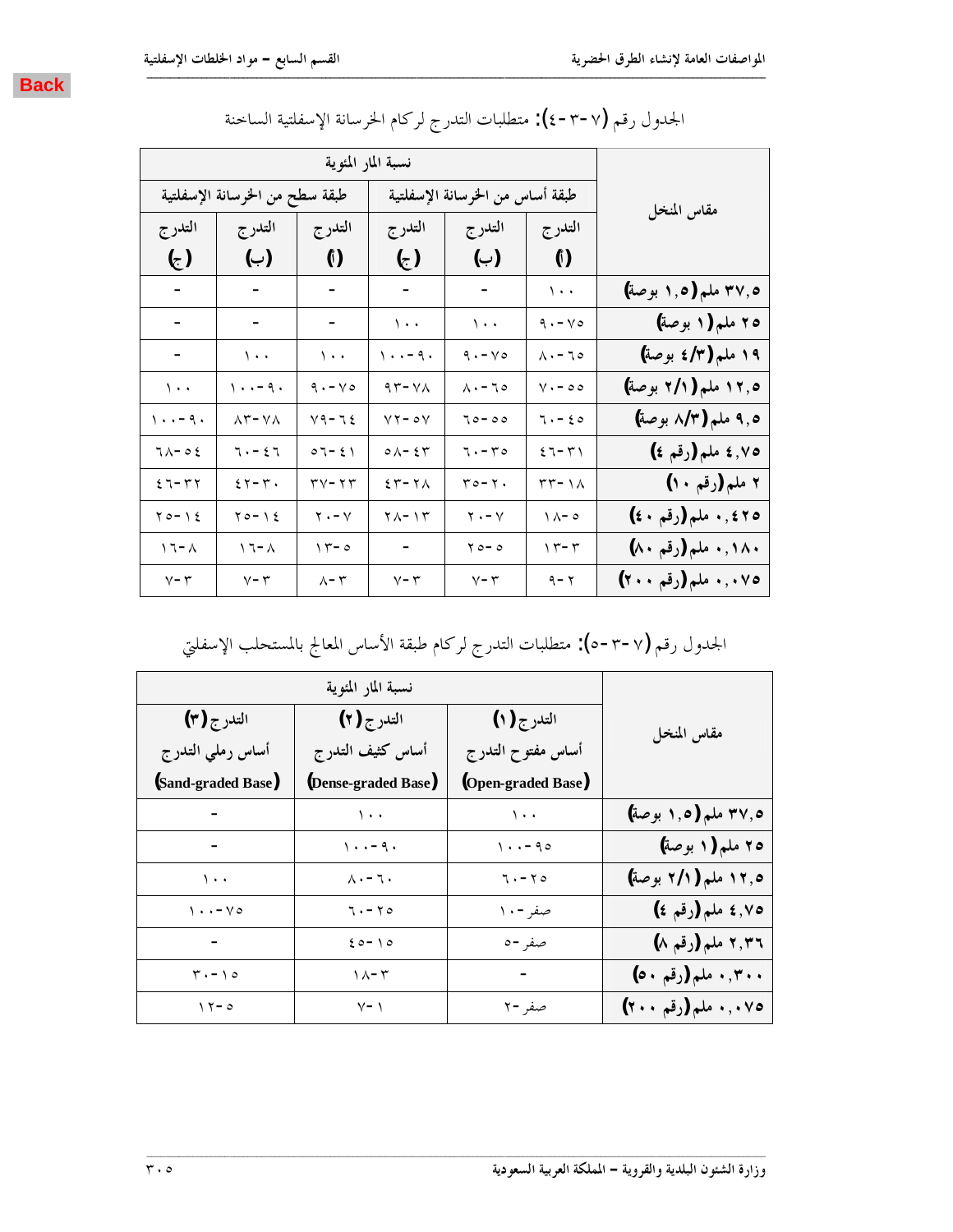

| النسبة المئوية للمار       |                                         |                                       |                      |  |
|----------------------------|-----------------------------------------|---------------------------------------|----------------------|--|
| التدرج (٣)                 | التدرج (۲)                              | التدرج (۱)                            | مقاس المنخل          |  |
| $\sqrt{1 + x}$             | $\sqrt{1 + 4}$                          | $\sim$                                | ۹٫۵ ملم (۸/۳ بوصة)   |  |
| $9. - Y.$                  | $\langle \cdot \cdot - q \cdot \rangle$ | $\lambda$ .                           | ٠٧٥ هلم (رقم ٤)      |  |
| $y - \xi$                  | $9. - 70$                               | $\cdots - q$ .                        | ٢,٣٦ ملم (رقم ٨)     |  |
| $0.7 - 7$                  | $V - 50$                                | $9. - 70$                             | ۱٫۱۸ملم (رقم ۱۲)     |  |
| $T \xi - \eta$             | $\circ \cdot - \cdot \cdot$             | $70 - 2.$                             | ۰٫۲۰٫۱ملم (رقم ۳۰)   |  |
| $Y$ $0 - Y$                | $\mathbf{r} \cdot - \mathbf{1} \wedge$  | $25 - 70$                             | ۰٫۳۰٫۳۰ ملم (رقم ۵۰) |  |
| $\wedge$ $\wedge$ - $\vee$ | $\gamma \setminus - \setminus \cdot$    | $\mathbf{r} \cdot - \mathbf{v} \cdot$ | ۱۰٫۱۰۰ملم (رقم ۱۰۰)  |  |
| $\theta$ - $\circ$         | $\setminus \circ - \circ$               | $\gamma$ . - $\gamma$ .               | ۰٫۰۷٥. ملم (رقم ۲۰۰) |  |

الجدول رقم (٦-٣-٦): متطلبات التدرج لركام الملاط الإسفلتي

الجدول رقم (٧–٣-٧): متطلبات التدرج لركام المعالجات السطحية

| نسبة المار المئوية    |                                     |                                   |                       |                                   | مقاس المنخل                  |                     |
|-----------------------|-------------------------------------|-----------------------------------|-----------------------|-----------------------------------|------------------------------|---------------------|
| التدرج (٦)            | التدرج (٥)                          | التدرج (٤)                        | التدرج (٣)            | التدرج (۲)                        | التدرج (۱)                   |                     |
| $\frac{1}{2}$ .       | $\sim$ $-$                          |                                   |                       | $\sim$ $-$                        | $\backslash$ .               | 10ملم (بوصة واحدة)  |
| $\sim$                |                                     | $\sqrt{1 + 4}$                    | $\setminus\cdot\cdot$ | $\backslash$ .<br>.               | $\wedge \circ - \circ \circ$ | ١٩ملم (٤/٣ بوصة)    |
| $\pm$ .               | $\bar{\mathcal{N}}$ .               | $\cdots - q$ .                    | $\cdots - q$ .        | $70 - 20$                         | صفر-۱۰                       | ۰٫۵ ۱ملم (۲/۱ بوصة) |
| $\bar{\mathcal{E}}$ . | $\wedge \cdot \cdot - \wedge \circ$ | $\sim$ $-$                        | $7 - 7$ .             | $\mathbf{r} \cdot - \mathbf{v}$ . | $\sim 10^{-10}$              | ٥, ٩ملم (٨/٣ بوصة)  |
| $\cdots - \lambda$    | $\mathbf{r} \cdot - \mathbf{v}$     | $\mathbf{r} \cdot - \mathbf{v}$ . | صفر - ۱۰              | صفر - ۱۰                          | صفر- ٢                       | ٠٧٥, ٤ملم (رقم ٤)   |
| $\sim$                | $\epsilon \cdot - \Delta$ .         | صفر-۱۰                            | $\sim$ $-$            | صفر- ۳                            | صفر - ۳                      | ٢,٣٦ ملم (رقم ٨)    |
| $\blacksquare$        | $\blacksquare$                      | $\sim 10^4$                       | صفر - ۱۰              | صفر - ه                           | صفر - ۳                      | ۰۰,۲ملم (رقم ۱۰)    |
| $\Delta \sim 10$      | $\sim 100$ m $^{-1}$                | صفر - ه                           | $\sim$ $-$            | $\sim$ $-$                        | $\sim 10^{-10}$              | ۰٫۳۰۰ملم (رقم ۵۰)   |

الجدول رقم (٨-٣-٧):متطلبات التدرج لركام طبقة الاحتكاك

| نسبة المار المئوية                            | مقاس المنخل         |
|-----------------------------------------------|---------------------|
| ۰.۱                                           | ۰٫۵ ملم (۲/۱ بوصة)  |
| $\langle \cdot \cdot - 9 \cdot \cdot \rangle$ | ۹٫۵ ملم (۸/۳ بوصة)  |
| $\circ \cdot - \cdot \cdot$                   | ٠٧٥ ه د (رقم ٤)     |
| $\theta$ - $\theta$                           | ۲٫۳٦ ملم (رقم ۸)    |
| صفر - ہ                                       | ۰٫۰۷٥ ملم (رقم ۲۰۰) |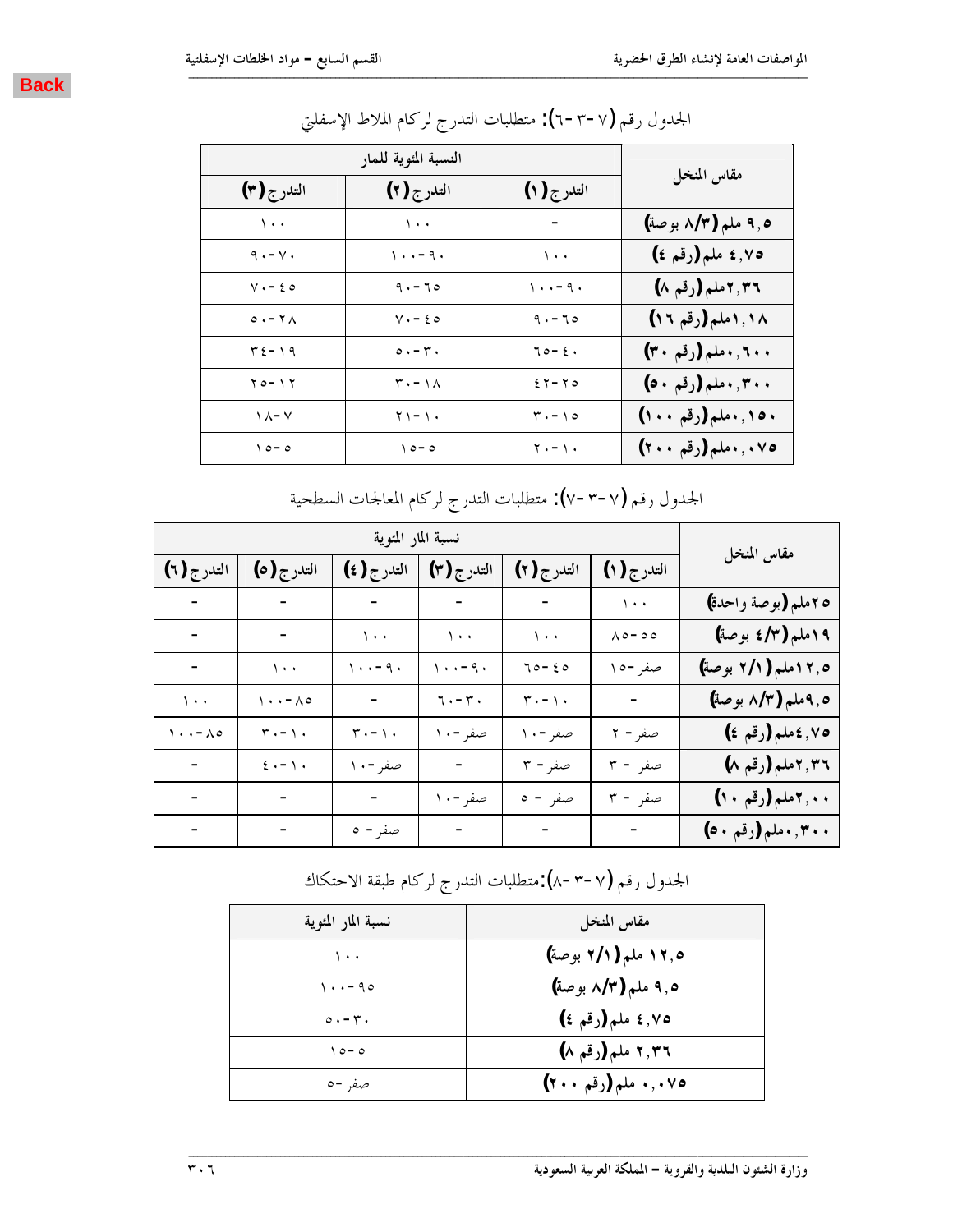| خلطة الحجارة بالمعجون الإسفلتي (SMA) |                             |                     |
|--------------------------------------|-----------------------------|---------------------|
| التدرج (۲)                           | التدرج (۱)                  | مقاس المنخل         |
| $\cdots$                             |                             | ۱۹ ملم (٤/٣ بوصة)   |
|                                      | ۰.۱                         | ١٦ ملم (٨/٥ بوصة)   |
| $\lambda \lambda - \lambda \lambda$  | $99 - 9.$                   | ١٢٫٥ ملم (٢/١ بوصة) |
| ٧٥ (حد أقصى)                         | $\wedge \circ -\vee \cdot$  | ۹٫۵ ملم (۸/۳ بوصة)  |
| $r - r r$                            | $\circ \cdot - \cdot \cdot$ | ٤,٧٥ ملم (رقم ٤)    |
| $\gamma$ . - $\gamma$ {              | $r - r$ .                   | ٢,٣٦ ملم (رقم ٨)    |
| $11 - 9$                             | $\wedge$ $\wedge$           | ۰٫۰۷٥ ملم (رقم ۲۰۰) |

الجدول رقم (٢-٣-٩): متطلبات التدرج لركام خلطة الحجارة بمعجون الإسفلت (SMA)

<span id="page-26-0"></span>**ººººººººººººººººººººººººººººººººººººººººººººººººººººººººººººººººººººººººººººººººººººººººººººººººººººººººººººººººººººººººººººººººººººººº**

**(**Aggregate Stockpiling**) :ǵƢǯǂdzơǺȇDŽţ Ó-Ð-Ô**

يجب الحصول على موافقة الوزارة على موقع إنشاء التخزينات وأن يتم تحديد هــــذا الموقــــع بطريقة تحول دون تلويث المواد المخزنة بأنواع أحرى من الركام أو تغييرها بفعل الأتربة والرمال السافية أو أية مواد أخرى طبيعية أو مصنعة، كما يجب إتباع المتطلبات التالية في عملية تخرين الركام:

- ۰. قبل البدء بتخزين الركام، يجب تنظيف مكان التخزين من المواد النباتية، والصخور، والأنقاض، كما يجب تمهيد الأرض وتسويتها ليصبح سطحها ثابتاً ومستوياً ويسمح بتصريف المياه. ٢. يجب ألا يزيد إرتفاع أكوام التخزين عن ثمانية (λ) أمتار. ۰٫ التخزيناتالتي يزيد حجمها عـ بن مائتي (٢٠٠) متر مكعب يجب تكويمها في طبقات لا يزيـــد عمق كل طبقة منها عن متر ونصف المتر (١,٥) وذلك باستخدام الأساليب والمعدات الموافق
- عليها، ولا يسمح بتخزينالركام بدفعه بواسطة الجرافات ، ويجب إكمال وضع الطبقة الواحدة على كامل مساحة الكوم قبل المباشرة في وضع ﴿ الطبقة التالية من الركام، ولا يسمح بإتباع أي طريقة للتخزين ينتج عنها انفصال أو تكسّر، أو تغيير تدرّج الركام بصورة مضرة.
- ٤. يجب الفصل بين مخازن الركام من مختلف الأنواع والمقاساتـقسافات أو بجدران أو بحـــواجز للحيلولة دون اختلاطها، ويجب عدم تخزين|لركام في مواقع حيث تمر السيارات من فوقها أو خلالها وتسبب احتلاطالمواد الغريبة بالركام المخزن ، كما يجب وضع علامات مميزة لكل نوع ومقاس من الركام المخزن.